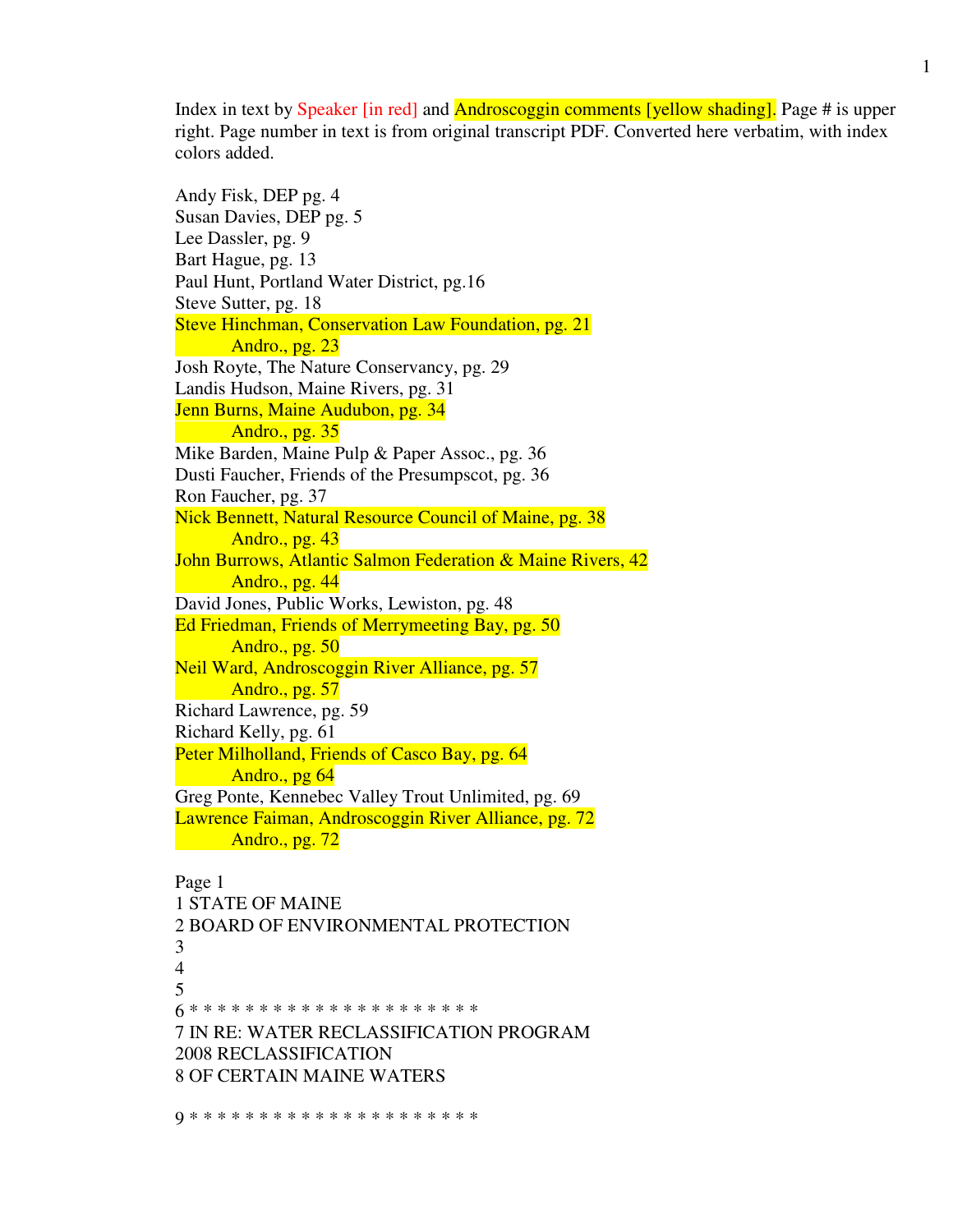10 11 12 PRESIDING OFFICER: ERNEST HILTON, CHAIRMAN 13 14 15 This hearing was held pursuant to Notice at the Ground Round, Civic Center Drive, Augusta Maine, 16 on September 18, 2008, beginning at 1:00 p.m. 17 18 19 20 21 22 23 24 25

# ALLEY & MORRISETTE REPORTING SERVICE 207-495-3900

Page 2

1 (This hearing was held before the Board 2 of Environmental Protection, Ground Round, Civic 3 Center Drive, Augusta, Maine, on September 18, 4 2008, beginning at 1:00 p.m.)

5 \* \* \* \* \*

6 CHAIRMAN HILTON: Good day. My name is 7 Ernest Hilton, I'm the Chair of the Board of 8 Environmental Protection. We are here holding a 9 public hearing on proposed changes in the water 10 classification of certain waterbodies and the 11 adequacy of Maine's water quality goals and water 12 quality standards. This is in accordance with the 13 provisions of the State's Water Classification 14 Program, Title 38 MRSA, Section 464 to 469. I 15 will be the presiding officer of today's hearing. 16 Other Board members here today are Wing Goodale, a 17 biologist with the Biodiversity Research Institute 18 from Falmouth; Lissa Widoff, who resides in 19 Freedom; we have Andy Nixon, a retired business 20 executive from Brunswick; we have Richard Gould, a 21 code enforcement officer and former legislator and 22 retired teacher from Greenville; we also have 23 Nancy Ziegler, who is an attorney from South 24 Portland and Matt Scott, a retired aquatic 25 biologist from Belgrade. Do aquatic biologists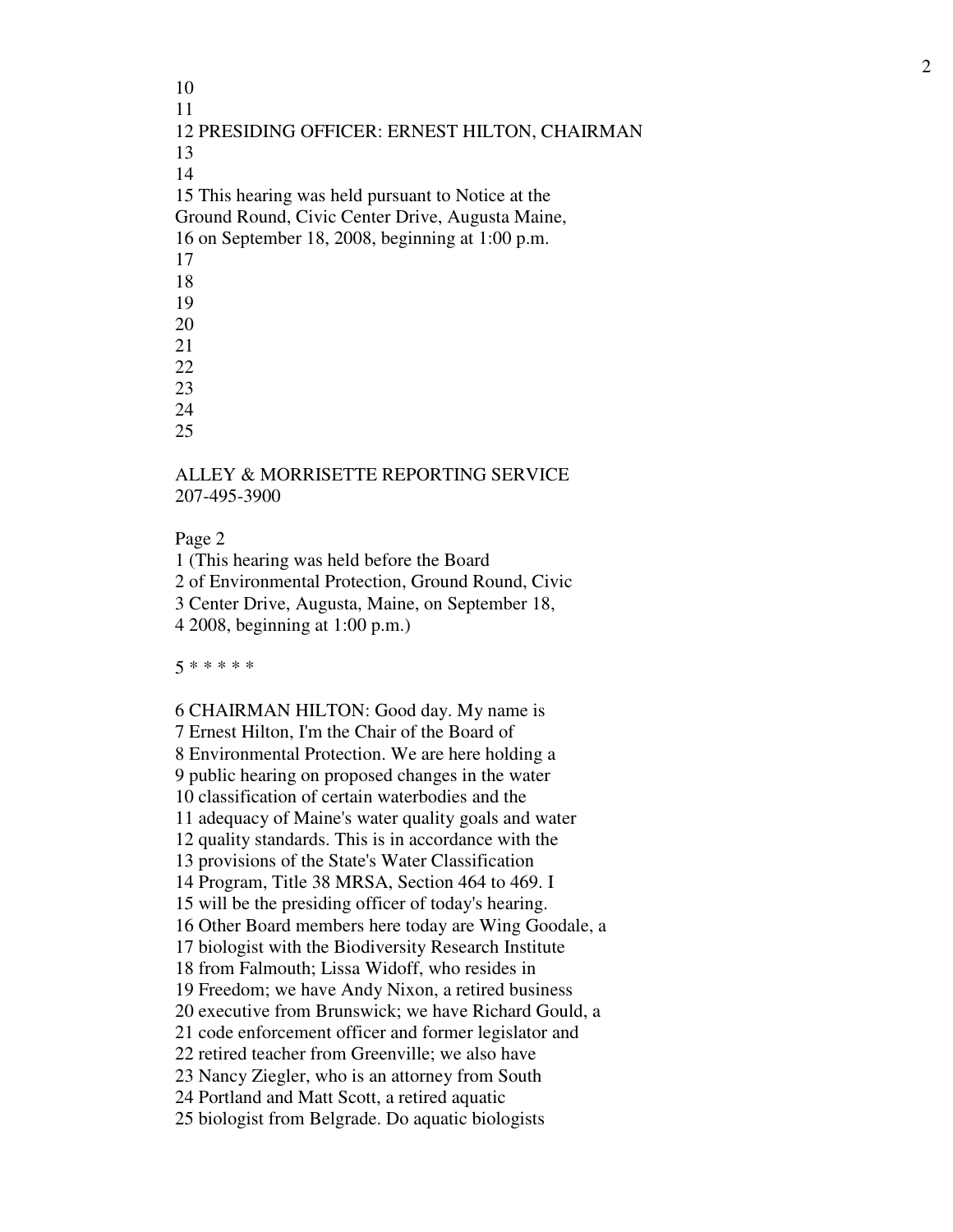#### Page 3

1 ever retire? I'm not sure. The Department staff 2 person here today is or will be Susan Davies, 3 she's not here exactly right now, water quality 4 standards coordinator in the Bureau and Land and 5 Water Quality. Bureau Director, Andrew Fisk is 6 also present to address the Board's questions. 7 The hearing recorder is Joanne Alley of Alley & 8 Morrisette. 9 The notice of today's hearing was published 10 on August 27, 2008 in the Bangor Daily News, the 11 Kennebec Journal, the Portland Press, the 12 Lewiston Daily Sun, and the Waterville Morning 13 Sentinel. Notice was also sent by e-mail on 14 August 27, 2008 to individuals who were expected 15 to have an interest in these proceedings. Copies 16 of the sign-in sheets are on the podium. If you 17 plan to speak and have not already done so, please 18 sign in. I will not differentiate for purposes of 19 this proceeding between persons speaking for or 20 against the proposed changes since there are many 21 parts of the proposal; therefore, there is only 22 one sign-in sheet. Following the Department's 23 presentation, I will be calling for testimony in 24 the order that individuals have signed in. 25 To assist recording of the testimony, I

## ALLEY & MORRISETTE REPORTING SERVICE 207-495-3900

#### Page 4

1 would ask persons who are testifying to stand at 2 the podium, state your name and residence and the 3 name of the organization you represent. Speakers 4 are asked to remain at the podium for questions 5 following their presentation. I will invite 6 questions first from Board members and then from 7 Department staff. If you intend to submit 8 exhibits into the record here today, please give 9 one copy to Susan Davies for the official record. 10 Written comments on the reclassification proposal 11 may be submitted at today's hearing or following 12 the hearing until 5 p.m., on Thursday, October 2, 13 2008. All written comments or testimony submitted 14 subsequent to the hearing should be addressed to 15 Susan Davies, Maine Department of Environmental 16 Protection, Statehouse Station 17, Augusta, Maine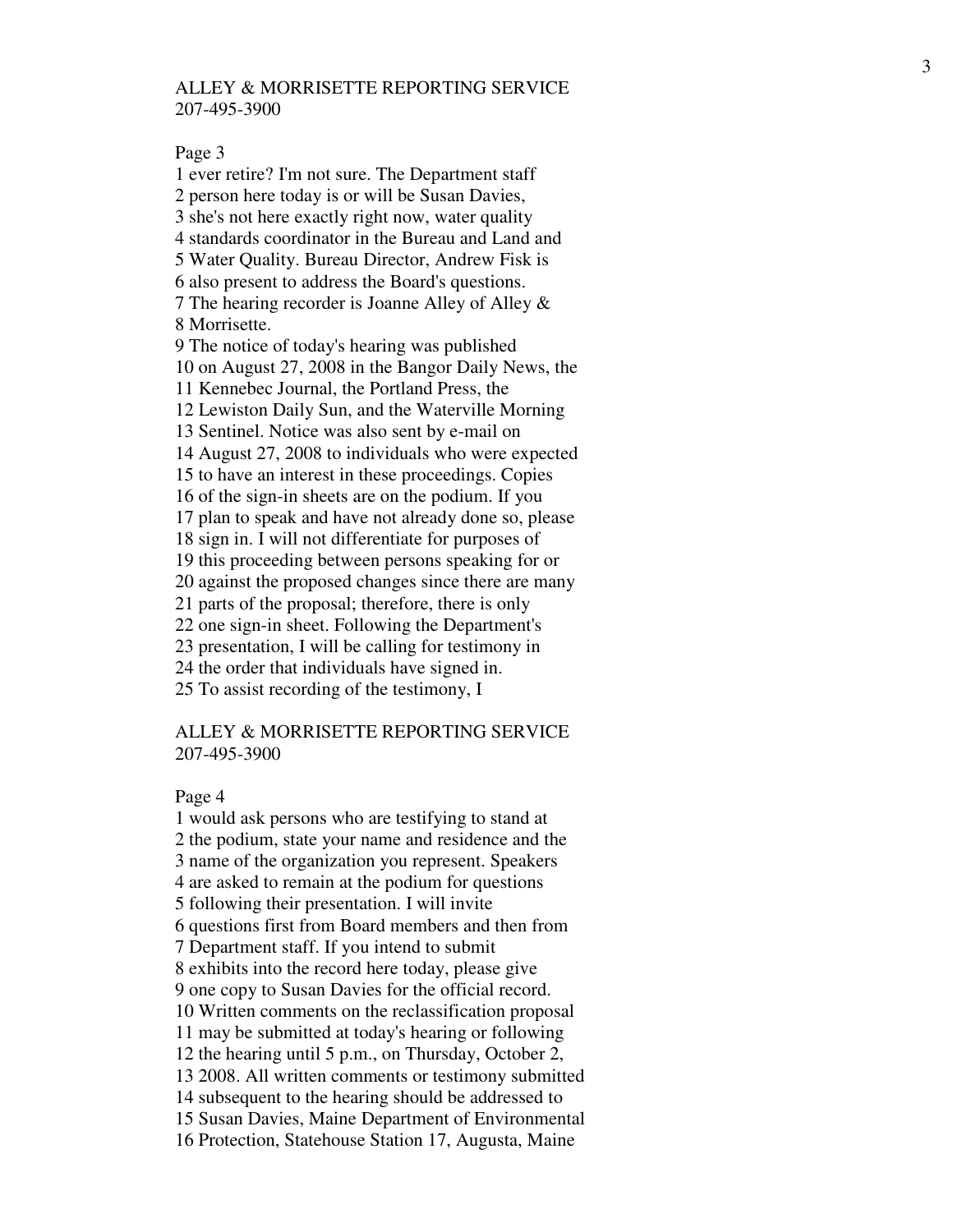17 04333.

18 Now, I'd like to note that because we're

19 giving some extra time, I would ask that you all

20 keep your statements quite brief. I'm going to

21 allocate about four to five minutes per speaker.

22 Any detail should be enclosed in a separate

23 writing and then forwarded on to Ms. Davies.

24 Today's hearing will be transcribed and made

25 available to all Board members. Based on today's

ALLEY & MORRISETTE REPORTING SERVICE 207-495-3900

Page 5

1 testimony and written comments submitted before

2 the comment deadline, DEP staff will prepare a

3 final recommendation for consideration by the

4 Board. Based on the complete record, the Board

5 will vote to approve, deny or amend the

6 reclassification proposal at a future Board

7 meeting to be announced. Copies of the final

8 recommendation will be available upon request. If

9 you wish to receive a copy, please let Susan

10 Davies know.

11 At this time, I would ask all persons

12 intending to testify to please stand and be sworn

13 in. Do you affirm the testimony you will give

14 will be the truth?

15 (Whereupon, witnesses respond in the affirmative.)

16 CHAIRMAN HILTON: Are there any other

17 questions before we proceed? So we'll hear

18 testimony beginning with the staff, Andy Fisk, and

19 I assume Susan -- you say she's on the way?

20 MR. FISK: Yes, she is.

21 CHAIRMAN HILTON: She'll be here shortly.

22 Welcome, Andy.

23 MR. FISK: Thank you. Again, My name is

24 Andrew Fisk. I'm the Bureau Director for Land and

25 Water Quality. I'm here with Susan. It would

### ALLEY & MORRISETTE REPORTING SERVICE 207-495-3900

Page 6

1 have ordinarily been David Courtenmanch, but he is

2 out of the office so I'm spelling for Dave who's

3 head of the Division of Environmental Assessment.

4 I want to briefly review the process that has

5 occurred to date. The Board in preparation for

6 this public hearing has actually gone out and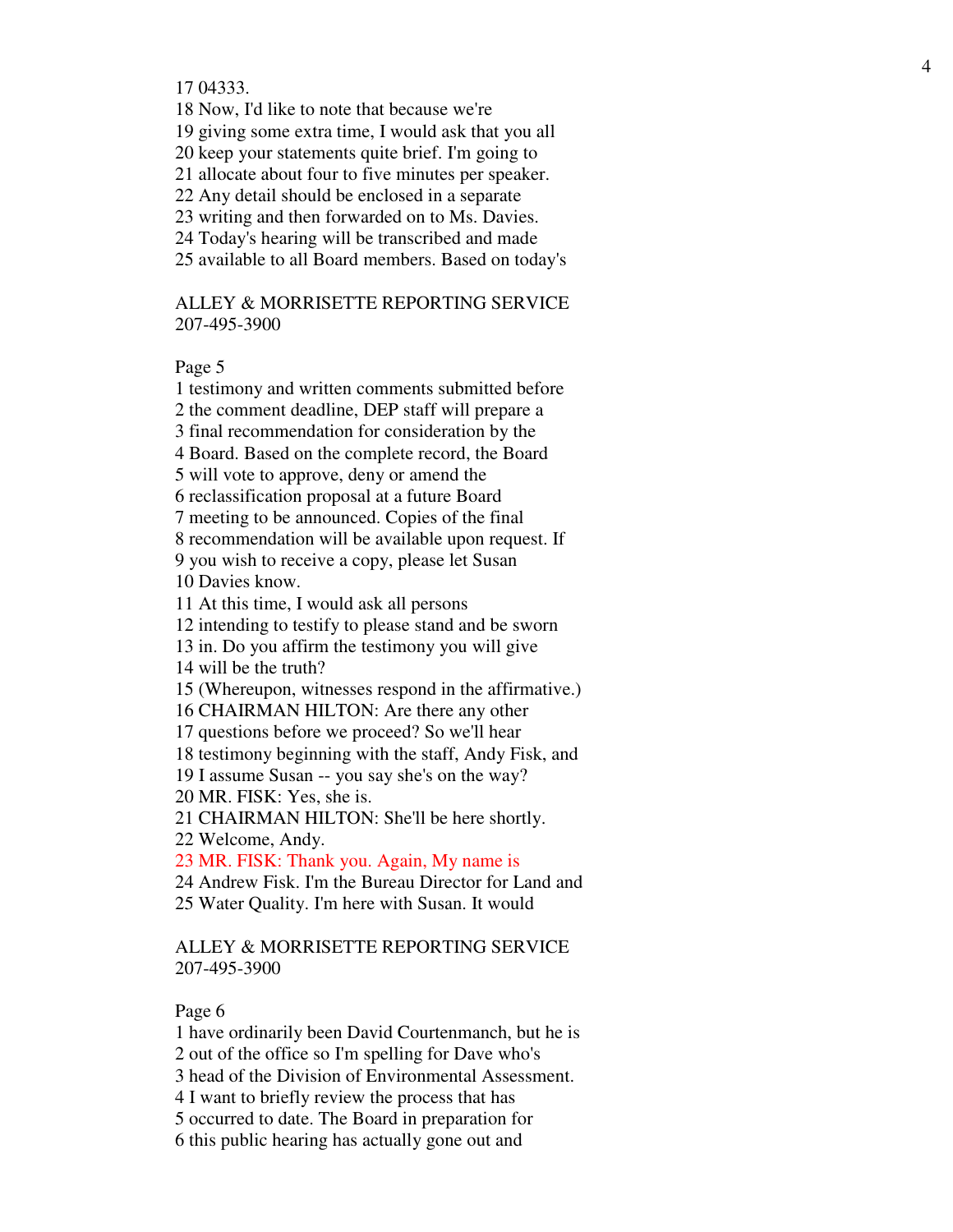7 solicited public input on a number of proposals. 8 We have done that through direct receipt of 9 proposals, conducting three public meetings. 10 These public meetings were publicly noticed, and 11 we also solicited attendance at these meetings 12 from our list of interested stakeholders so that 13 we could get a cross-section of ideas as well as 14 comment on ideas that were submitted directly to 15 us. As noted in the notice, we are in the process 16 of the hearing, and then we will come back to you 17 preparing recommendations for your consideration 18 to advance to the Legislature. 19 Very briefly, I'd like to go over the basis 20 of our recommendations. Susan, do you want to 21 come on up? The basis of our recommendations come 22 from public input. This is a publicly-driven 23 process. It is also a technical process, but it 24 is driven by the public.

25 CHAIRMAN HILTON: Mr. Fisk, would you bring

# ALLEY & MORRISETTE REPORTING SERVICE 207-495-3900

Page 7

1 the microphone a little bit closer? 2 MR. FISK: Sure, is that better? 3 CHAIRMAN HILTON: Welcome, Ms. Davies. 4 MS. DAVIES: Thank you. 5 MR. FISK: So proposals will come to us for 6 reclassification, change of classification of 7 waters of the State. We look at them in any 8 number of ways. It depends on the type of water 9 body and the adjacent land uses and the actual 10 status of licensed discharges into those water 11 bodies. Smaller water bodies with minimal land 12 use we would look at in a different fashion in 13 terms of recommending something than a larger main 14 stem river that traversed a very populated part of 15 the State and that had many different types of 16 dischargers and land use activities on them. We 17 put a higher data bar on those types of proposals 18 because in those instances we would need to be 19 able to look at either existence of attainment of 20 a proposed classification or the probability of 21 attaining that, and for us to do that, that means 22 we need to have data as well as the possible 23 presence of a water quality model so we can run 24 different scenarios and understand what the 25 probability of attainment would be under the legal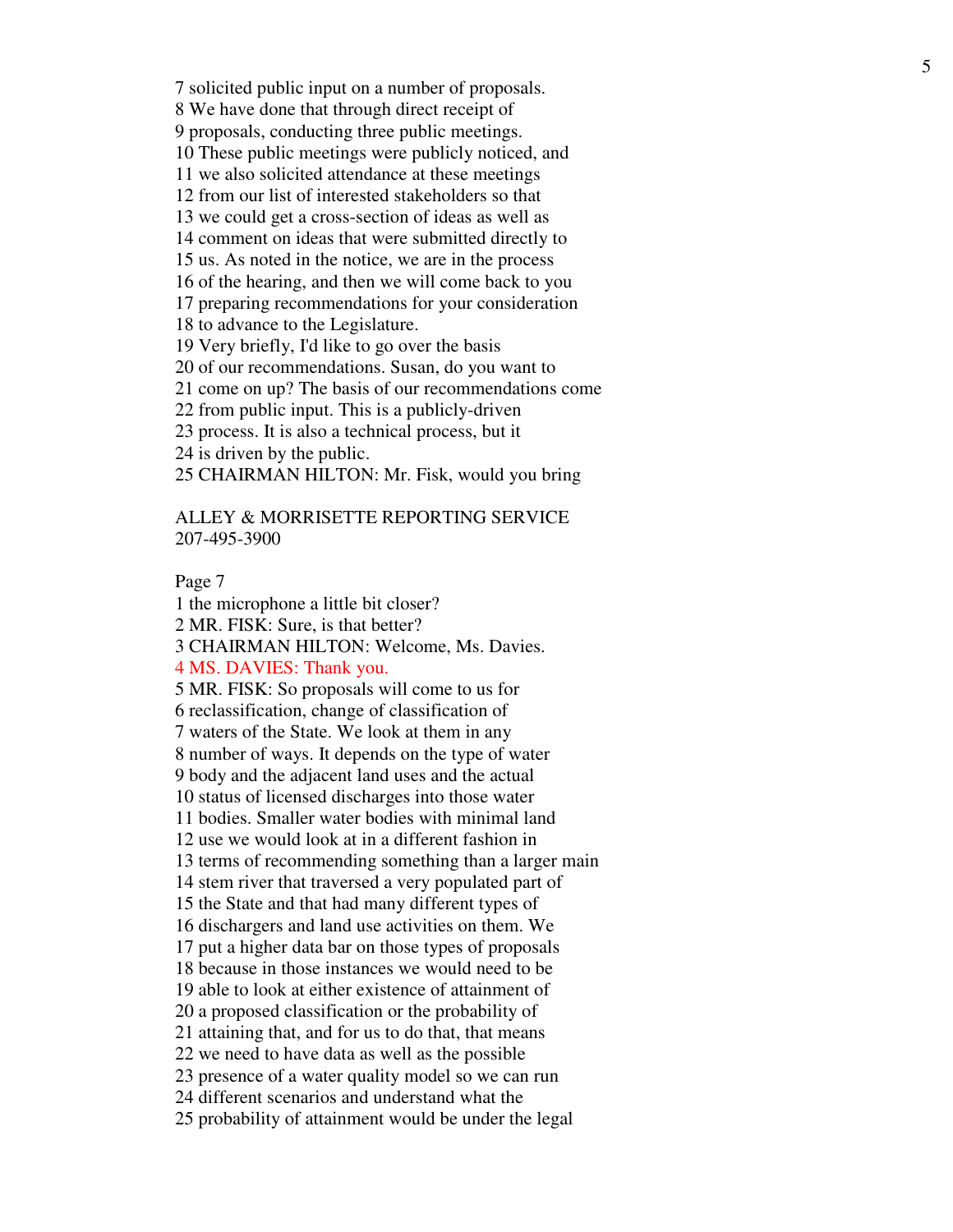#### Page 8

1 requirements by which we issue licenses to those 2 dischargers. So the main point is we may apply 3 different filters and different bars in making our 4 recommendations on proposals that are put in front 5 of us. 6 I'll just briefly go over the proposals in 7 summary and if Susan would like to add anything in 8 terms of detail, you have the packet and the 9 packet has been available for public review. 10 There are 17 proposals for upgrade. Just one of 11 those is a marine proposal, 16 of them otherwise 12 are river and stream proposals. I would like to 13 note we have modified one proposal. The 14 recommendation for the Class C to Class B change 15 on the Kennebec from Shawmut to Messalonskee, 16 Shawmut Dam to Messalonskee Stream. At this point 17 we would like to modify that proposal to exclude 18 the impoundments within that segment. As I think 19 we described when we brought this forward to you 20 initially, this proposal as it's written is 21 contingent on us obtaining some dissolved oxygen 22 data in those impoundments this season. It was a 23 high flow year. We were not able to get the data 24 that we would have liked to have obtained, so at 25 this point we are not recommending that those

### ALLEY & MORRISETTE REPORTING SERVICE 207-495-3900

#### Page 9

1 impoundings be upgraded, just the free-flowing 2 segments. So that is a modification that's been 3 in your proposal. 4 This is a little unique. As part of the 5 package we actually have six proposals to change 6 ambiguous or unclear classifications. This could 7 range from a transition from the old Delorme 8 paper-based world into GIS and higher resolution 9 information has shown us sometimes we have 10 ambiguous classifications or classifications that 11 don't necessarily line up or the initial 12 classification we find was not correct. We do 13 also have one segment that is proposed for a use 14 attainability analysis and, again, that is coming 15 to you as a recommendation for you to decide or 16 give us feedback about conducting a use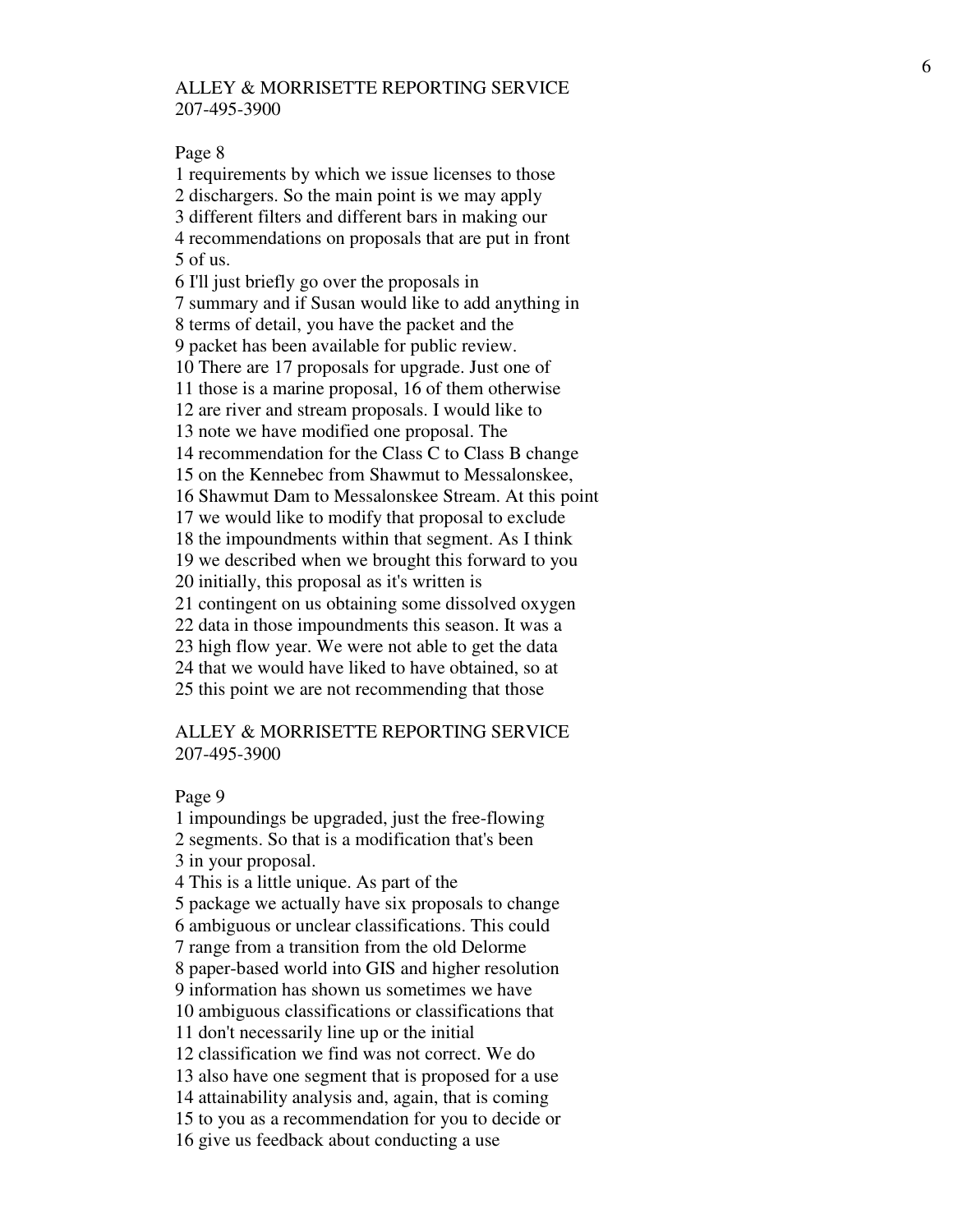17 attainability analysis which is a process that you 18 would go through separately to downgrade or create 19 a sub-category of use on a particular urban 20 stream, and then we do have three proposals that 21 are not being recommended by the Department that 22 we received, and this is largely because we do not 23 feel that there is sufficient data to recommend 24 those proposals at this time, and I believe you 25 will hear testimony on those today and can help

# ALLEY & MORRISETTE REPORTING SERVICE 207-495-3900

Page 10

1 you inform our position.

2 Susan, did you want to --

3 MS. DAVIS: No.

4 MR. FISK: Okay.

5 CHAIRMAN HILTON: Thank you, Mr. Fisk. Any

6 questions from the Board? I was a little bit

7 curious as to -- my understanding is that the

8 statute requires that these be reviewed every

9 three years, and it's been more than three years

10 since the last time this took place. What's the

11 time frame look like here? Why has it been so 12 long?

13 MR. FISK: There are a number of time

14 frames in the statute that we don't necessarily

15 always get to that correct interval. Largely it

16 was a question of staffing and having the staff

17 resources to mount the work. Susan was named the

18 water quality standards coordinator about three

19 years ago or so, and, again, we felt that -- we

20 had scoped this process close to 18 months or two

21 years ago and we really felt like we have to plan

22 about a full year of preparation and hearings, and

23 that year slid for other priorities, largely

24 getting our report submitted to EPA which says

25 what are your impaired waters and what's the

## ALLEY & MORRISETTE REPORTING SERVICE 207-495-3900

Page 11

1 status of the main waters. That was a very

2 difficult process because it transitioned from an

3 in-house database to a national database, and I

4 can tell you Susan labored mightily in the salt

5 mines on that project and it took about twice as

6 long as we thought.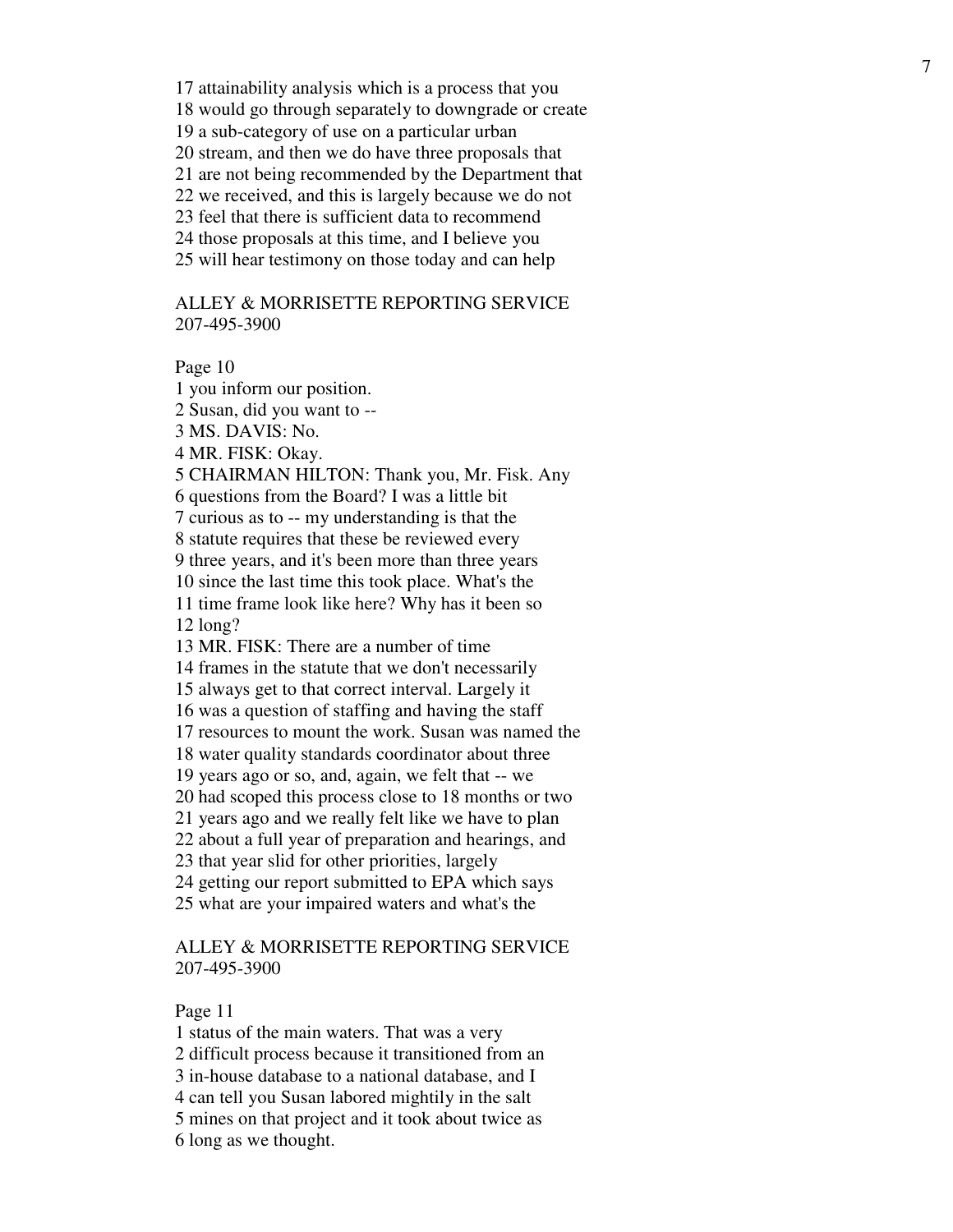7 CHAIRMAN HILTON: I've been through one of 8 these once before, and I'm curious as to whether 9 there is any kind of a trajectory, if you will, as 10 to the miles of upgrade that's done and whether 11 the Department has any kind of sense about, say, 12 15 years out given -- given your efforts to 13 continually have your water quality permits issued 14 on a five-year rotation, is there any kind of a 15 sense as to where we might be, say, 10, 15, 20 16 years out on this process? 17 MR. FISK: That's an excellent question, 18 and I think that it's something that I know as a 19 Department and myself personally how do you do 20 that, and I think it's something that we should be 21 doing more of which is let's come up with a long 22 range plan for what our waters are going to look 23 like and can we structure a conversation that 24 captures water quality goals as well as capital 25 investment and the dollars it would take to get to

## ALLEY & MORRISETTE REPORTING SERVICE 207-495-3900

Page 12

1 a place. We don't do that well enough right now. 2 So I think that, yes, the trend lines are all 3 going towards higher classifications and more 4 attainment of classifications, but I couldn't tell 5 you what it would be over 15 years. It is still 6 fundamentally an ad hoc iterative process over 7 these three- or four-year windows. 8 CHAIRMAN HILTON: Yes, Susan. 9 MS. DAVIES: There has been over the years 10 since the water quality standards program was 11 changed back in 1987 there's been a great deal of 12 activity in order to adjust the classification of 13 specific water bodies to that change in the 14 standards, and so I think that a lot of the 15 activity that perhaps other boards have seen or 16 that you saw previously is trying to get the 17 assigned classification closer to what the current 18 classification standards are in the currently 19 existing law. So there's been a lot of sort of 20 fixing the classifications to better match the 21 standards and criteria that apply and that process 22 has probably -- I wouldn't expect to see it as 23 active as it has been in the future. 24 CHAIRMAN HILTON: Okay. Matt? 25 MR. SCOTT: I've got a follow-up question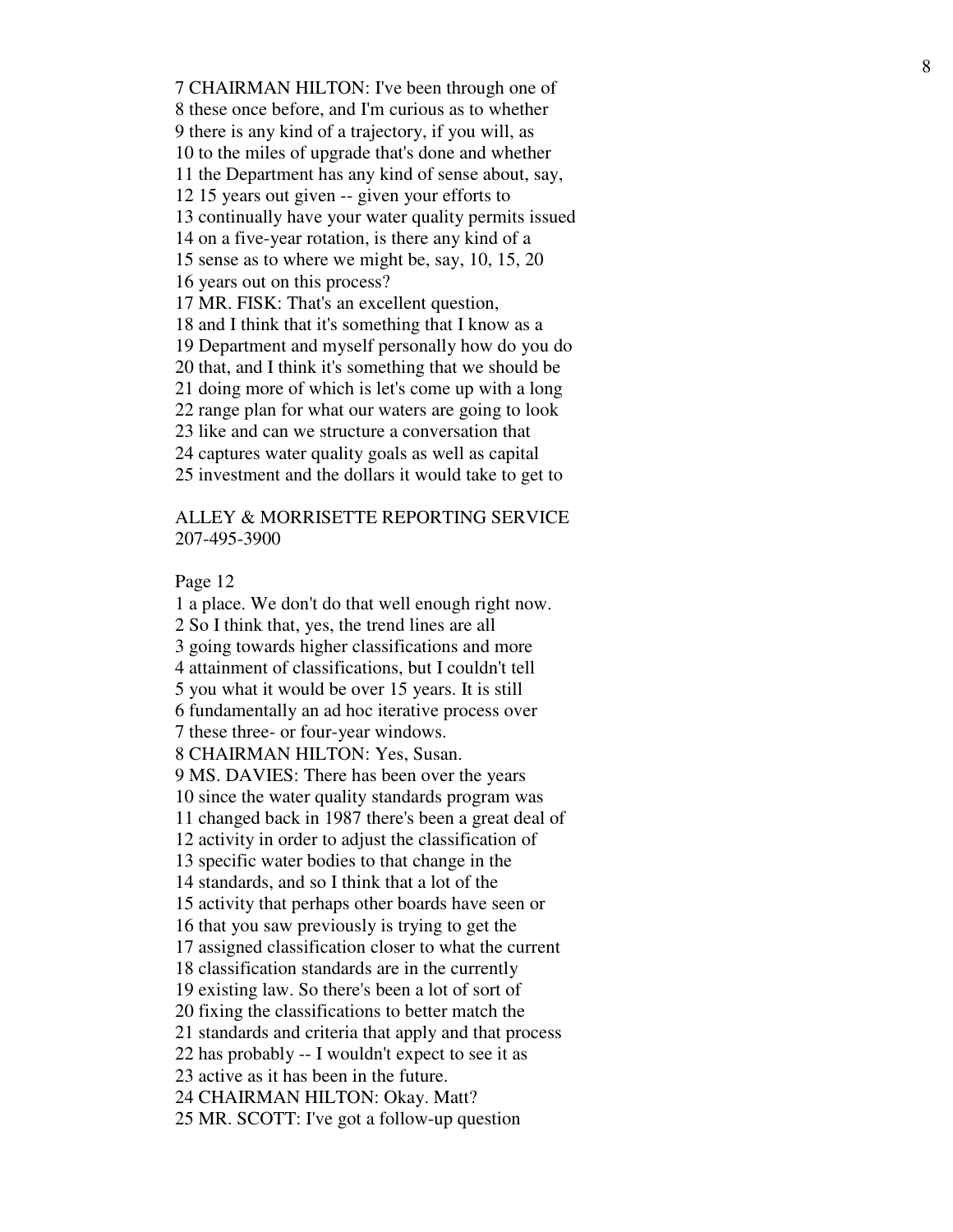Page 13

1 for Susan. In this process, Susan, that we're 2 going through right now as far as rate class goes, 3 the Board adopted a few years ago the numerical 4 and narrative standards on biological criteria, 5 and three major orders that we use in that 6 process. This doesn't change any of that I assume 7 in what we're going through as far as the 8 reclass? 9 MS. DAVIES: No. 10 MR. SCOTT: Those still would be applied as 11 they are established? 12 MS. DAVIES: Correct. 13 MR. SCOTT: Thank you. 14 CHAIRMAN HILTON: Any other questions of 15 staff? Thank you very much. So we'll start with 16 the members of the public, and it might be a good 17 idea to take that list and put it on the table to 18 the side there, and, again, anyone else who wishes 19 to sign up to speak, please do so. So we're going 20 to start with Lee Dassler. Is Lee here? 21 MS. DASSLER: I am. 22 CHAIRMAN HILTON: And Bart Hague is on 23 deck.

24 MS. DASSLER: Good afternoon. Thank you

25 for letting me speak here today. My name is Lee

## ALLEY & MORRISETTE REPORTING SERVICE 207-495-3900

Page 14

1 Dassler. I live in Bolsters Mills on the Crooked 2 River. I've lived there for 16 years. I enjoy 3 the presence of the river. I kayak on the river, 4 and I moved there four years after the river was 5 freed in Bolsters Mills, and everyone was talking 6 about it when I moved in, but they were -- the 7 village was very proud of the fact that their once 8 dam had been unbuilt to allow the river to free 9 flow again and for free transport of the fish 10 upstream, and now that things have changed and I 11 work with the land trust at this moment, I 12 understand the importance of what the village had 13 done in 1988. 14 What I'd like to talk about with you this 15 morning briefly is the role of the western 16 foothills land trust, a land trust based in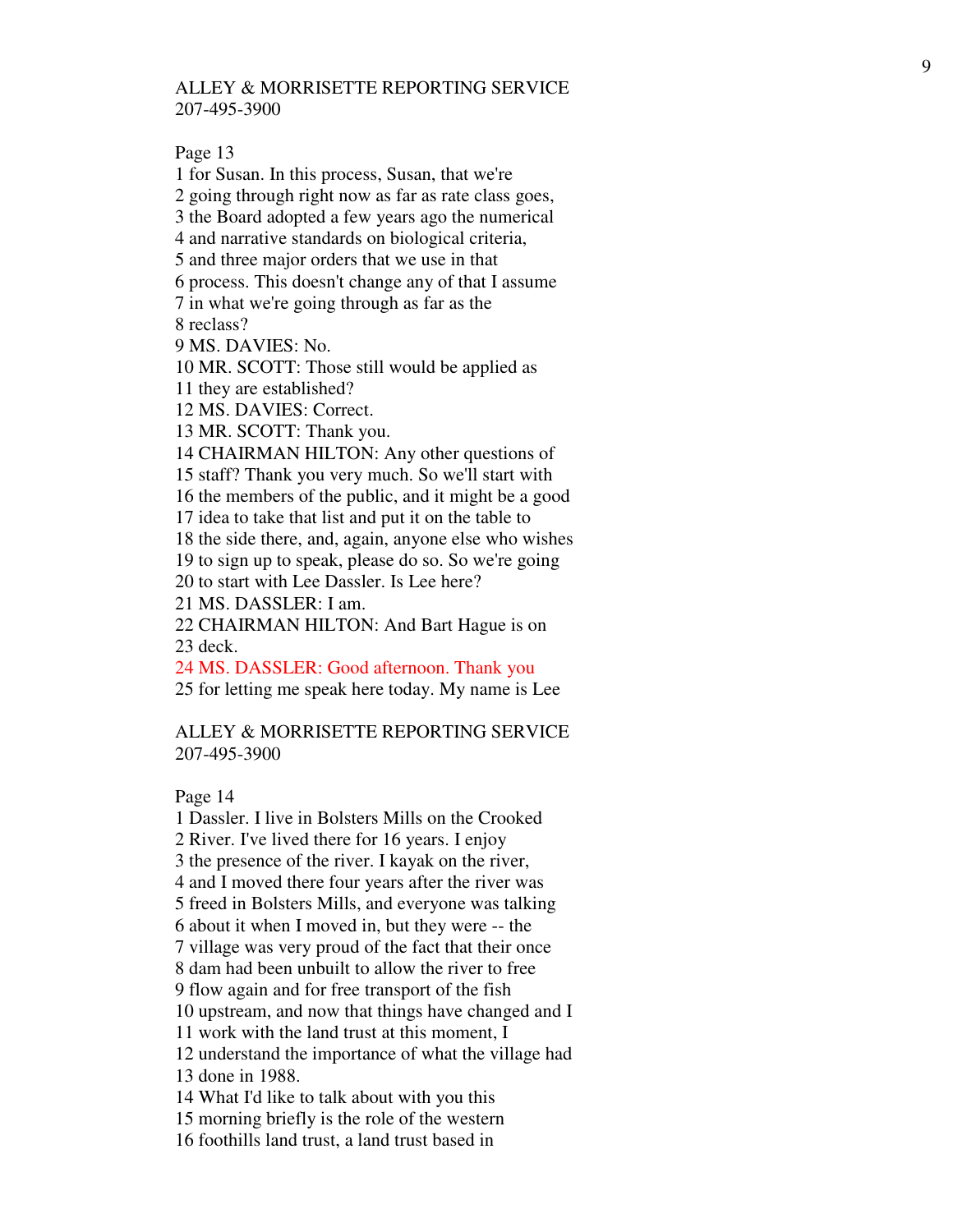17 Norway, Maine, that works in a ten-town area in 18 western Maine, and the Crooked River runs in our 19 region and so we are very involved with the 20 river. Since 2005, 2006, sometime right around 21 that period, the Western Foothills Land Trust has 22 aligned itself with four other land trusts in our 23 region. We realize that not all natural resources 24 behave according to political boundaries, so it 25 was important for us to work on a regional basis.

# ALLEY & MORRISETTE REPORTING SERVICE 207-495-3900

#### Page 15

1 So we aligned with the Greater Lovell Land Trust, 2 Loon Echo Land Trust, Mahoosuc Land Trust, the 3 Upper Saco Valley River Land Trust and we work 4 together. Our first project was mapping all of 5 the conserved lands in the region that was 6 protected by those land trusts, and the second 7 project that was chosen was called the Crooked 8 River Initiative Project and we're in about the 9 first year and a half of that project, recognizing 10 the importance of the Crooked River to the entire 11 region that we serve. The Crooked River starts 12 just south of the Songo Pond up in Bethel and, of 13 course, runs eventually to the sea, but to Sebago 14 Lake prior to its running to the sea. So the 15 Initiative has had a wonderful partner to date and 16 that has been the Portland Water District, and 17 Paul Hunt from the Water District is here today 18 and will testify in just a bit, but those land 19 trusts are bringing to this collaborative the 20 tools that the land trust has access to, working 21 with landowners along the river corridor, offering 22 them conservation options and being there to help 23 assist in whatever way we can to conserve the 24 watershed along the Crooked River. The Portland 25 Water District, I think Paul will probably talk

# ALLEY & MORRISETTE REPORTING SERVICE 207-495-3900

#### Page 16

1 about the resources that the PWD has brought to 2 this project which have been magnificent, and we 3 are planning our first public meeting, the first 4 one of four initially, public meetings this autumn 5 to bring together people who are landowners along 6 the Crooked River Watershed, who are town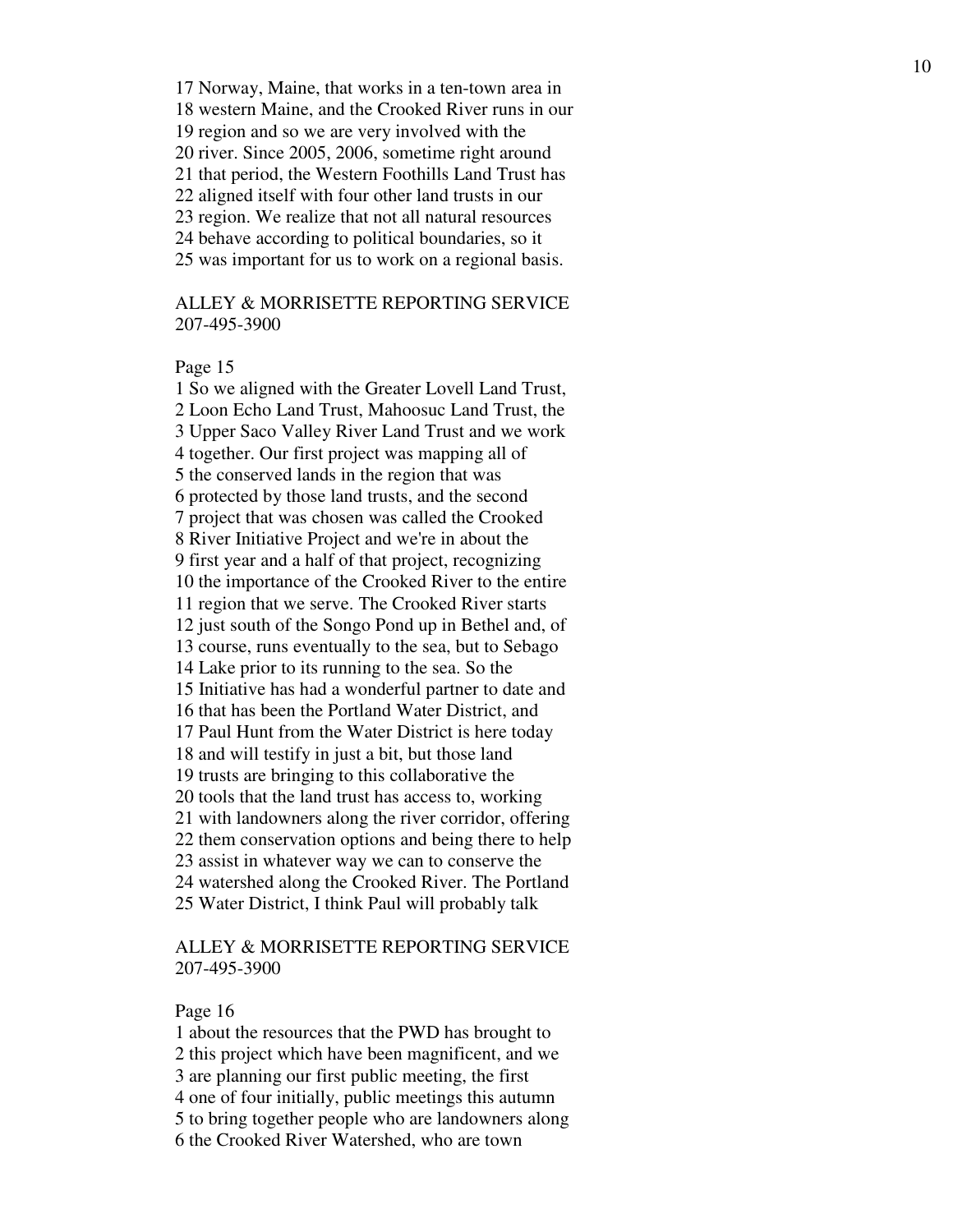7 officials there, other conservation-minded people, 8 people involved as stakeholders along the 9 watershed, so opening up meetings to talk about 10 what the Crooked River provides for our area and 11 what needs to happen to see that its waters and 12 its resources are properly conserved, and I'm 13 pleased to say that on Monday we're partnering 14 with another nonprofit, the National Nonprofit 15 Light Hawk, and they're providing us with a plane 16 and a pilot to fly the watershed and film it for 17 these meetings we are going to have. So we'll 18 have a visual overhead from source to sea of the 19 Crooked River. I am not a fisherman nor do I eat 20 fish, but the Crooked River is an impressive 21 fisheries resource for the State of Maine, quite 22 an asset for southern Maine and I know Susan has 23 received a lengthy letter from France Brodigan of 24 the Maine Department of Inland Fisheries and 25 Wildlife, but I wanted to step out of my

## ALLEY & MORRISETTE REPORTING SERVICE 207-495-3900

Page 17

1 non-fisheries self and read just a small paragraph 2 from what he's written about the Crooked. The 3 Crooked River not only supports a generically 4 unique and indigenous salmon population but the 5 river's relatively undeveloped and unspoiled 6 shoreline in heavily developing southern Maine 7 creates an attractive destination for anglers and 8 other water-based outdoor enthusiasts. The 9 Crooked also provides the closest opportunity for 10 anglers in Maine's most populated region of the 11 State to fish for wild landlocked Atlantic salmon 12 in a river setting. The Crooked River is the 13 crown jewel of riverine salmon and trout fishing 14 in southern Maine, and other than two sections of 15 the Saco River is the only other Class AA river in 16 rapidly developing southern Maine. So he's the 17 fisheries expert for the Inland Fisheries and 18 Wildlife Department and really has quite a bit of 19 faith and admiration for the Crooked River. 20 I also would like to read something from a 21 gentleman who is not here and also a gentleman 22 I've not met except by e-mail, Bill Townsend, and 23 Bill Townsend is a practicing attorney, and I 24 signed him in saying that I would read for him. 25 Bill Townsend is a practicing attorney in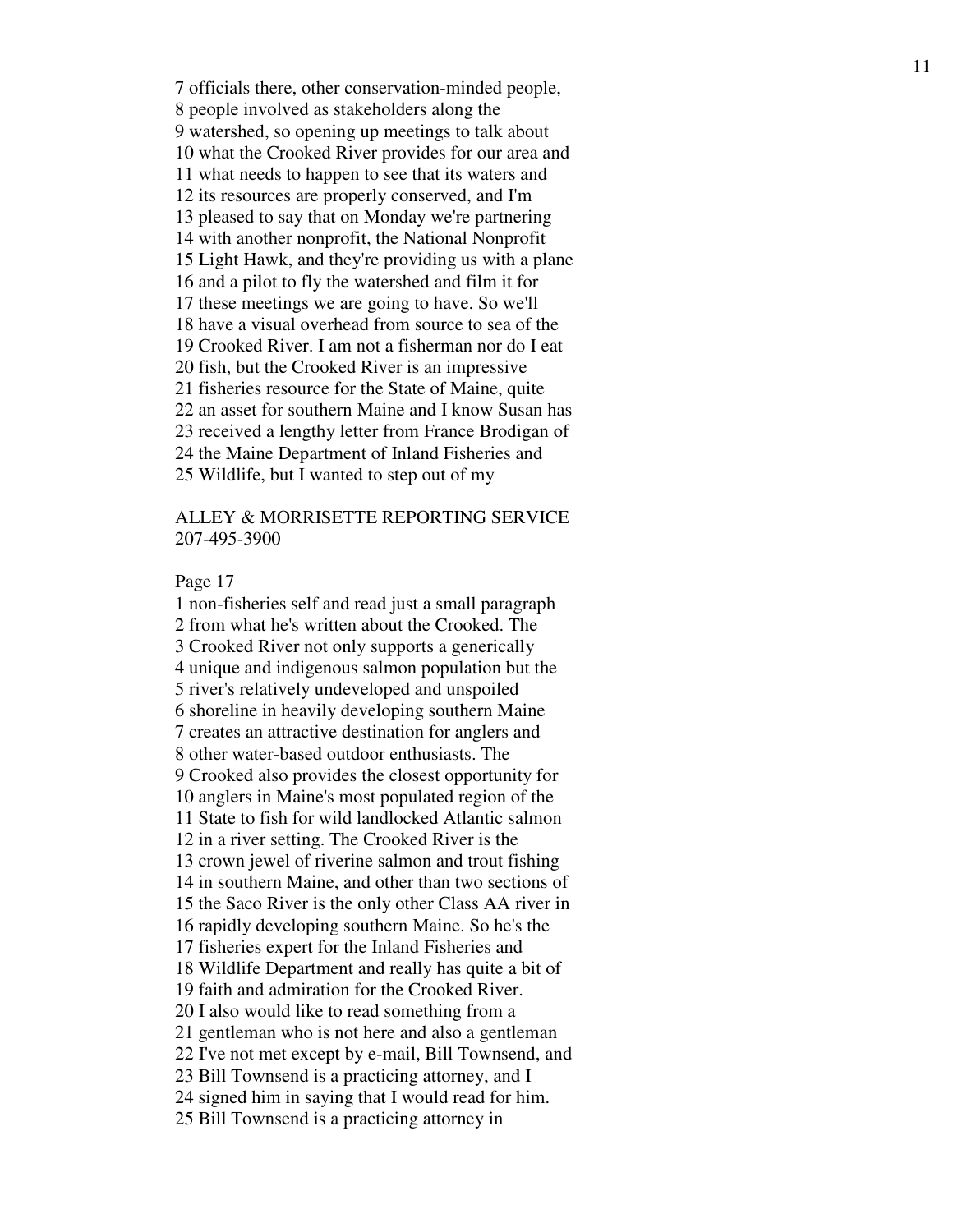Page 18

1 Skowhegan, a former board member of the NRCM, 2 current board member of the Atlantic Salmon 3 Federation and current board member and past 4 president of Maine Rivers, and Bill apologizes for 5 not being able to drive here today but has sent 6 this e-mail for me to read. The Crooked River is 7 the principal spawning tributary of the indigenous 8 wild landlocked salmon of Sebago Lake and 9 generates as much as 70 percent of the species in 10 the lake. The river was identified in 1982, Maine 11 River Study, as one of only seven rivers which are 12 the State's most significant inland fisheries 13 rivers. It is the only one in the heavily 14 populated southern part of the State. In the 1983 15 Rivers Act, the Crooked River was designated as 16 worthy of special protection because of its 17 fisheries resource. John and Marilyn Hatch have 18 applied to the Maine Department of Environmental 19 Protection for a permit to construct and operate a 20 water powered saw mill at Scribners Mill on the 21 Crooked River basically as a tourist attraction. 22 The Hatches concede in their application that they 23 have alternative methods of powering their 24 proposed sawmill. The fisheries value of the 25 Crooked River should not be compromised. A free-

# ALLEY & MORRISETTE REPORTING SERVICE 207-495-3900

Page 19

1 flowing river in which wild native landlocked 2 salmon have existed since the retreat of the 3 glaciers should take priority of the develop plans 4 proposed by Mr. and Mrs. Hatch. So that's the end 5 of what Bill wrote. And I think as a resident of 6 Bolsters Mills, it took us as a human community 7 150 years of blocking that river via dams, and 8 worthwhile dams, dams that powered our early 9 settlements along the Crooked River in that area, 10 but that river was blocked for 150 years and now 11 it's time that it remains unblocked, and I would 12 urge the Board to reclassify the river as a double 13 A river. Thank you very much. 14 CHAIRMAN HILTON: Any questions for Ms. 15 Dassler?

16 MS. DASSLER: Okay.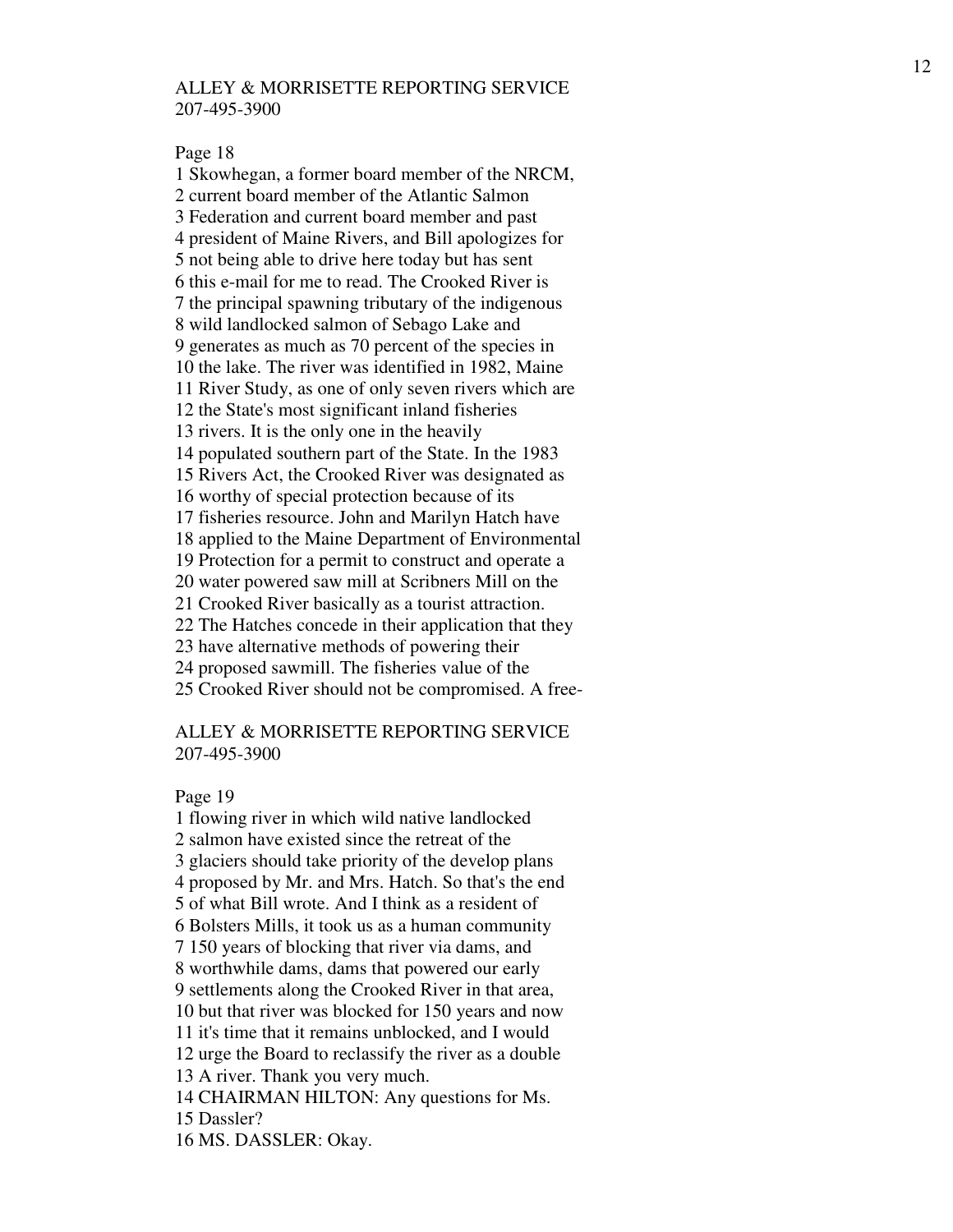17 CHAIRMAN HILTON: Thank you very much. 18 Bart?

19 MR. HAGUE: I am Bart Hague, a landowner in 20 Waterford, 376 McWayne Hill Road. I'm also a 21 board member, very much involved in the land trust 22 and the Crooked River Initiative that Lee referred 23 to, as well as now the president of the Congress 24 of Lakes Association. All these organizations 25 have real concern and interest in the protection

ALLEY & MORRISETTE REPORTING SERVICE 207-495-3900

Page 20

1 of the Crooked River which supplies 70 percent of 2 the direct water flowing into Lake Sebago. Paul 3 hunt will tell you about the importance of the 4 river, the headwaters protection measures, as well 5 as the lake searching 200,000 people or more. I 6 have culminated a career in water quality 7 management, including water quality standards and 8 land protection going back to the days of Stewart 9 Udall with the National Park Services Initiatives 10 to identify and stake out and obtain protection of 11 the national seashores, and particularly the wild 12 and scenic rivers, very much involved in the 13 development of that legislation, and part of that 14 we had great hopes that the states would develop 15 statewide wild and scenic rivers to protect free 16 flowing rivers of regional and state interest, and 17 Maine is to be commended with its Maine Rivers Act 18 back in the early eighties, I believe, partly as a 19 result of some of the issues with Big A and has 20 adopted a program and designated, among others, 21 the Crooked River as an outstanding river in the 22 classification. Now, the water quality standards 23 of which I was involved since 1965 Clean Water Act 24 essentially evolved as a -- from a series of 25 public hearings just like this one where the

# ALLEY & MORRISETTE REPORTING SERVICE 207-495-3900

Page 21

1 public stated the kinds of uses that they sought

2 for their rivers. I even testified at a hearing

3 in the Washington area. Then with the designated

4 uses, and we'll hear about the uses and values of

5 the Crooked River today, water quality standards

6 essentially reflected the chemical, the physical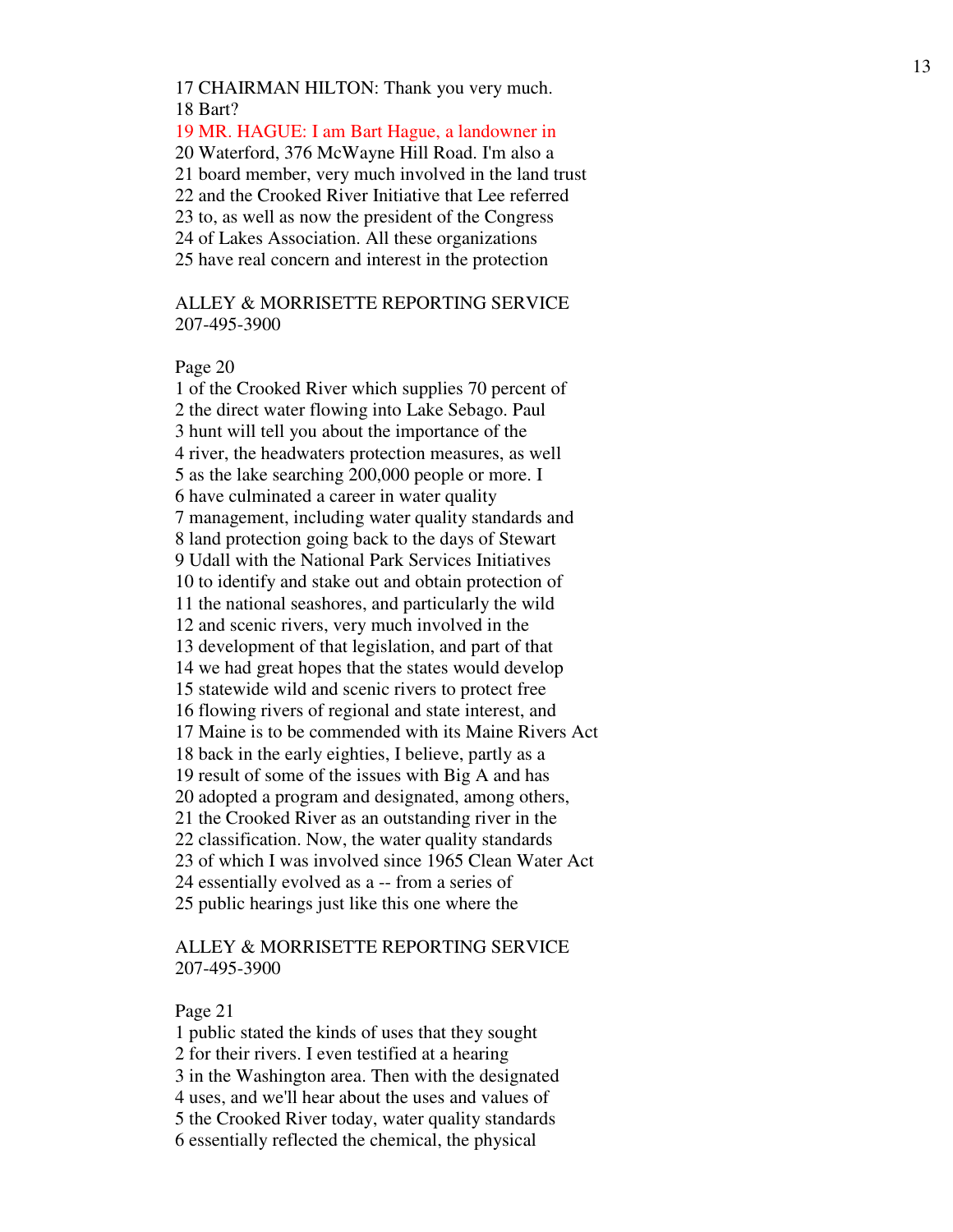7 and, above all also, the biological criteria that 8 is deemed by the scientists necessary to sustain 9 those uses, and I think that's what we're talking 10 about today. The Crooked River is outstanding as 11 far as contributing high quality water. It's 12 classified as AA except for a couple of segments. 13 I think one segment now. It's an integrated 14 system, in other words, you don't want to break 15 it. You want to have a standard classification 16 for this river because the water quality with 17 water temperature and so on and also particularly 18 the salmon fishery, it supports one of the four 19 native -- genetically native species of landlocked 20 salmon in the State of Maine, and continuity of 21 the river as far as flow, as far as water quality, 22 as far as temperature concern is critical, should 23 not be broken. To give you a picture of the river 24 itself, this is from Waterford, the Town of 25 Waterford's Planning and Implementation Committee

## ALLEY & MORRISETTE REPORTING SERVICE 207-495-3900

#### Page 22

1 recommended on scenic areas, these are all photos 2 showing the Crooked River and these photos here, 3 three of them, are part of the McDaniel's Rips 4 that are on part of our family place, which has 5 been in our family and I put on the National 6 Register, the whole place, since 1920s. This 7 shows the kind of habitat we're talking about. I 8 used to take the school teachers down with their 9 children who would raise salmon fry to put them in 10 here because it was deemed to be a excellent place 11 for spawning and for raising the salmon. Any dams 12 or other impediments downstream or break in the 13 triple A -- the double A classification -- I guess 14 I'm going for more now -- would diminish somewhat 15 the value of this. Now, the principal thing I 16 wanted to emphasize is as a culmination of my 17 career melding water quality and landscape 18 protection, we have donated last December a 19 conservation easement protecting the rapids I 20 mentioned, McDaniel's Rips, protecting our 21 ownership of a mile and a half of the river as 22 well as 350 acres of the parcel that constituted 23 the headwaters. I walked this site with Francis 24 Brodigan of IFW with Paul Hunt and Ron Faucher of 25 the Portland Water District, various land trust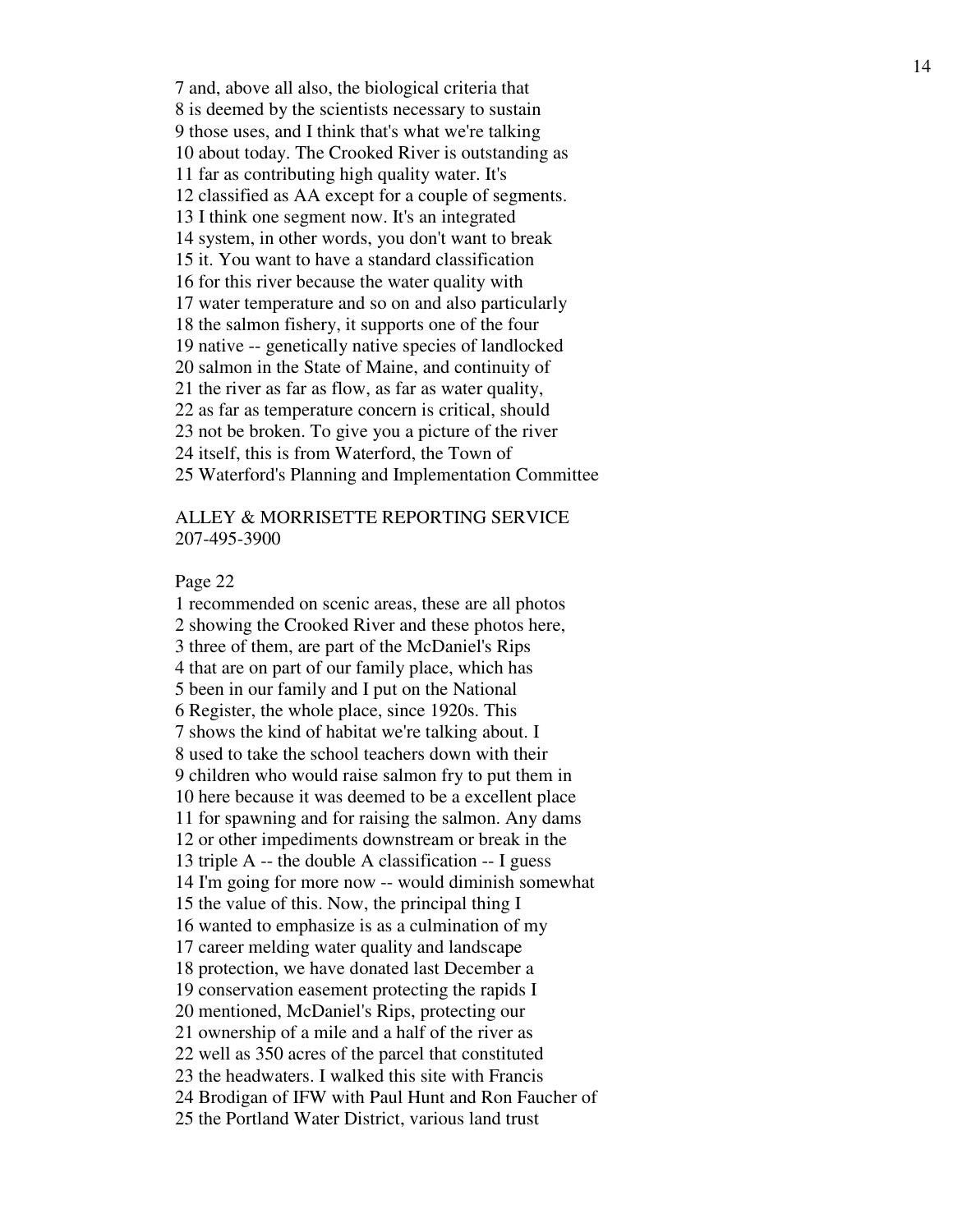Page 23

1 people, including Lee, in giving serious 2 consideration whether to include this headwater's 3 land because it was tying up a lot of land. I 4 concluded that we really needed to emphasize 5 protecting those very small but critical headwater 6 streams. We gave up -- we've given up rights to 7 develop the old mill site that was at those rips 8 in the picture because we felt it was critical to 9 maintain the values of this free-flowing river. 10 The whole water quality standards issue is to have 11 the standards meet the criteria that are really 12 required for the designated uses and the emphasis 13 is on an integrated system. We have the salmon 14 spawning, for example, which would be impaired by, 15 for example, additional blockage of the flow as 16 far as not only migration but also any changes in 17 temperature upstream, but all this is downstream 18 and affecting us because it's affecting the kind 19 of fish migration that we're trying to protect. 20 There is also the issue of maintaining and 21 emphasizing -- 22 CHAIRMAN HILTON: Mr. Hague -- 23 MR. HAGUE: And carrying forward the Maine 24 Rivers Act, the concept of a free-flowing river.

25 CHAIRMAN HILTON: Mr. Hague? Mr. Hague?

### ALLEY & MORRISETTE REPORTING SERVICE 207-495-3900

Page 24

1 MR. HAGUE: Yes. 2 CHAIRMAN HILTON: We have a number of 3 people who want to speak today. 4 MR. HAGUE: Okay, fine, sure. All I can 5 say is that we have due respect. We know that 6 there is a dam issue here lurking behind us. We 7 have due respect for the efforts of the Scribner 8 Hatch family to develop the water power site. We 9 feel that the kind of mill that they would be 10 providing, the kind of historic value, can be done 11 without having to further dam the river or 12 interfere with reclassifying the river. 13 CHAIRMAN HILTON: Any questions? 14 MR. HAGUE: Oh, and I will introduce for 15 the record the first three or four pages of our 16 conservation easement.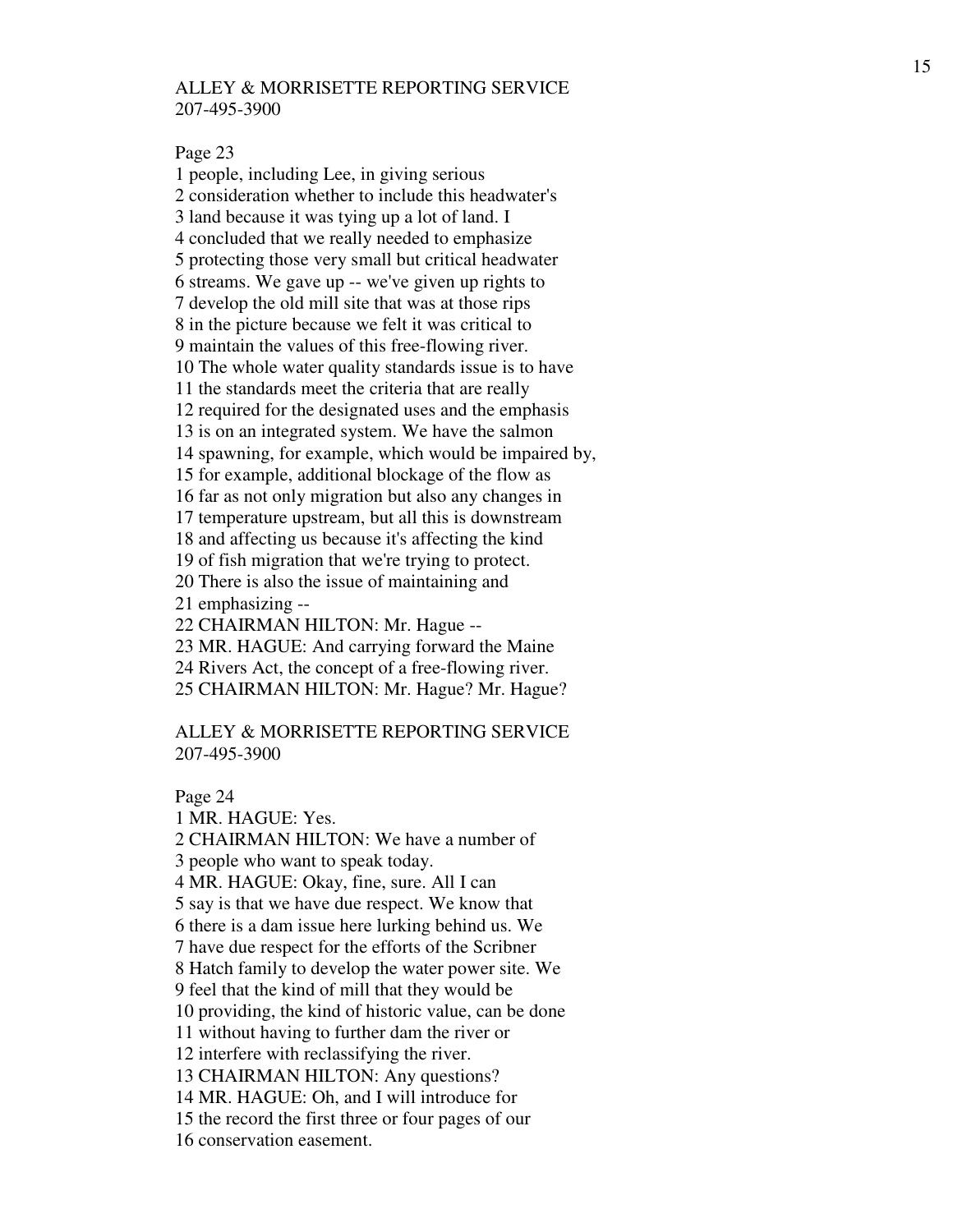17 CHAIRMAN HILTON: Thank you, Mr. Hague.

18 Are there any questions for Mr. Hague?

19 MR. SCOTT: One quick question.

20 CHAIRMAN HILTON: Bart? Mr. Hague?

21 MR. HAGUE: Excuse me.

22 MR. SCOTT: For the record, how many years

23 did you work for EPA? How many years did you

24 spend with EPA? Would you tell the Board for the 25 record?

ALLEY & MORRISETTE REPORTING SERVICE 207-495-3900

Page 25

1 MR. HAGUE: What?

2 MS. DAVIES: How many years at EPA?

3 MR. HAGUE: Oh, I was one of the founding

4 members. I've been in this game actually 42 years

5 when I retired. I was with Stewart Udall and I

6 started a federal career with the forest and then

7 with Eisenhower's public works planning staff but

8 I went with Udall so that makes it 42.

9 MR. SCOTT: Okay, 42. Thank you.

10 CHAIRMAN HILTON: Thank you very much, Mr.

11 Hague. We have Paul Hunt next and then Steve 12 Sutter.

13 MR. HUNT: Good afternoon, Members of the

14 Board. My name is Paul Hunt, a resident of Gorham

15 and for the last nine years I've been the

16 environmental manager with the Portland Water

17 District. Before that for five years I was the

18 source water protection coordinator at the Maine

19 Drinking Water Program responsible for

20 coordinating protection of all sources of drinking

21 water in Maine.

22 As you may know, the Portland Water District

23 is Maine's largest water and wastewater utility

24 responsible for providing drinking water to one

25 out of six Maine residents living in 11 Maine

# ALLEY & MORRISETTE REPORTING SERVICE 207-495-3900

Page 26

1 communities. The source of water for these

2 200,000 Mainers is Sebago Lake. When you consider

3 how many customers we serve and add to that the

4 hundreds of thousands more that use Sebago Lake to

5 live, to work, to enjoy outdoor recreation, it's

6 easy to see why we certainly think Sebago Lake is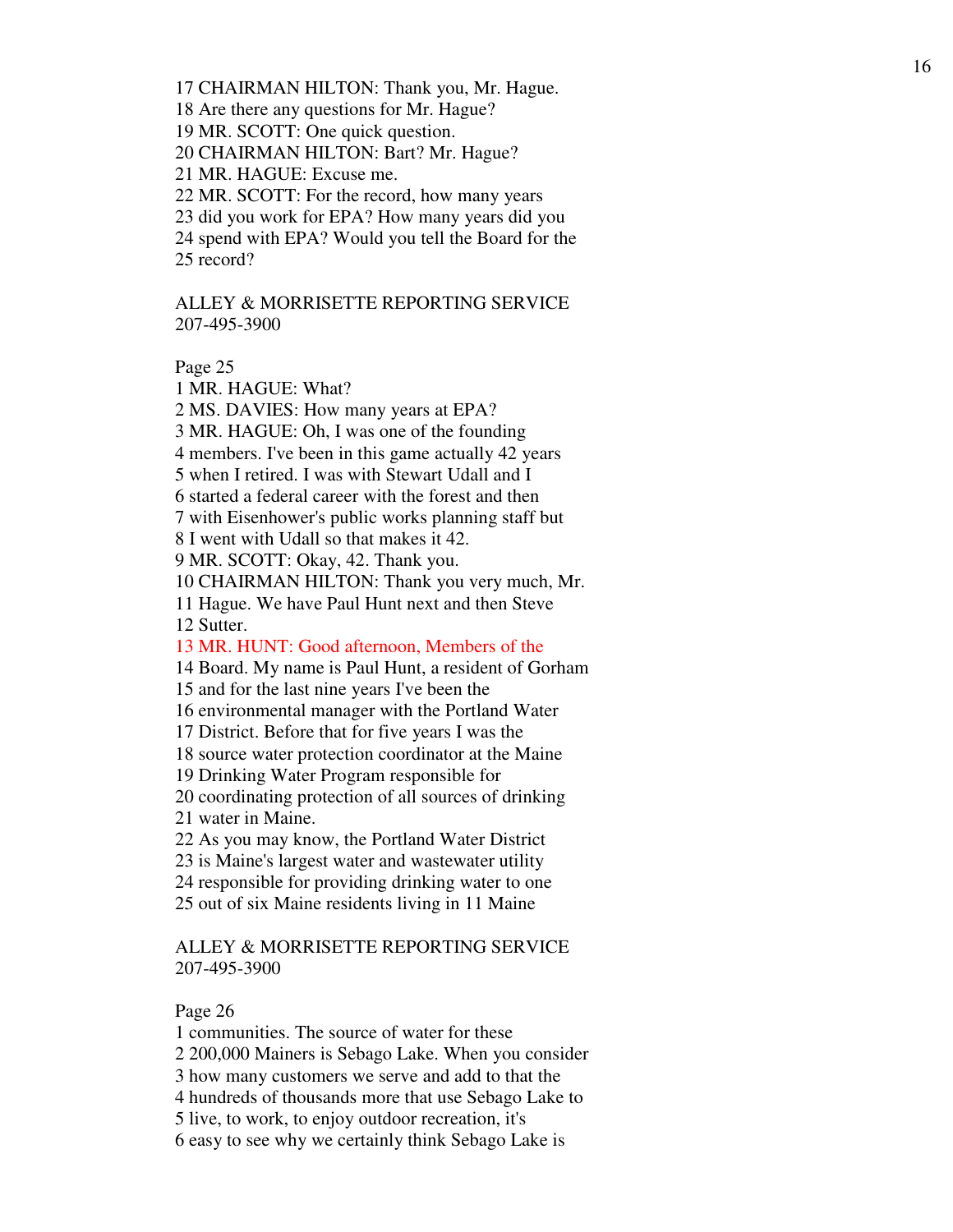7 one of Maine's most important natural resources. 8 So what does that have to do with the 9 reclassification of the segment of the Crooked 10 River at Scribner's Mills? I'm here to testify 11 today because the Crooked River is the most 12 important feeding tributary to Sebago Lake. As 13 goes the Crooked River, so goes Sebago Lake. 14 Treatment of water is one of the ways that we 15 ensure that the water is safe to drink. Our 16 treatment plant represents an investment of over 17 20 million dollars in 1993 and it will be upgraded 18 in the next five years to enhance its ability to 19 disinfect water as required by recent amendments 20 to the Federal Safe Drinking Water Act. The 21 ultimate cost and effectiveness of any treatment 22 enhancements are a function of the quality of the 23 water that we start with. The cleaner the lake, 24 the less expensive it is to treat and the more 25 effective is the treatment. Because dirtier water

# ALLEY & MORRISETTE REPORTING SERVICE 207-495-3900

#### Page 27

1 generally requires addition of more and varied 2 chemicals, many of which produce unhealthy 3 disinfection by-products, the cleaner the lake, 4 the safer the water as well. Source protection, 5 therefore, is the most important public health 6 barrier that water utilities employ. Nothing 7 works as well as simply keeping pollutants out of 8 the lake in the first place. The Federal Safe 9 Drinking Water Act states clearly what one of our 10 legal obligations is, and, I'll quote, control of 11 all human activities which may have an adverse 12 impact on the microbiological quality of the 13 source water. The irony in that requirement is 14 that it falls on water utilities and, yet, in 15 Maine, the authority for actually protecting lakes 16 and rivers that serve as sources of drinking water 17 rests with the State, not with the utilities. So 18 I'm here because we are relying on you. 19 Reclassifying the Crooked River to the highest 20 designation in Maine law will provide the greatest 21 level of protection possible to the primary 22 tributary to Sebago Lake. Keeping Sebago Lake 23 clean will protect the health of our customers 24 better than any form of treatment we can provide 25 and for millions of dollars less. That's why I'm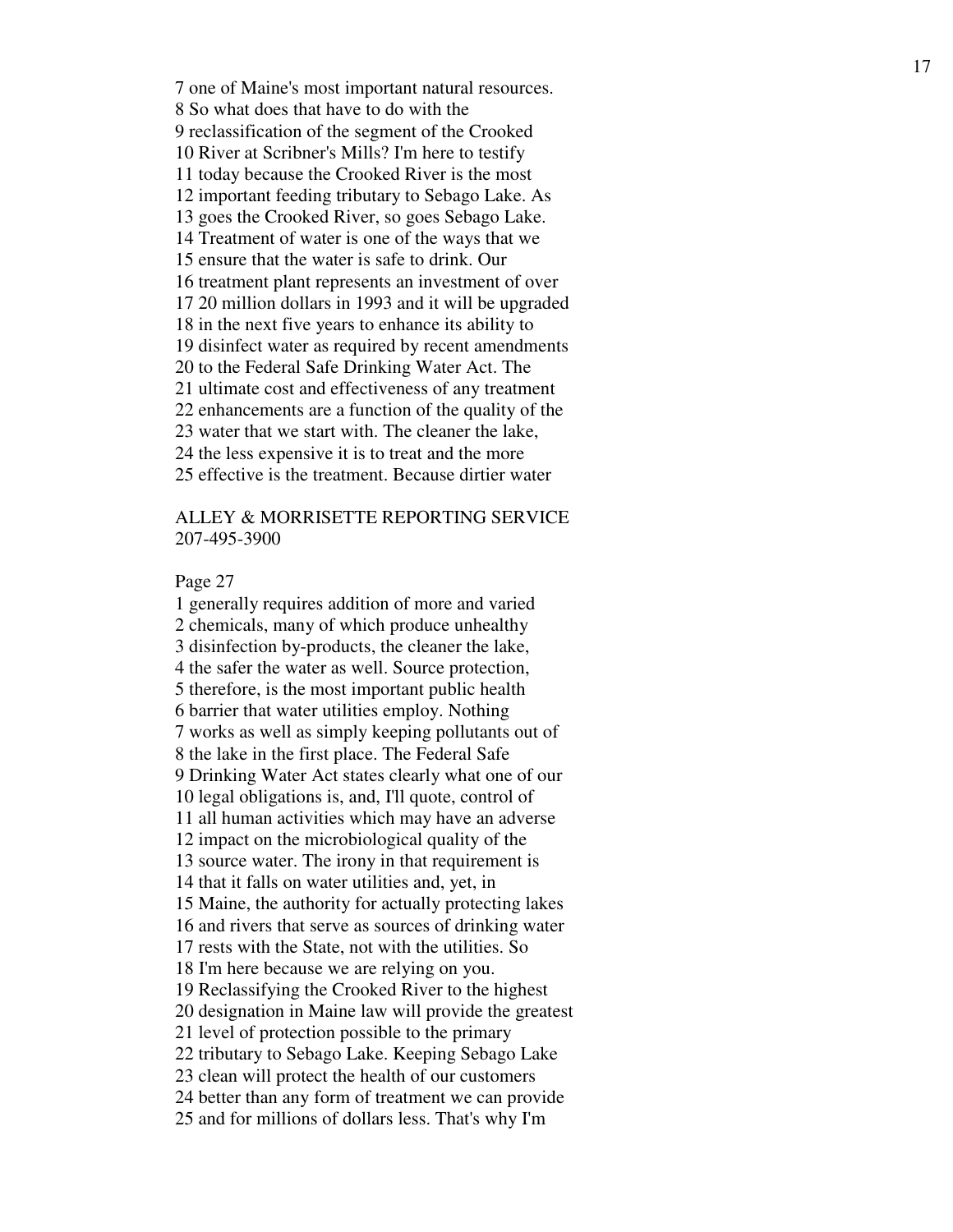#### Page 28

1 here to ask you to support the reclassification. 2 CHAIRMAN HILTON: Thank you, Mr. Hunt. Any 3 questions of Mr. Hunt? Thank you. Steve Sutter 4 followed by Steve Hinchman, and I would remind the 5 speakers to keep your -- if you have already 6 prepared remarks, just give a copy to the reporter 7 and to Terry and keep it down to maybe three or 8 four minutes or so, if you could. 9 MR. SUTTER: My name is Steve Sutter. I'm 10 a citizen/owner of a ten-acre riverfront property 11 on the Aroostook River between Presque Isle and 12 Caribou, and it's what's left of a farm that's 13 been in the family since 1854. I'm sure you've 14 noted in the reclassification package that the 15 segment from Presque Isle to Caribou did not move 16 forward from C to B in both 2002 and 2008. I am 17 the author of both of the proposals. The strength 18 of my latest proposal is demonstrated by DEP, 19 their acknowledgment that the water quality model 20 authored by Paul Mitnick predicted Class B 21 dissolved oxygen attainment from Presque Isle to 22 Caribous at simultaneous maximum loading from all 23 point sources on the river. That's a remarkable 24 achievement to stay within such a huge margin of 25 safety; furthermore, the BOD5 and TSS standards

# ALLEY & MORRISETTE REPORTING SERVICE 207-495-3900

#### Page 29

1 were issued by US EPA in 1977. The technologies 2 have undoubtedly improved and based on my most 3 recent EPA data, normal BOD loadings by 4 dischargers on the Aroostook are most likely below 5 35 percent maximum loading. Even more remarkable, 6 Maine DEP bio-monitoring at Station #595, just 7 across the river from my property indicated Class 8 B attainment in late August of 2001 at 7Q10. 9 That flash summer drought facilitated the largest 10 study effort ever done by DEP in Aroostook County. 11 That drought was a miracle for me and I had prayed 12 for it. With the Department's data, I can 13 demonstrate the Presque Isle to Caribou stretch 14 could reasonably be expected to even meet the 15 draft total phosphorus limits for Class B at 16 normal or even maximum TP loadings. I'll send all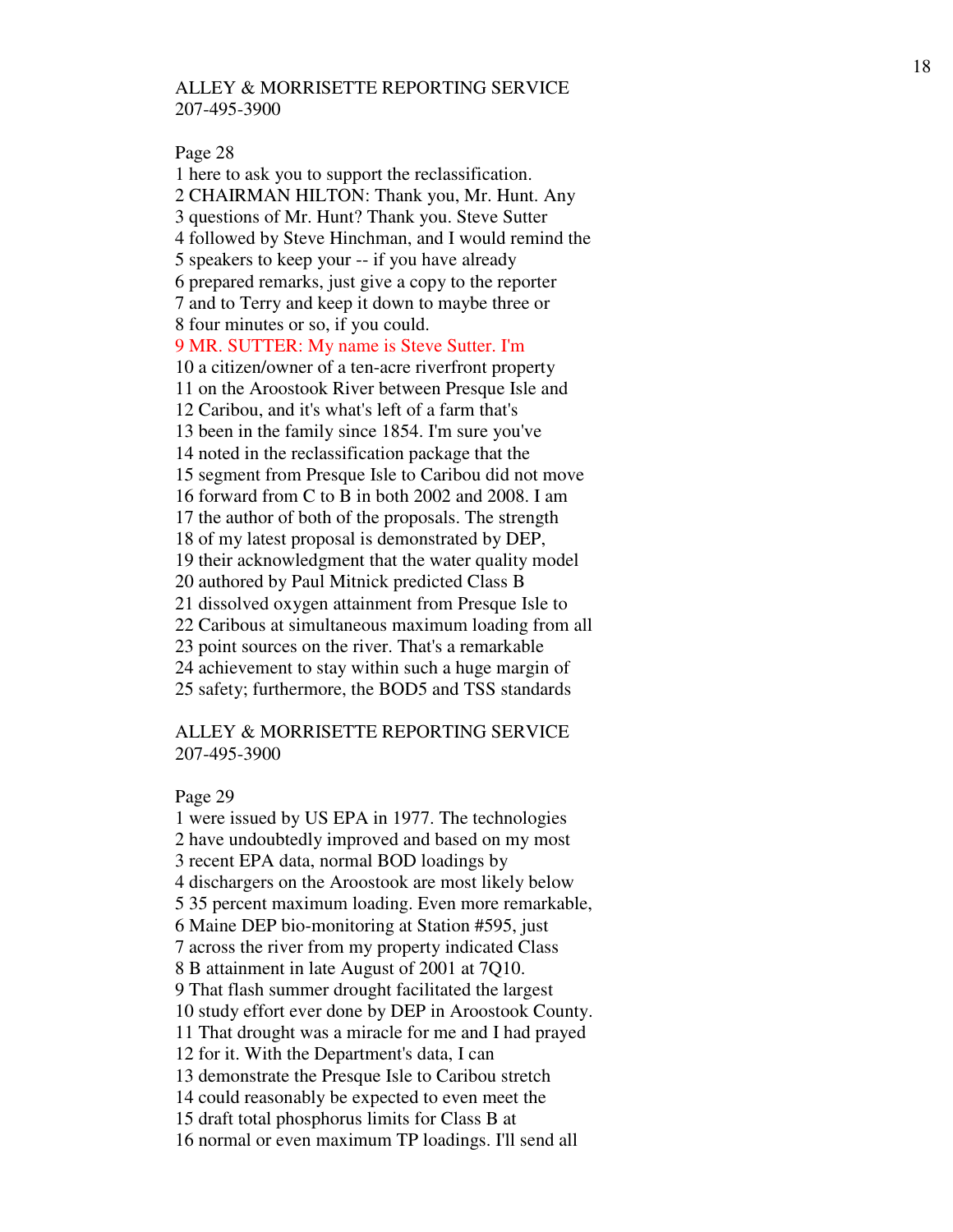17 of this in or hand it in, but in that miracle

18 drought August 2001, McCain, the largest

19 phosphorus source discharging out at 77 percent of

20 it's flow, about 77 percent of total phosphorus.

21 The relationship to the R is .95. The range in TP

22 concentrations at those three monitoring sites

23 between Presque Isle and Caribou was from 11 to 26

24 parts per billion, a median of 18.5. Guess

25 what? That demonstrates that the Department's

# ALLEY & MORRISETTE REPORTING SERVICE 207-495-3900

Page 30

1 draft TP limits currently at 20 parts per billion 2 for A, 33 for B, it appears the river from Presque 3 Isle to Caribou at 7Q10 was closer to Class A than 4 Class B. 5 Finally, maximum loadings pending nutrient

6 criteria and an assertion the complex model may

7 have to be re-built because algal activity may

8 have increased are all relatively weak bases that

9 I believe are being used by the Department to

10 thwart my strong upgrade proposal. A fact often

11 misunderstood by the public is that assimilating

12 wastewater is not a designated use of Maine

13 waters. I believe reclassification should be

14 based solely on water quality assessment. The DEP

15 regional office in Presque Isle recommends this

16 decision be deferred until 2012 or likely beyond.

17 My recommendation is that this upgrade proposal be

18 included among those recommended to the

19 Legislature at this time based on Title 38,

20 Section 464.4.F(4), that's antidegradation, and

21 I'll read it briefly, when, that's my emphasis,

22 the actual quality of any classified water exceeds

23 the minimum stands of the next highest

24 classification, that higher water quality must be

25 maintained and protected. The Board, my emphasis,

## ALLEY & MORRISETTE REPORTING SERVICE 207-495-3900

Page 31

1 shall recommend to the Legislature that the water

2 be reclassified into the next higher

3 classification. A minor point is that

4 towards the end of June, the regional office in

5 Presque Isle told me that I would now need to go

6 through FOIA, Freedom of Information Act, to look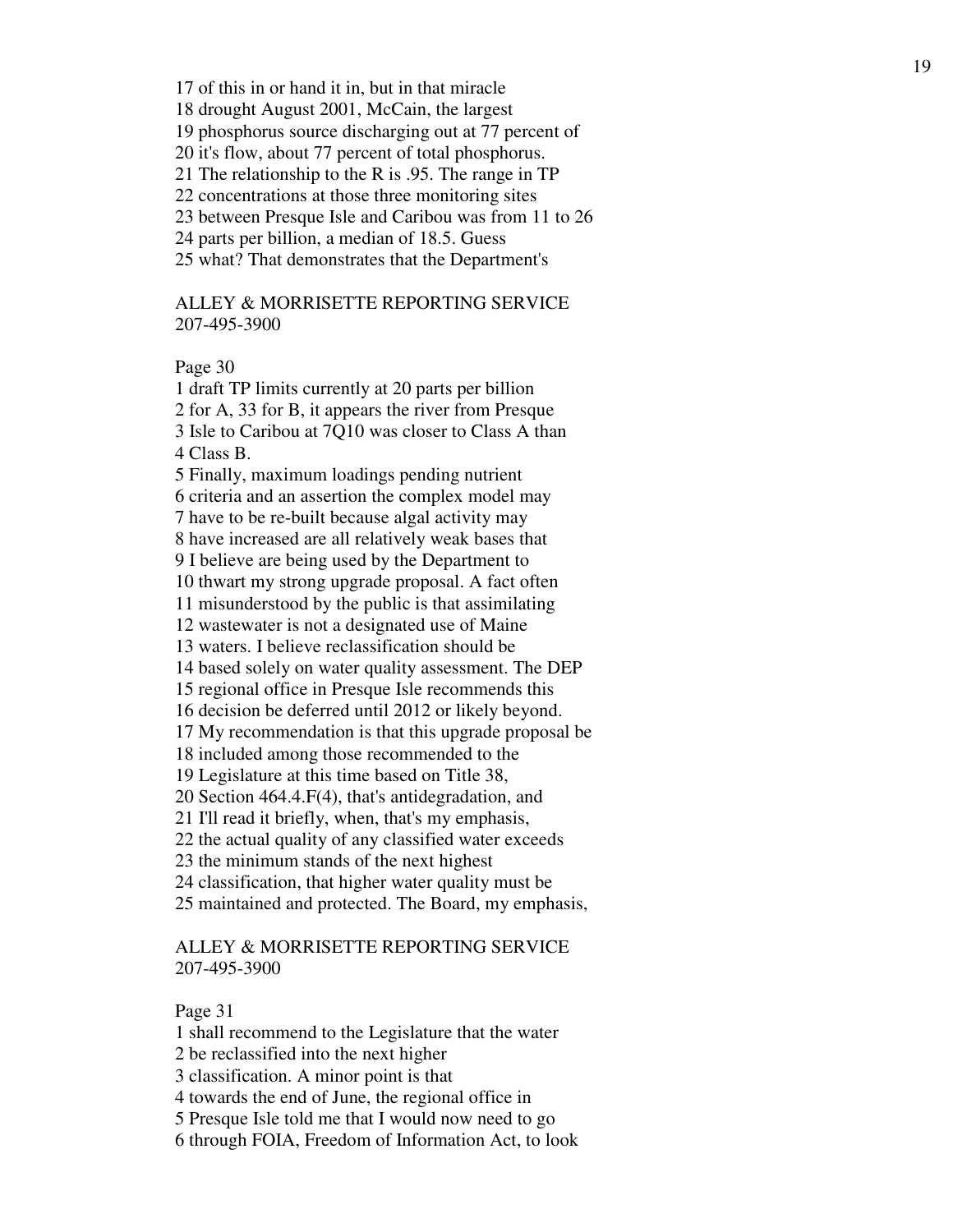7 at discharge monitoring reports. That was new.

8 That didn't bother me because I had some left over

9 from several years ago to do this analysis, but as

10 a public member, I'm disturbed and privately I'm 11 impressed.

12 So I've said my piece as briefly as I can.

13 As a citizen of Aroostook who rushed to get here,

14 thank you for your consideration.

15 CHAIRMAN HILTON: Any questions of Mr.

16 Sutter?

17 MR. SCOTT: Yes, Chairman.

18 CHAIRMAN HILTON: Yes, Matt.

19 MR. SCOTT: Steve, I want to make it clear

20 for the record that you're proposing to support

21 the upgrade from class --

22 MR. SUTTER: C.

23 MR. SCOTT: C to --

24 MR. SUTTER: B, only between Presque Isle

25 and Caribou. It will never make it from Caribou

ALLEY & MORRISETTE REPORTING SERVICE 207-495-3900

Page 32

1 to Fort Fairfield.

2 MR. SCOTT: I just wanted it clear for the 3 record, though. Thank you.

4 CHAIRMAN HILTON: Yes, Mr. Goodale.

5 MR. GOODALE: Just very briefly, here in

6 our packet it says need to consider pending

7 nutrient rules. I know you didn't speak to that

8 but if you could just in 30 seconds just reiterate 9 your thoughts on that.

10 MR. SUTTER: Yeah, in 2001 the phosphorus

11 was in parts per billion and McCain is the largest

12 source of phosphorous and was discharging close to

13 their maximum based on the volume calculated.

14 Now, in an earlier meeting the Board had you were

15 introduced to draft TP concentrations in parts per

16 billion. I don't know if you saw that slide but I

17 used those to demonstrate that back in 2001 the

18 big study, the river would have been closer to A

19 than B between Presque Isle and Caribou. There's

20 Maysville and there are two other monitoring

21 stations there. So I'm not worried about total

22 phosphorus.

23 MR. GOODALE: Thank you.

24 CHAIRMAN HILTON: Thank you.

25 MR. SUTTER: Thank you.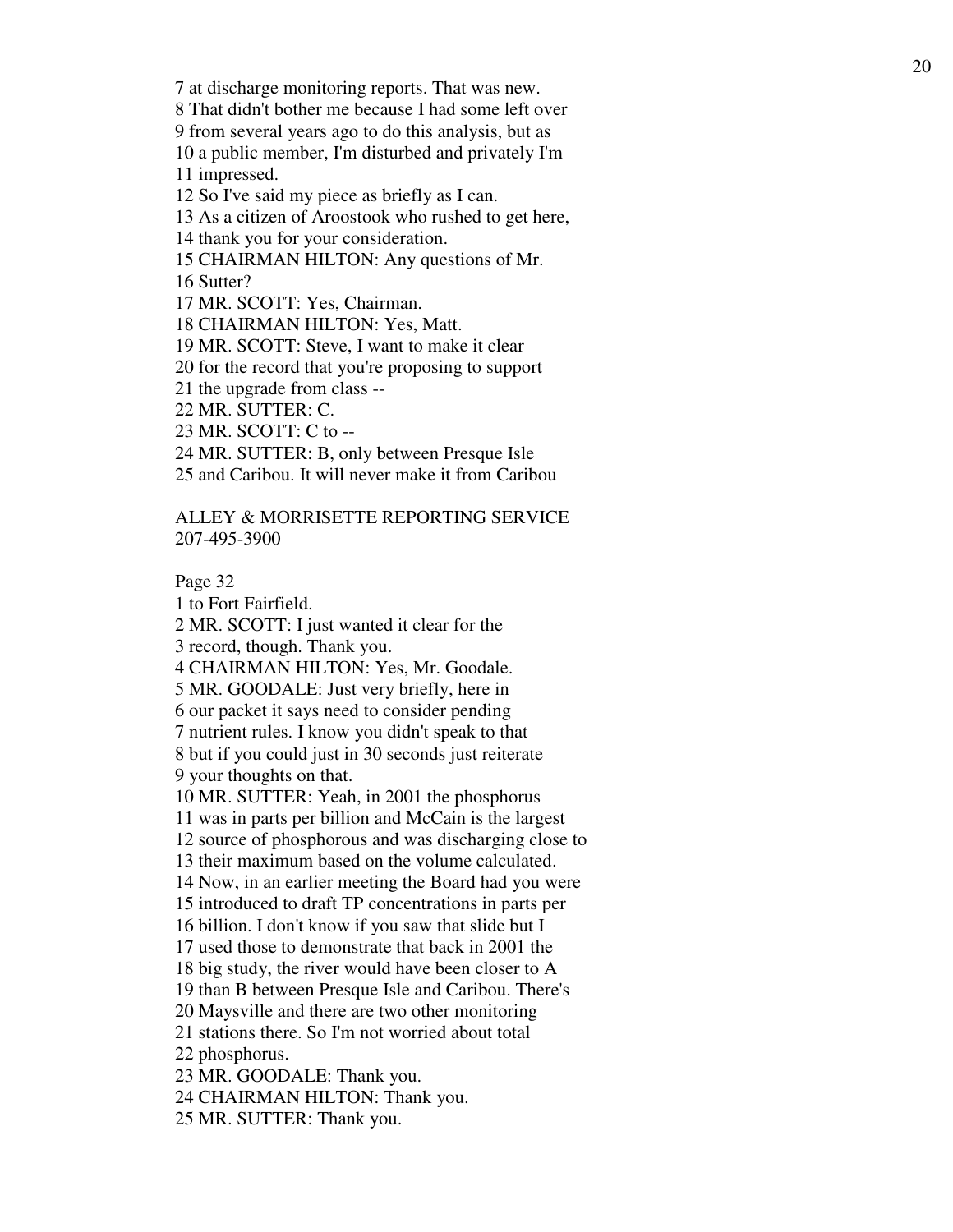#### Page 33

1 CHAIRMAN HILTON: Steve Hinchman, followed 2 by Josh Royte.

3 MR. HINCHMAN: Good afternoon, Chairman

4 Hilton, Members of the Board, my name is Steve

5 Hinchman, I'm the staff attorney for the

6 Conservation Law Foundation in our Brunswick,

7 Maine office. CLF has been involved in protection

8 of water quality in Maine for many years,

9 including some of the waters that are in the

10 memorandum under consideration for

11 reclassification today.

12 State water quality classification State

13 standards are at the heart of the Clean Water Act

14 and the decisions you make recommending to the

15 State Legislature in terms of water quality may be

16 among the most important decisions you make as a

17 Board. I want to emphasize that the Act requires

18 the restoration and maintenance of the chemical,

19 physical and biological integrity of our nation's

20 waters and that was written by our own Ed Muskie.

21 The way that is done is through enforcement of

22 State water quality standards and it's designed

23 for continual improvement, and there's two

24 principles that I hope to convey to you that you

25 can use as you look at each one of these

### ALLEY & MORRISETTE REPORTING SERVICE 207-495-3900

Page 34

1 recommendations. 2 The first is what's called the 3 antidegradation provisions, and it's a flat out 4 mandate. You could never enact this in today's 5 legislature, either State or Federal, but this is 6 what the law is, existing uses in water quality to 7 protect those uses shall be protected and 8 maintained. So where existing uses are not 9 protected, in other words, the existing water 10 quality is higher than the current classification, 11 you must raise the classification, and when you 12 make that consideration, you are allowed to 13 consider industrial use as a designated use of 14 water, but that's process water, in other words, 15 that's the input pipe. You are not allowed to 16 consider waste discharge and waste transport as a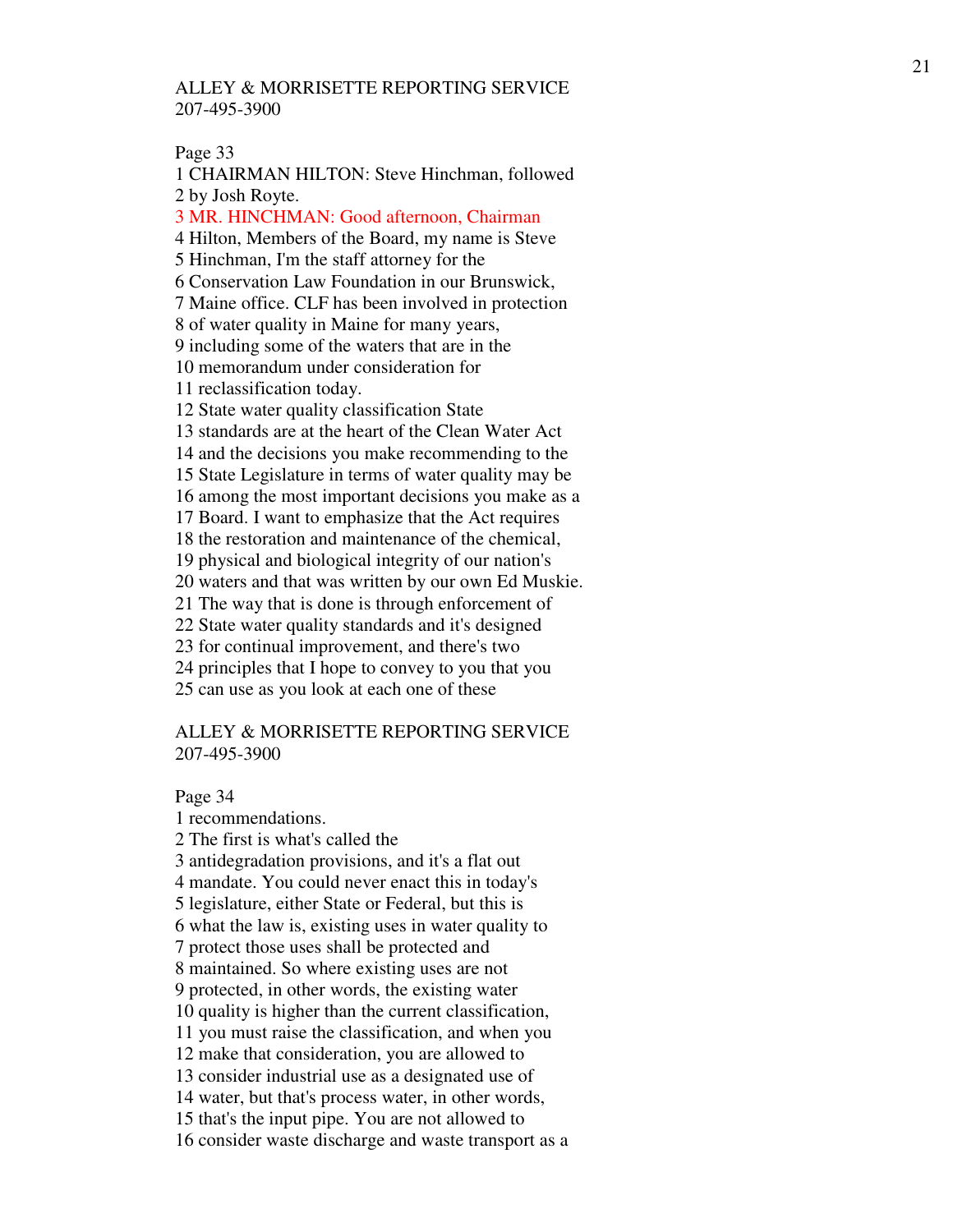17 designated use. So you're not allowed to consider

18 the discharge pipe for the industrial use. I just

19 want to make that part clear. So when the

20 Department memo says we can't verify that this

21 body of water, the Aroostook, for example, the one

22 that was just described, will meet the higher

23 class at maximum license load, that is an illegal

24 criterion. If you make your decision on that

25 basis, it's contrary to the Clean Water Act. So

# ALLEY & MORRISETTE REPORTING SERVICE 207-495-3900

### Page 35

1 that's probably the most important piece of that, 2 but the corollary under antidegradation is you 3 can't downgrade an existing classification and 4 remove an existing use if it's meeting that use. 5 The second principle that's very, very 6 important here could be described as an anti 7 backsliding rule, and that you may not downgrade 8 waters that fail to attain designated uses. If 9 those uses are attainable through implementation 10 of effluent limits, either the national 11 technological standards or water quality based 12 standards or through national performance 13 standards, and before you could recommend such a 14 removal, you must do a use attainability analysis, 15 and those are very strict, proscribed procedures, 16 and these are the two ways that the Clean Water 17 Act achieves this goal of continual improvement. 18 As we get better, we have to protect that new 19 higher water quality, and you can't give up and 20 lower standards and make it easier to pollute. 21 CLF supports the upgrades recommended by the 22 staff memorandum, indeed, most of them because of 23 the reasons I just described are actually legally 24 required, specifically if a water body currently 25 meets that higher classification, you must approve

# ALLEY & MORRISETTE REPORTING SERVICE 207-495-3900

### Page 36

1 that upgrade and that's true even if a licensed

2 discharger will then when their current permit

3 expires be forced to upgrade their water treatment

4 system. That's the design of the Act. There's no

5 vested right to pollute, rather the Act requires

6 continual improvement. So any discharger may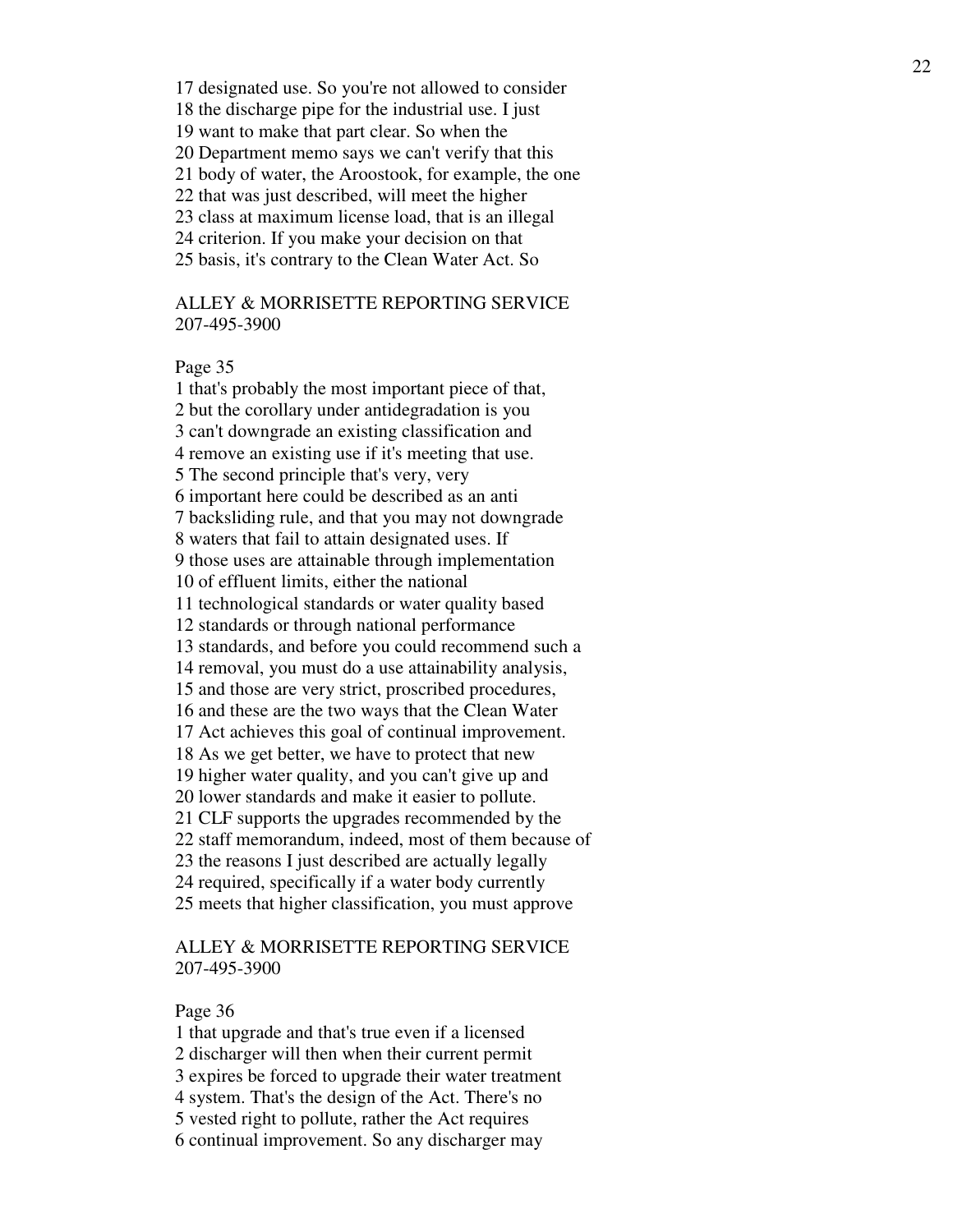7 continue under their current permit for the 8 remainder of the permit's five-year term, but upon 9 renewal, if necessary, they may have to invest in 10 additional control.

11 The Androscoggin is another river as a case 12 in point on that. The Department has taken the 13 position that it cannot in good faith recommend 14 the upgrade. This is on page 29 of the staff 15 memo, and I'll just read you their words, that the 16 sampling intensity in a number of sampling 17 locations are insufficient to determine the 18 likelihood of attaining a Class B water quality 19 criteria at maximum licensed loads. Whether or 20 not the Androscoggin deserves to be upgraded, that 21 is an irrelevant consideration. You can't base 22 your decision on the requirements laid out here 23 that you have to look at maximum -- new water 24 quality monitoring at maximum license load. The 25 Act says you can't consider waste transport when

# **ALLEY & MORRISETTE REPORTING SERVICE** 207-495-3900

### Page 37

1 you make your decisions. I also want to point out 2 that it's ridiculous -- you all know and we know 3 this from the Androscoggin hearings, if you were 4 lucky enough to be there, nobody operates at 5 maximum license load. It's designed for a buffer 6 so they can safely operate the facility and not 7 get a violation because violations trigger all 8 sorts of consequences. So that maximum license 9 load provision creates an unnecessary and 10 artificially high bar that's very hard to clear, 11 both on the Aroostook and the Androscoggin. 12 Second, as I already said, it's illegal; and, 13 third, many of the dischargers have recognized 14 that generally increasing classification is a good 15 thing. It's been shown over and over again that 16 clean water is an economic boom. We've seen that 17 in Boston Harbor, Portland Waterfront, the Auburn 18 Riverfront, Merry Meeting Bay and the Kennebec. 19 This will be good for Maine. We believe that the 20 data on the Androscoggin which the Department 21 itself says they have no reason to doubt is 22 sufficient to show that existing uses in the lower 23 Andro are improving and that the river should be 24 protected with higher bacteria and dissolved 25 oxygen standards under the Class B designation.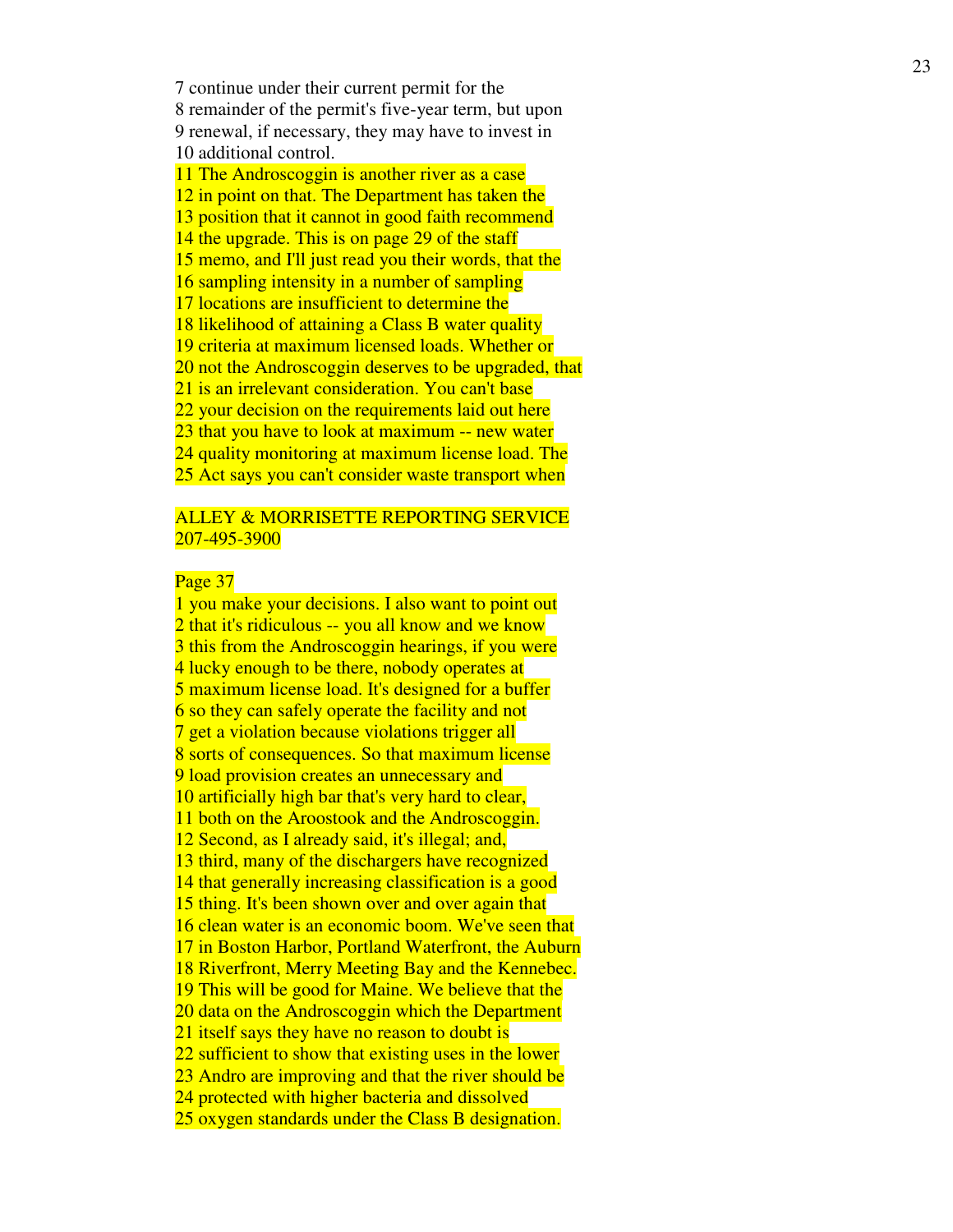#### Page 38

1 I just want to emphasize that the criterion 2 for the Aroostook River, which is page 30 of the 3 staff memo, the Department has definitively found 4 that the river's existing conditions currently 5 meet Class B. The Department cannot require a 6 showing that it would also meet Class B under 7 maximum license load, nor can it require a showing 8 that it would meet Class B for some future 9 nutrient standard that hasn't even been 10 promulgated. You have to look at current 11 conditions. It meets the standard under current 12 conditions right now according to the Department's 13 own data and, therefore, you're required to 14 recommend the upgrade. 15 Our next major concern is Long Creek, which 16 is page 22 of your memo. The Department is 17 proposing to lower the classification of .3 miles 18 in Long Creek from B to C. Again, here's the 19 legal standard, you can recommend to the 20 Legislature and the Legislature can so move to 21 reduce the standards, in other words, lower the 22 designated uses only if after conducting a use 23 attainability analysis it's conclusively shown 24 that the current standard which in this case would 25 be Class B is not attainable through

## ALLEY & MORRISETTE REPORTING SERVICE 207-495-3900

#### Page 39

1 implementation of effluent limitations and 2 national performance standards. As you may know, 3 Conservation Law Foundation has filed a petition 4 with the Environmental Protection Agency seeking a 5 determination that stormwater discharges into Long 6 Creek that contribute to the nonattainment of the 7 Class B standard, that would be the hotels, golf 8 courses, office buildings and big box stores in 9 the upper part of that watershed, so you're on the 10 upstream side of 95 in the headwaters of Long 11 Creek, not the Mall side but the other side, most 12 of which were built after this designation went 13 into law in 1990 that these dischargers must 14 obtain Clean Water Act permits and begin to 15 implement controls to clean up their waste. EPA 16 is, we're told, weeks away from issuing a decision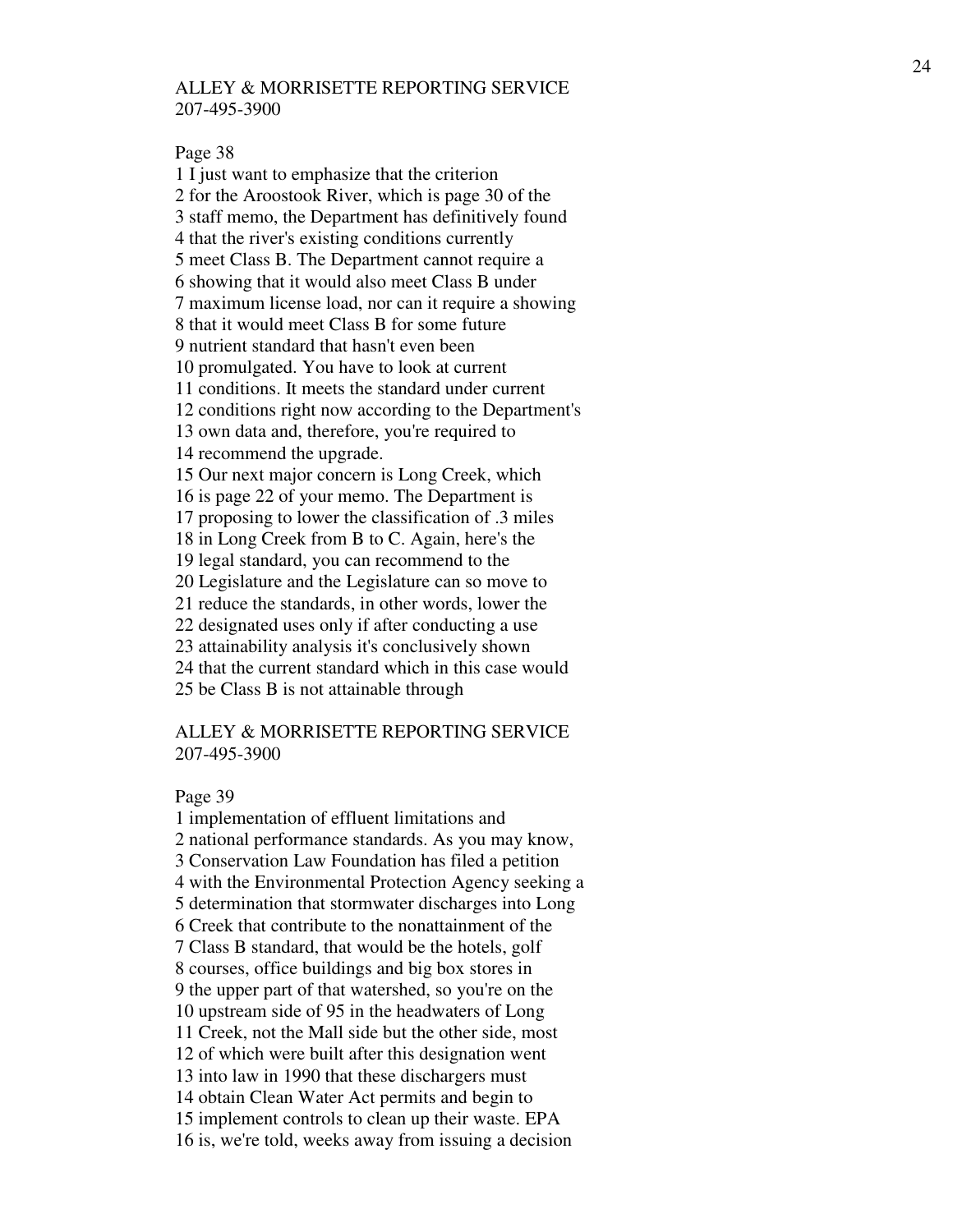17 on that and we're told that any property with more 18 than one acre impervious service will begin to 19 have to control their storm waters to start curing 20 the problem in Long Creek. So in this case, the 21 State cannot complete a UAA until that process 22 goes forward; in other words, you'll never know if 23 use is attainable through implementation of 24 effluent standards until you actually start 25 implementing permits and effluent standards. So

ALLEY & MORRISETTE REPORTING SERVICE 207-495-3900

### Page 40

1 we would oppose downgrading that section and, in 2 fact, we think it's illegal and the Department 3 says we're going to clarify that it should have 4 been C not B. There's no ambiguity here, there's 5 nothing to clarify. This is not like the Trout 6 Brook example where the body of water is on the 7 town line and one town has B, one town has C. 8 This is clearly in Westbrook, it's clearly B, it's 9 been managed as B for 19 years, there's no 10 ambiguity, there's nothing to clarify. If the 11 Department wants to move forward with downgrading, 12 it has to do a UAA. 13 The final point is Jepson Brook in Lewiston. 14 Here the Department is recommending a UAA. 15 They're following the correct procedure. We agree 16 with the Department in its response to the 17 Lewiston proposal that there's no process under 18 the Clean Water Act to de-list a stream, to render 19 it suddenly and magically no longer waters of the 20 U.S. The problem, however, is very similar to 21 Long Creek. The only cause of the pollution here 22 is urban stormwater. The Department has never 23 tried to regulate urban stormwater so how can it 24 determine that attainment is not possible through 25 implementation of best management practices and

# ALLEY & MORRISETTE REPORTING SERVICE 207-495-3900

Page 41

1 other controls if it's never been done and never

2 been required. I'd also point out that this is a

3 very slippery slope -- I'm almost done -- there

4 are many, many urban impaired streams in Maine and

5 the other New England States. Everybody is

6 watching Jepson Brook, the City of Bangor, for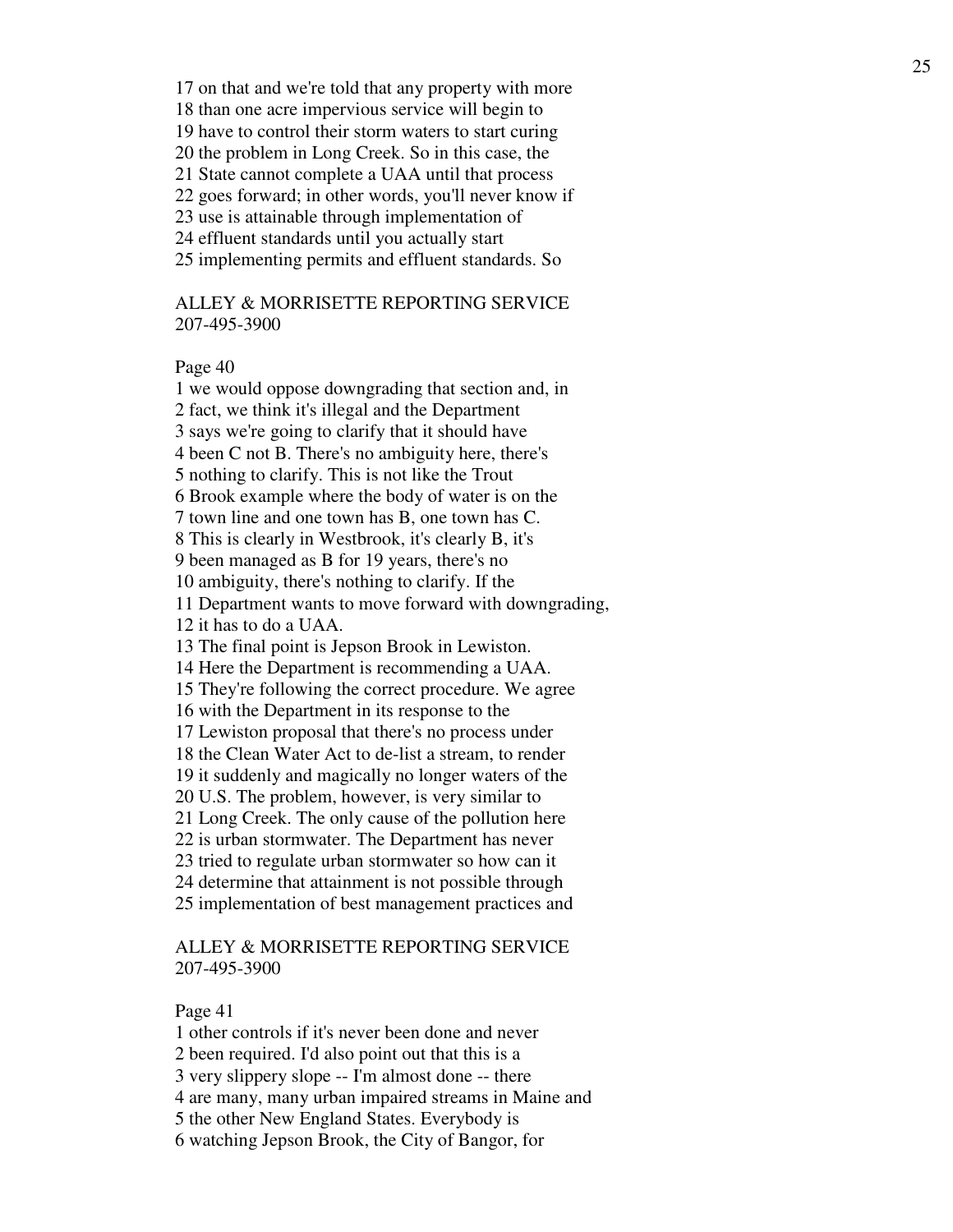7 example, here in Maine but also down in Boston. 8 This is a flood gate. You open this flood gate 9 and you're going to get proposals for every urban 10 impaired stream in the State, but it's a problem 11 to get that water body cleaned up so I'll just 12 make a recommendation for you that you might 13 choose to pass on to the Department. A more 14 reasonable approach would be to direct the 15 Department to blend the UAA process with the 16 residual designation process and ask them what 17 portions of the stream can be brought back through 18 best management practices and stormwater controls 19 that currently don't exist and which portions of 20 the stream, for example, because it's underground 21 in a culvert will never be brought back and come 22 back to you with a mixture of recommendations for 23 classification that reflect the requirements of 24 the UAA. 25 I'm sorry I ran on. I'm happy to answer

## ALLEY & MORRISETTE REPORTING SERVICE 207-495-3900

Page 42

1 questions.

2 CHAIRMAN HILTON: Nancy.

3 MS. ZIEGLER: Back to Long Creek, what are

4 you proposing? You're concerned about what the

5 Department is doing, but what would you like to 6 see happen?

7 MR. HINCHMAN: I would like you -- right

8 now the Department is recommending to downgrade .3

9 miles from B to C and I recommend that you reject

10 that proposal as not authorized by the Act until

11 you've done a UAA.

12 MS. ZIEGLER: Thank you.

13 CHAIRMAN HILTON: Matt.

14 MR. SCOTT: Steve, you obviously support

15 the antidegradation policy which the Board does as

16 well, and in this process that we're working,

17 every few years we're continually ratcheting in

18 this process of upgrades. Do you see any -- in

19 relation to Chairman Hilton's question about

20 looking into the future, would there be some

21 narrative language in the four classes that might

22 be changed over time in your opinion that would

23 support the ratcheting process? Do you envision

24 anything like that or are you satisfied with the

25 narratives that are already in the language?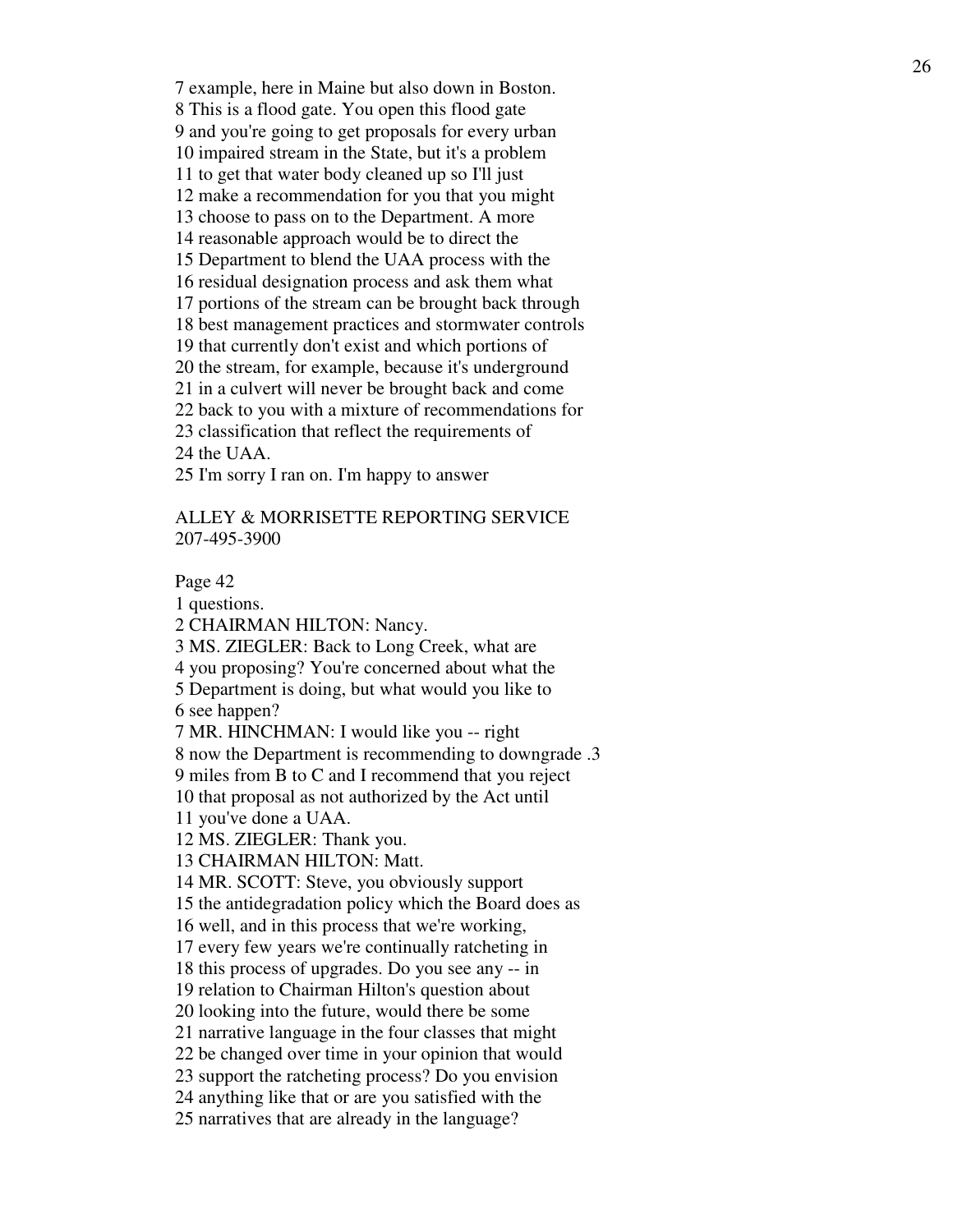#### Page 43

1 MR. HINCHMAN: One springs to mind 2 immediately and it has to do with the difference 3 between recreational use in and on the water 4 between B and C. If you look at the numerical 5 criteria in the statute for B and C, you'll see 6 that the bacteria criteria, E-coli criteria, are 7 more stringent in B than they are in C, but the 8 reason for that is not explained in the narrative 9 criteria. The point obviously is that, for 10 example, body contact and recreational, that 11 there's less risk of disease because there's less 12 bacteria in a Class B stream than there is in a 13 Class C stream. I think clarifying that the 14 intent of a Class B standard is to enhance the 15 recreational opportunities, particularly body 16 contact recreation, would go a long way toward 17 pushing us towards the type of water restoration 18 we're seeking in Maine which is to allow Mainers 19 and visitors to Maine to maximize recreational use 20 of our great rivers and streams and estuaries. 21 MR. SCOTT: So not only the narrative but 22 you related in your response to the numericals as 23 well? 24 MR. HINCHMAN: Yeah, I haven't looked to 25 see if the numerical criteria should be changed or

### ALLEY & MORRISETTE REPORTING SERVICE 207-495-3900

Page 44

1 not. I'd just point out that there's no 2 explanation in the narrative of why there are two 3 different numerical standards between B and C on 4 E-coli. Also the Basin is one of the places I 5 frequent that's on the list is one of the most 6 spectacular places in the Maine Coast, and I 7 highly recommend the upgrade and a visit. 8 MR. SCOTT: Thank you. 9 CHAIRMAN HILTON: Yes, Nancy. 10 MS. ZIEGLER: If you do a UAA on this 11 section of Long Creek in the way that they're 12 talking about doing in the Jepson Creek area, 13 which is a little bit different because it's a 14 concrete channel there I gather, but if you did a 15 UAA, would your goal be to deal with the 16 stormwater runoff that is not being regulated at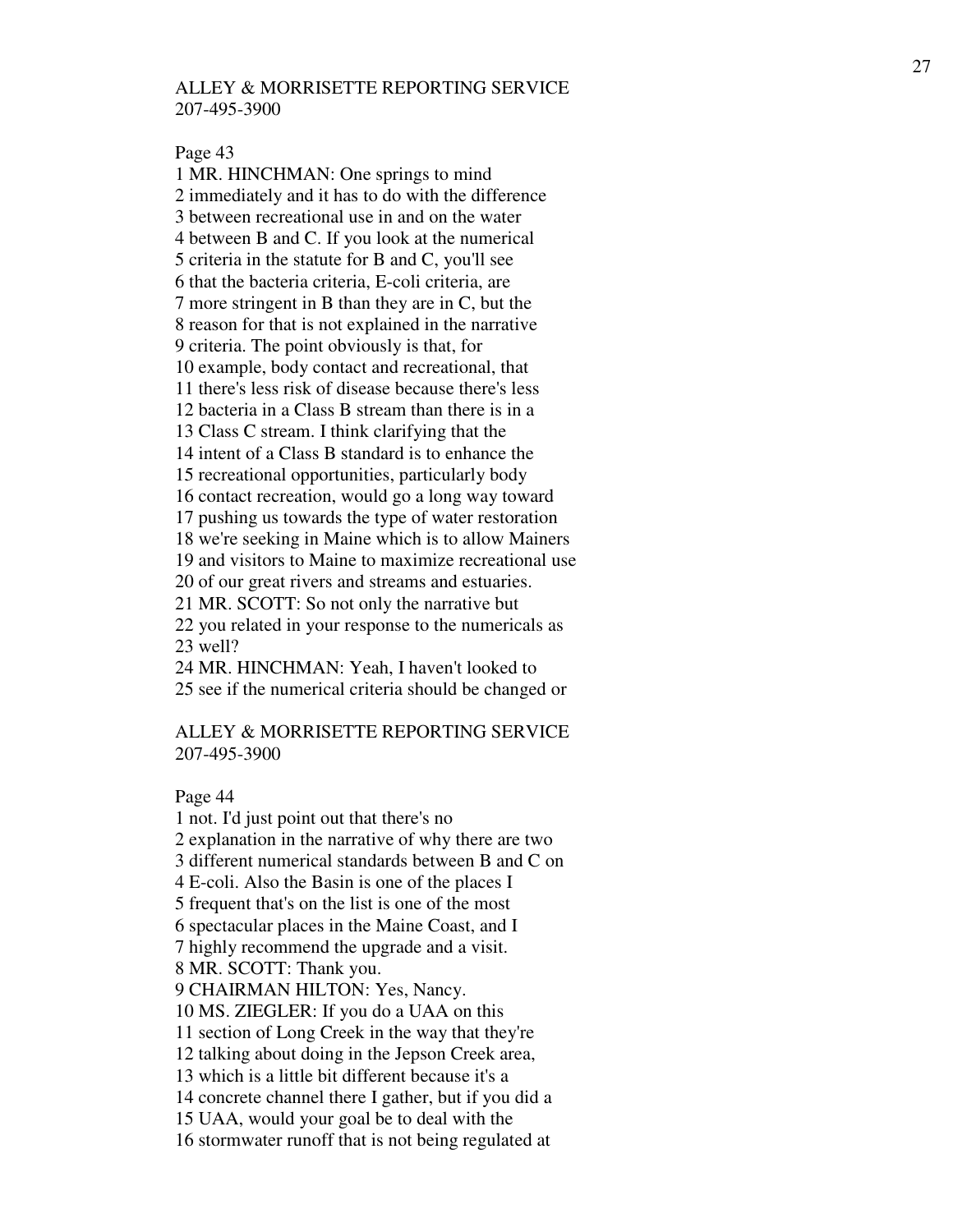17 this point? Would that be something that you

18 would hope would be looked at and is there any

19 mechanism to do that?

20 MR. HINCHMAN: The point I was trying to

21 make is that UAA says you can't -- downgrading is

22 a measure of last resort. You can only do it if

23 you can show that you can't attain standards

24 through reasonable use of effluent standards and

25 national performance standards. In the case of

ALLEY & MORRISETTE REPORTING SERVICE 207-495-3900

Page 45

1 Jepson Brook where you have long stretches that 2 are in culverts underground or that are 3 enchannelized, that's clearly not a situation 4 where you can fix everything through standards -- 5 enforcement of effluent limitations, but there are 6 places that you can fix and you could certainly 7 consider changing those channelized sections and 8 those culverted sections. Long Brook is a 9 completely different animal, and in the case of 10 Long Brook, it's highly likely that if you impose 11 storm water controls, which haven't existed up to 12 this point, you will be able to attain standards 13 across the board at Class B standards. So doing a 14 UAA in the case of Long Creek would be a waste of 15 resource in my opinion. First you should go 16 forward with the stormwater controls, and if that 17 doesn't work, then come back and recommend 18 reductions through the UAA process. 19 MS. ZIEGLER: You would then -- your 20 recommendation really is that you just take this 21 one off of this particular reclassification? 22 MR. HINCHMAN: Yeah, it's a two-part 23 recommendation. One is to take it off and, 24 secondly, if you're going to pursue it, you can't 25 do it through a, quote, clarification. There's no

# ALLEY & MORRISETTE REPORTING SERVICE 207-495-3900

Page 46

1 ambiguity. You'd have to do a UAA.

2 MS. ZIEGLER: Thank you.

3 MR. HINCHMAN: Thank you.

4 CHAIRMAN HILTON: Steve, it would be really

5 good if you could provide a synopsis of all that

6 in writing.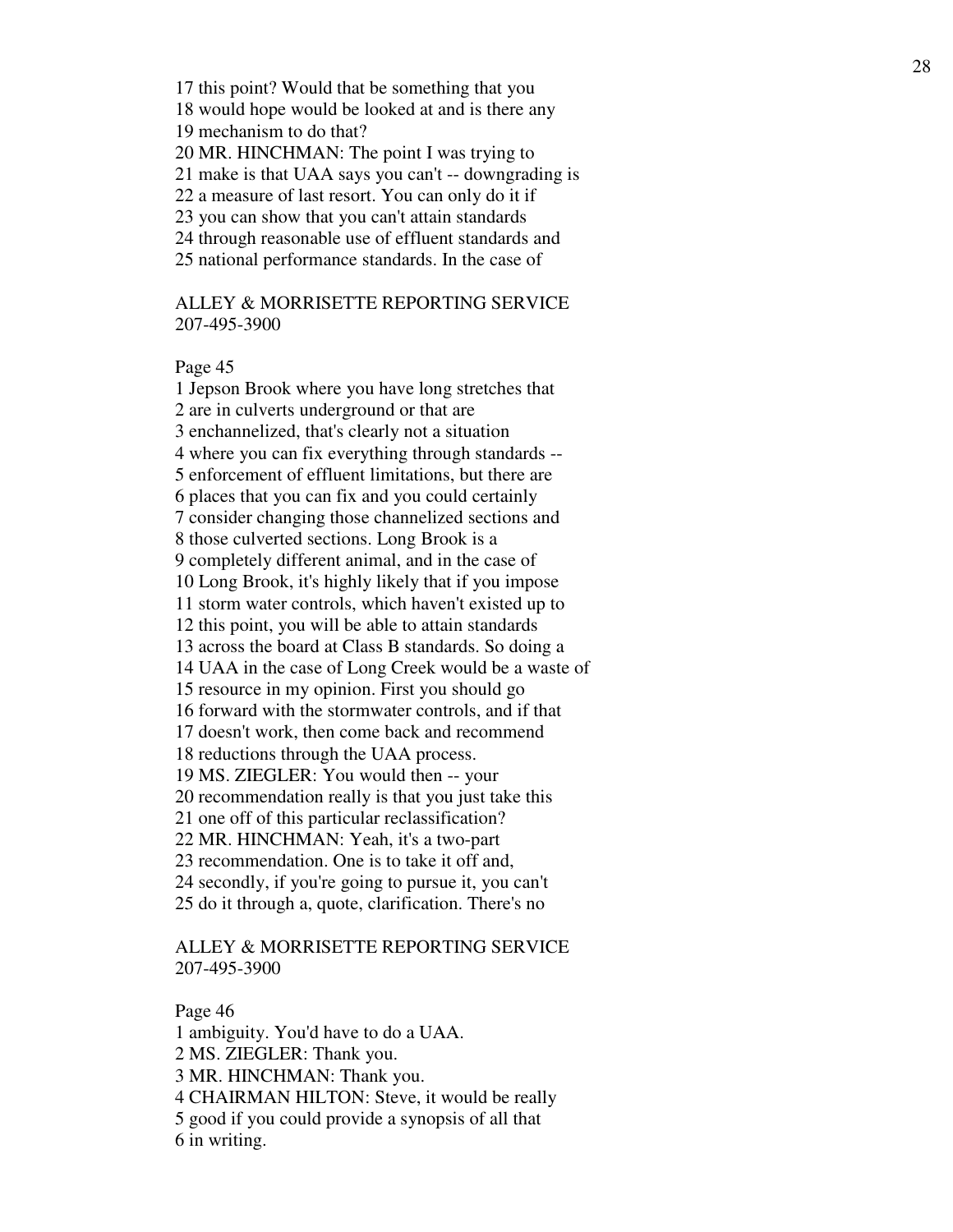#### 7 MR. HINCHMAN: I will, yes.

8 CHAIRMAN HILTON: Thank you. We have Josh 9 Royte. I'm going to ask that everybody really try 10 to truncate their remarks and provide -- if you 11 want to provide follow-up in writing, that would 12 be great. We have 50 minutes and we have at least 13 11 speakers and there may be some more people 14 signed up over there. So that really gets us down 15 to about four minutes apiece, and we're all 16 running over four minutes, and at some point I 17 really start to get tough. 18 MR. ROYTE: I would have to slip in after 19 he starts getting tough. My name is Josh Royte. 20 I'm with the Nature Conservancy in Brunswick,

21 Maine, and I live in Yarmouth, Maine. The Nature

22 Conservancy has a mission of protecting the

23 biodiversity of life on this planet by protecting

24 the lands and the waters that supports

25 biodiversity. We've done assessments of

# ALLEY & MORRISETTE REPORTING SERVICE 207-495-3900

Page 47

1 terrestrial ecosystems and aquatic systems 2 somewhat later in the game, but starting in 2002 3 we began assessing all of Maine's fresh waters as 4 part of a large eco regional assessment that was 5 occurring across the Eastern U.S. in all the 6 places where conservancy works. The goal of this 7 assessment is to make sure we identify enough 8 places that can represent the biodiversity that we 9 have in the State at high enough quality in order 10 to maintain the diversity that we have in the 11 State without losing any of the cogs or gears that 12 we know keep these systems functioning. We do not 13 have a classification system for the different 14 types of streams and lakes in the State existing. 15 We developed one with the system that we've used 16 in other states, we've developed it with experts 17 throughout the State of Maine. We reviewed it 18 with them as well as existing water quality data, 19 digitizing Inland Fisheries and Wildlife data that 20 had not been digitized. We looked at the Maine 21 Lakes -- Gem Lakes Study, Maine Natural Areas 22 Program Biodiversity data, Inland Fisheries and 23 Wildlife rare species and significant wildlife 24 habitat data, put this together with diadromous 25 fish data, land cover to do this assessment to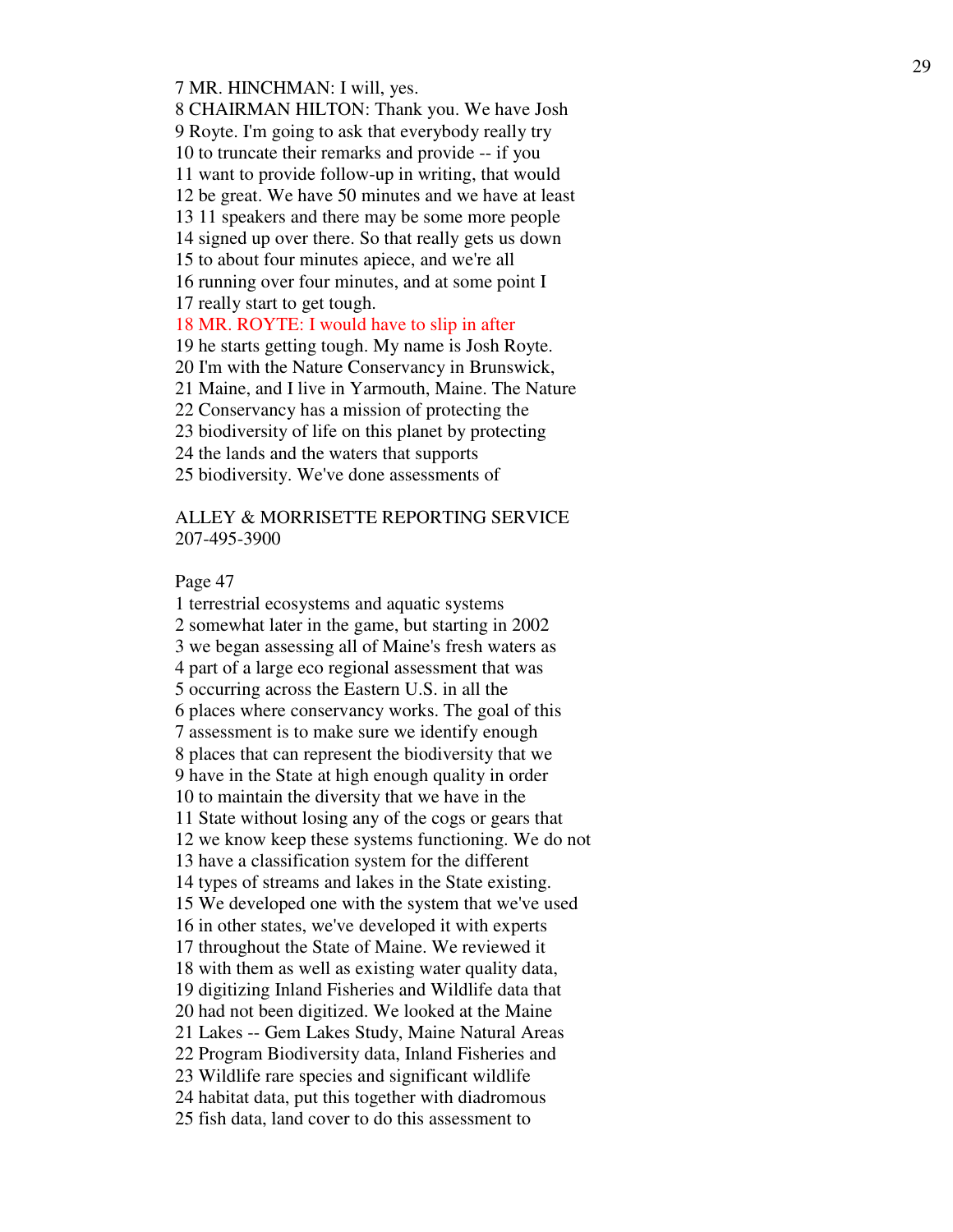#### Page 48

1 figure out where the most important places to 2 protect biodiversity were, what's the best suite 3 of places where we could protect biodiversity. We 4 put all these data together, we came up with some 5 solution sets, if you will, all the places that 6 might work and still have decent quality where we 7 can maintain the existing biodiversity. We met in 8 five different meetings around the State with the 9 DEP, staff from IF&W, DMR, the Natural Areas 10 Program, the Maine Aquatic biodiversity Project of 11 which this was a part of, the Atlantic Salmon 12 Commission, Trout Unlimited, the Houlton Band of 13 Maliseet Indians, the Penobscot Indian Nation, 14 Acadia National Park, Rachel Carson National 15 Wildlife Refuge, the Wells National Estuarine 16 Research Reserve, the University of Maine, Project 17 Share, the Gulf of Maine Program, the U.S. Fish 18 and Wildlife Service, the Wild Salmon Resource 19 Center and consultants from Woodlot Alternatives. 20 So we reviewed map by map around the State 21 where these streams were, what the values were and 22 what are the best places for protection, what are 23 the best places for mitigation and restoration and 24 came up with what we call a portfolio of sites 25 that we think provide the best opportunity for

## ALLEY & MORRISETTE REPORTING SERVICE 207-495-3900

#### Page 49

1 protection of waters. There are 11 waters which 2 we recommended for upgrades. Some of these -- a 3 good bunch of them are tributaries to streams that 4 have higher ranks. The tributaries, my 5 understanding is, by default were ranked B when 6 the main stems were ranked A, the tributaries 7 didn't come with them. I'm going to go through 8 the list quickly. The first one on the list is 9 actually not a stream but the Basin which Steve 10 just mentioned. The Basin has 2000 acres of its 11 watershed in permanent protection by the Nature 12 Conservancy, and over 80 percent of the shoreline 13 of the Basin. It's in fantastic shape and worthy 14 of an upgrade, has fantastic biodiversity 15 resources in the mud flats and the intact 16 shoreline. The next is Alder Stream, a tributary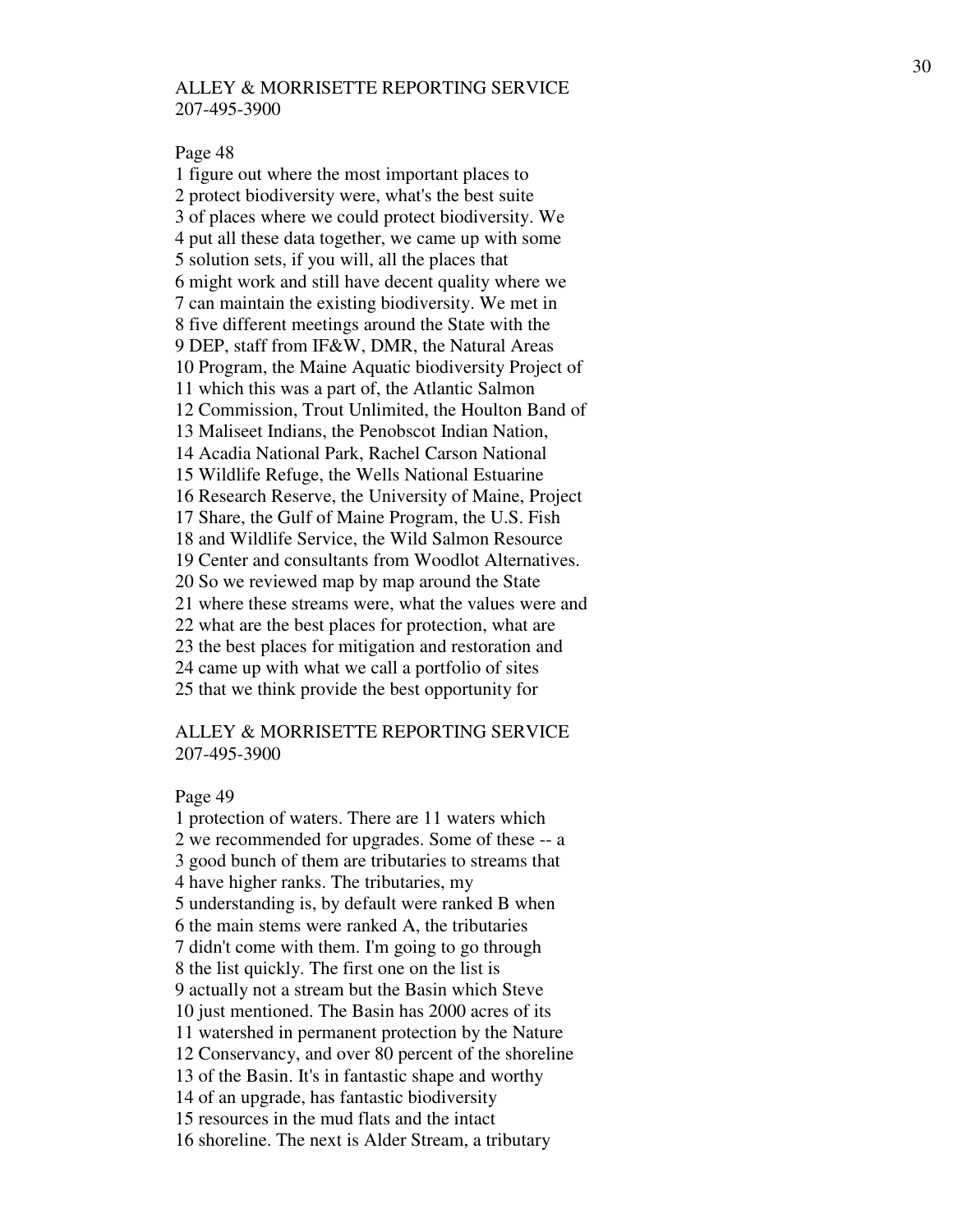17 of the Piscataquis River. It has low dissolved

18 oxygen but that's the type of stream it is.

19 Again, in trying to represent all the types of

20 streams, it means we are going to look at some

21 that are slow, warmer water, lower dissolved

22 oxygen rivers as well as those pristine, tumbling

23 cold brook trout waters. Seboeis Stream

24 tributaries, again, this is a case where the

25 tributaries are B but the main stem is A,

# ALLEY & MORRISETTE REPORTING SERVICE 207-495-3900

### Page 50

1 Mattamiscontis is the same, the Souadabscook is 2 the same. The Crooked River is a place where we 3 support the upgrade. The South River is a 4 tributary of Ossipee, again, a huge amount of the 5 watershed is in permanent protection through a 6 Department of Conservation easement that we 7 brokered. That is 8,700 acres that watershed, 8 it's spectacular in for brook trout as well as sea 9 run Atlantic salmon. The Little River is on 10 Salmon Falls, has great diadromous fish runs with 11 efforts to classify all the tributaries of Great 12 Bay, that's one of the important tributaries. 13 Beaver Brook and its tributaries on the 14 Aroostook. That's another default tributary 15 upgrade, Violette Stream and it's tributaries, the 16 Pemaquid River has diadromous fish runs that are 17 kind of outstanding for such a small coastal river 18 and a very intact forested watershed for where it 19 is in the State and the tributaries of the 20 Ducktrap which, as many of you know, has 21 outstanding conservation work up and down the main 22 stem. There are several tributaries that could be 23 upgraded to match that of the main stem. If there 24 are any questions on any of these, I'd be glad to 25 provide details. Thank you.

# ALLEY & MORRISETTE REPORTING SERVICE 207-495-3900

#### Page 51

1 CHAIRMAN HILTON: Any questions of Mr.

2 Royte? Thank you very much, Josh. Next is Landis

3 Hudson and then we have Jennifer Gray.

4 MS. HUDSON: Good afternoon, Chairman

5 Hilton and Members of the Board, my name is Landis

6 Hudson. I'm the program director for Maine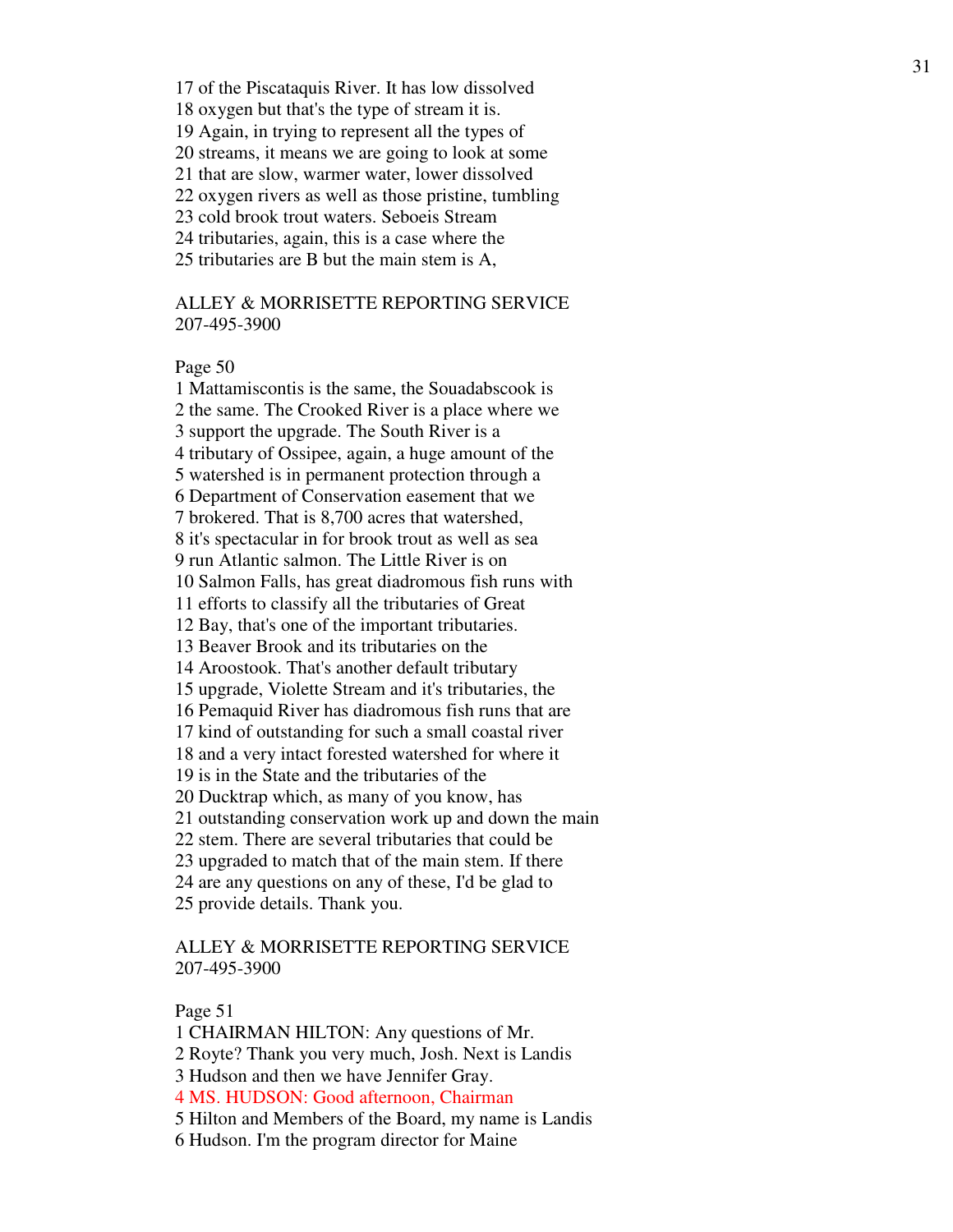7 Rivers. I also live with my husband on about a 8 tenth of an acre in Yarmouth close to the Royal 9 River. The mission of Maine Rivers is to protect, 10 restore and enhance the ecological health of 11 Maine's river systems, and on behalf of our 12 members and board of directors, thank you for this 13 opportunity to testify. We are broadly in support 14 of the upgrades proposed by DEP, but I would like 15 to summarize a few comments about upgrading 16 sections of the Crooked River which you've heard 17 quite a bit about and the Kennebec river. 18 The Crooked River, Maine's natural 19 resources, including rivers, are really the 20 foundations of our health, our economy and our 21 future, and we believe that the ecological value 22 and its related economic importance of the Crooked 23 River should lead us to fully upgrade the Crooked 24 to AA along its entire length. The current level 25 of protection is high, but we really believe that

# ALLEY & MORRISETTE REPORTING SERVICE 207-495-3900

Page 52

1 it merits the highest protection. As you've heard 2 from other people, the Crooked River is Sebago 3 Lake's largest tributary and it provides excellent 4 spawning and juvenile habitat for landlocked 5 salmon and there is relatively little salmon 6 spawning and nursery habitat associated with other 7 Sebago Lake tributaries. As a result, the Crooked 8 supports all of Sebago Lake's wild salmon 9 production. 10 What's the actual value of the Crooked 11 River? What's the actual ecological or economic 12 value? It's very hard to say. I have been 13 reading over Francis Brodigan's comments in 14 response to the Hatch application and it's not 15 easy to put a number value on ecological systems. 16 One way you could do it would be to try and 17 imagine a replacement value or to try and figure 18 out exactly how much money is spent on 19 recreational activities in the Sebago Lake area, 20 and I can tell you that from my personal 21 experience recently it's a very busy place. There 22 are an awful lot of people out there, and the wild 23 landlocked salmon certainly provides an important 24 goal for sort of sending people out in that 25 direction. So the wild salmon produced in the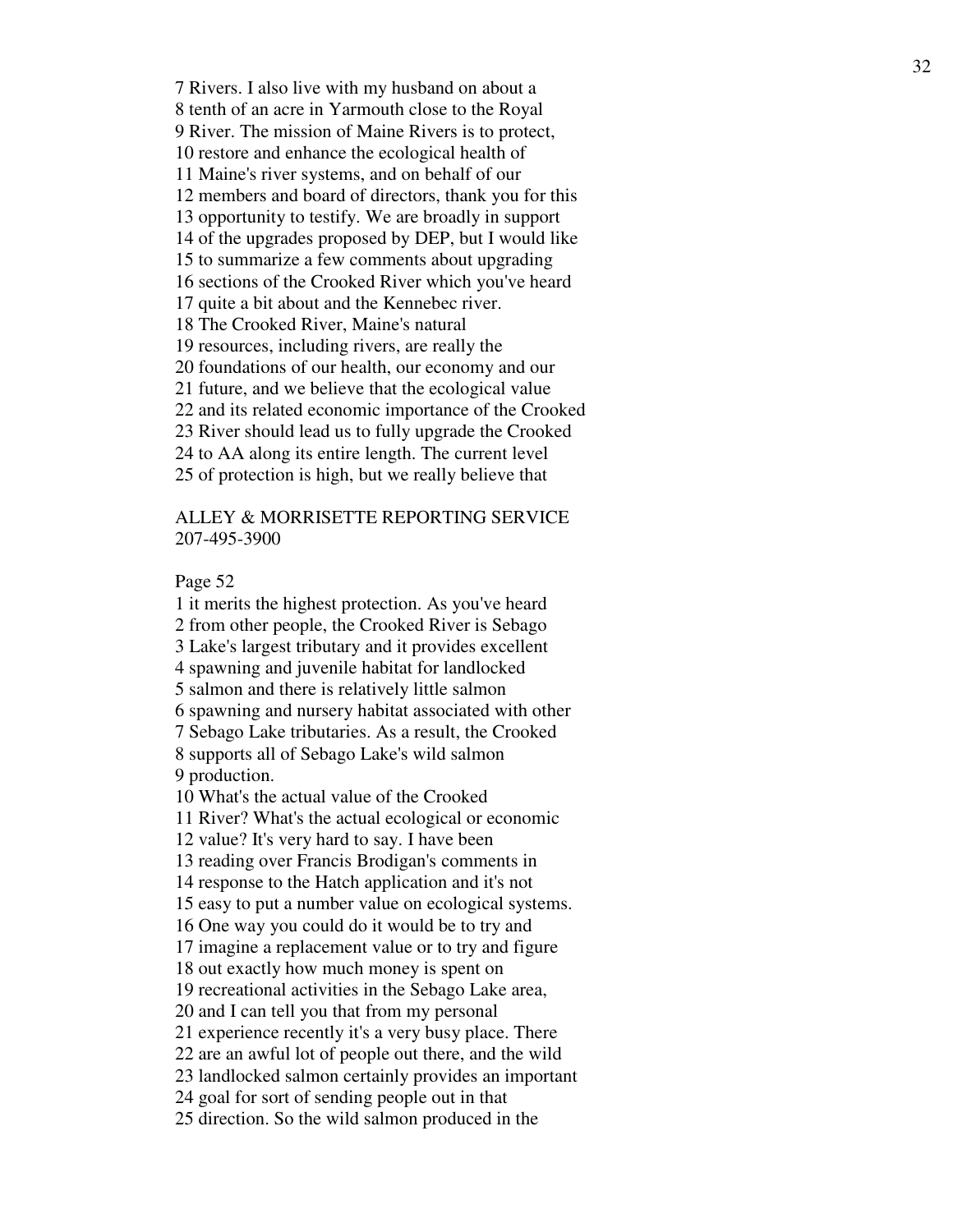#### Page 53

1 Crooked River which enter Sebago Lake are 2 terrifically important. In conversation with 3 Francis Brodigan recently, we thought it wasn't 4 unrealistic to imagine it could certainly be 5 somewhere worth \$500,000, \$1,000,000 and it's 6 something very important to protect. 7 The existing free passage for salmon on the 8 Crooked River is currently threatened by a 9 proposed dam at the Scribner's Mill, and there's a 10 small stretch of the river which is Class A but 11 this dam, if built as proposed, could actually 12 compromise access to over 66 percent of the salmon 13 spawning habitat, not including tributaries. So 14 it's also not consistent with IF&W fisheries 15 management objectives and could potentially 16 jeopardize attainment of the Department's 17 management goal for landlocked salmon. So it's 18 conceivable that the Department could legally 19 approve the dam application for Scribner's Mill 20 even if the Board votes to upgrade the Crooked 21 River entirely to AA; however, Maine Rivers 22 sincerely hopes that by upgrading the river to AA, 23 it will encourage the DEP to similarly make a 24 decision to protect the river and its assets for 25 the ecological health of the river and its

## ALLEY & MORRISETTE REPORTING SERVICE 207-495-3900

#### Page 54

1 landlocked salmon and it's related economic 2 values. The purpose of the designation of the 3 Crooked River as an outstanding river segment in 4 the legislation is the protection of this fishery 5 resource. 6 I would also like to say a few words about 7 the Kennebec River. As we all know, the Kennebec 8 River has received national attention for its 9 improving ecological health. Twenty-five years 10 ago it would have been hard for most people to 11 imagine how much more vibrant the river and its 12 watershed could become, but thanks to the efforts 13 of many people, it really has improved 14 tremendously, and we believe that these upgrades 15 as proposed show strong commitment to continued 16 improvement. So Maine Rivers' position is that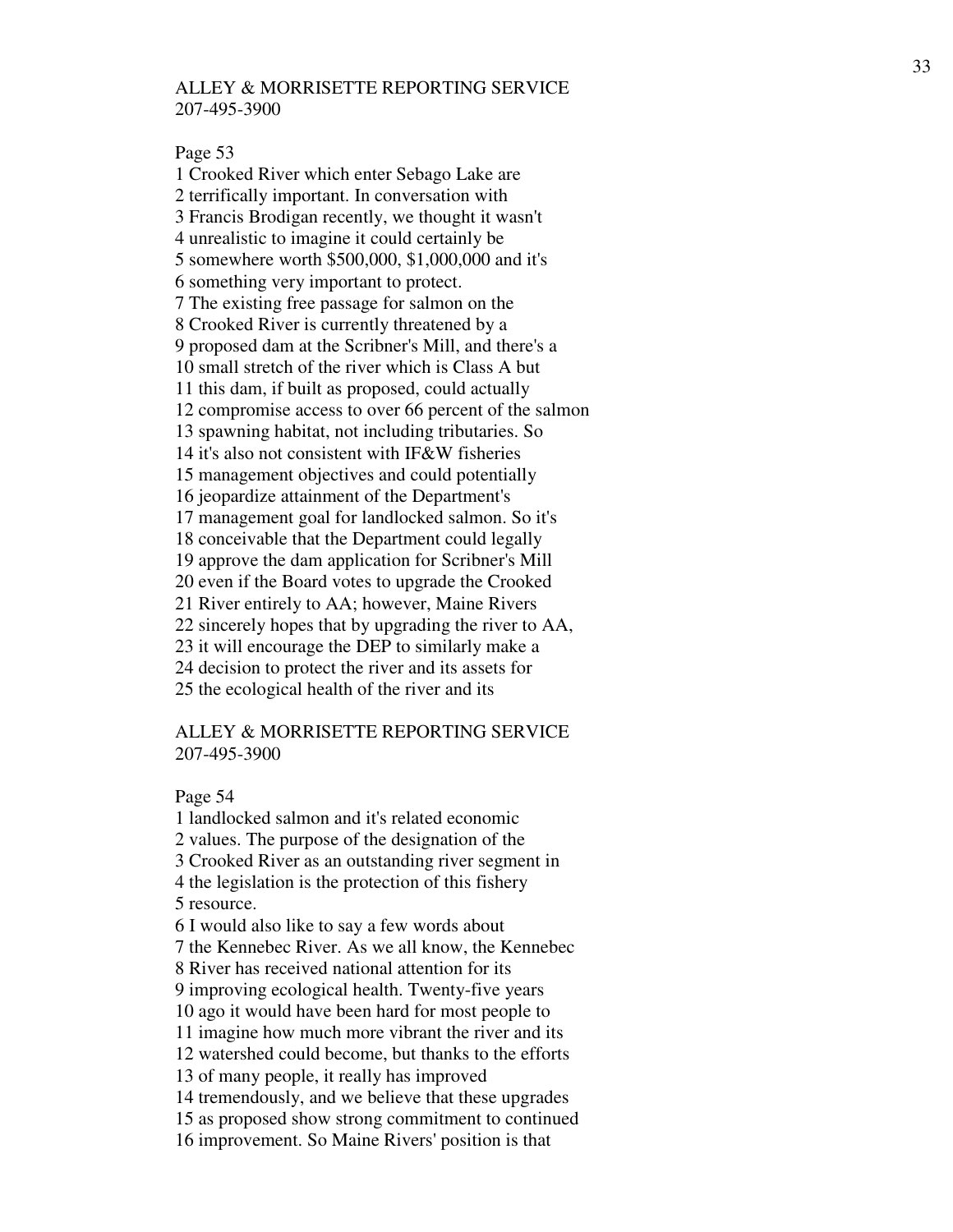17 the entire section of the Kennebec River from 18 Skowhegan to Waterville should be upgraded to 19 Class B, not just the free flowing stretches from 20 Fairfield to Waterville. This stretch of river 21 provides an excellent cold water fishery for both 22 rainbow and brook trout and, of course, the 23 recreational activities are of great benefit to 24 central Maine. We are aware that the Departments 25 of Commerce and Interior are considering the

ALLEY & MORRISETTE REPORTING SERVICE 207-495-3900

Page 55

1 implications of an endangered species listing for 2 the Atlantic salmon, and we believe that 3 improvements in water quality implicit in 4 upgrading this section of the Kennebec can only 5 count in Maine's favor with regard to ESA 6 consideration and shows that steps are being taken 7 to improve habitat. We understand that the 8 Department has collected data showing that the 9 stretch of the river from Skowhegan to Waterville 10 attains Class B standards for aquatic life 11 criteria and for dissolved oxygen, and while the 12 Department originally proposed upgrading only half 13 of this stretch, it was reduced last week, we 14 support upgrading this 15-mile segment of the 15 river now; however, if the Board adopts the EPA's 16 recommendations that only the sections outside of 17 the impoundment are upgraded, we would like to 18 advocate for the remaining section of the Kennebec 19 River to be completed as soon as possible. 20 Thank you very much. 21 CHAIRMAN HILTON: Thank you. Wing? 22 MR. GOODALE: A very quick question, do you 23 have any comments on the Aroostook River? 24 MR. HUDSON: No. 25 CHAIRMAN HILTON: Thank you very much.

# ALLEY & MORRISETTE REPORTING SERVICE 207-495-3900

Page 56

1 Jennifer Burns, welcome. Burn.

2 MS. BURNS: Thank you. Good afternoon,

3 Chairman Hilton and Members of the Board of

4 Environmental Protection. My name is Jenn Burns

5 Gray and I represent Maine Audubon and our 11,000

6 members and supporters, and I reside in Bath.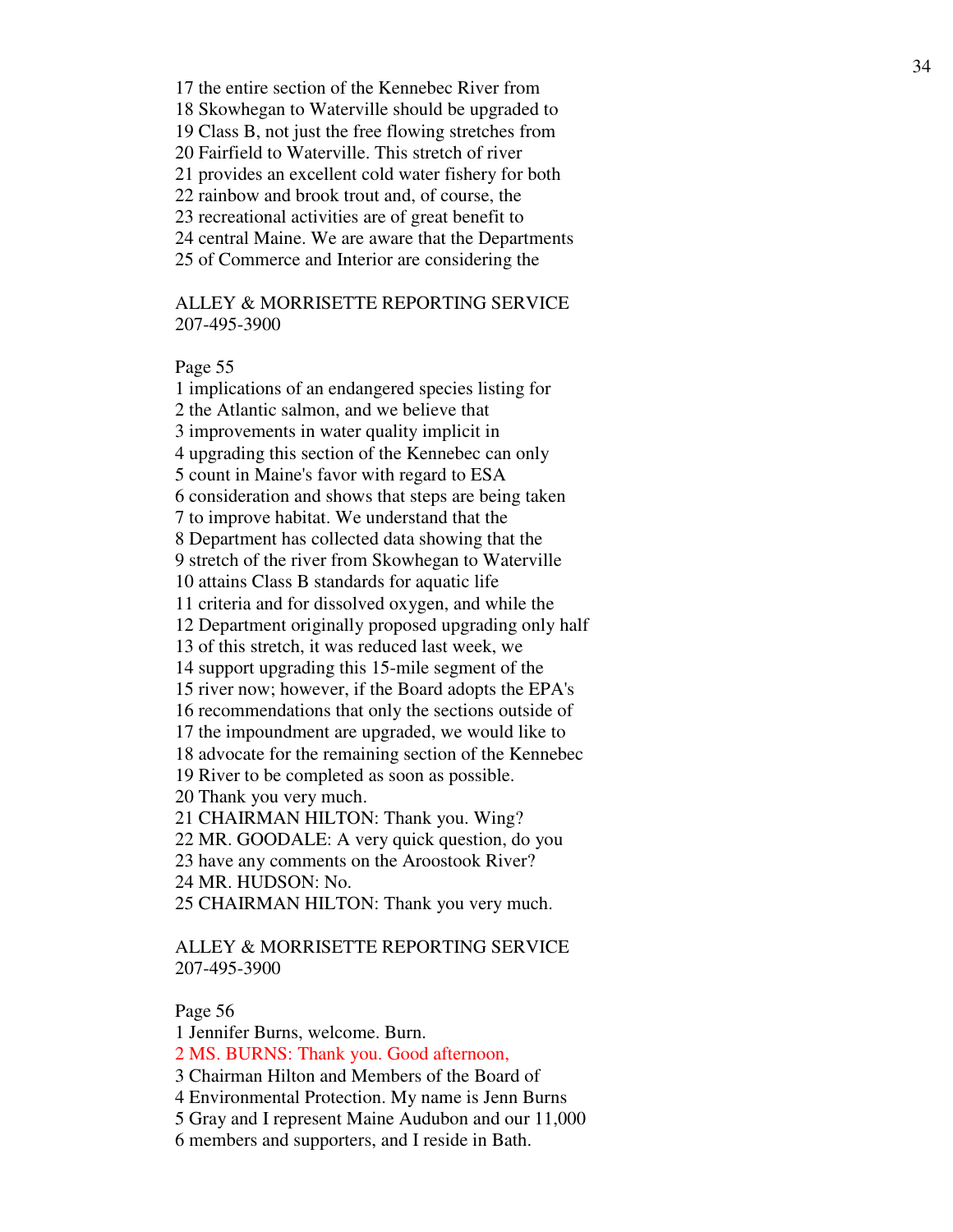7 Maine Audubon supports DEP's proposed 8 reclassification in addition to reclassifying, as 9 Landis just mentioned, the whole segment of the 10 Kennebec between Skowhegan and Waterville. Water 11 quality is critically important to both the people 12 and wildlife in the State of Maine, and we applaud 13 this recognition officially of our progress in 14 improving the water quality on many of our waters 15 here in the State. We concur with the Department 16 of Inland Fisheries and Wildlife and others that 17 the Crooked River is very special and important to 18 our landlocked salmon. One thing I have not heard 19 people mention that IF&W has shared is in the past 20 a number of mill dams were located on the river 21 and severely restricted historical access to much 22 of the river's available salmon spawning and 23 nursery habitat, and over the last several decades 24 much work has occurred to restore, recolonize and 25 re-establish depleted salmon runs within the upper

# ALLEY & MORRISETTE REPORTING SERVICE 207-495-3900

Page 57

1 sections of the river, and I think it's really 2 important to recognize that work and the progress 3 that's been made and upgrade the classification, 4 and it's not just about the salmon in the Crooked 5 River. I understand, as we all know, other fish 6 species find a home in the Crooked River, 7 including the species of concern such as the brook 8 trout, the creep, chub sucker and the white 9 sucker. 10 Maine Audubon also supports reclassifying 11 the entire segment of the Kennebec River from 12 Skowhegan to Waterville. The segment below the 13 Shawmut dam contains a valuable cold water 14 fishery, as you heard, and it's of statewide and 15 regional significance. According to the IF&W's 16 web site, the premier brown trout water in the 17 region and perhaps the State is the Kennebec, and 18 it is that 40-mile reach of the Kennebec from

19 Skowhegan to Augusta that has gained a reputation

20 of one of the best brown trout rivers on the East

21 Coast, and we really need to do all that we can to

22 support these habitats, and we also encourage you

23 to seriously consider the proposal from the

24 Friends of Merry Meeting Bay for the Androscoggin,

25 and I thank you for your consideration.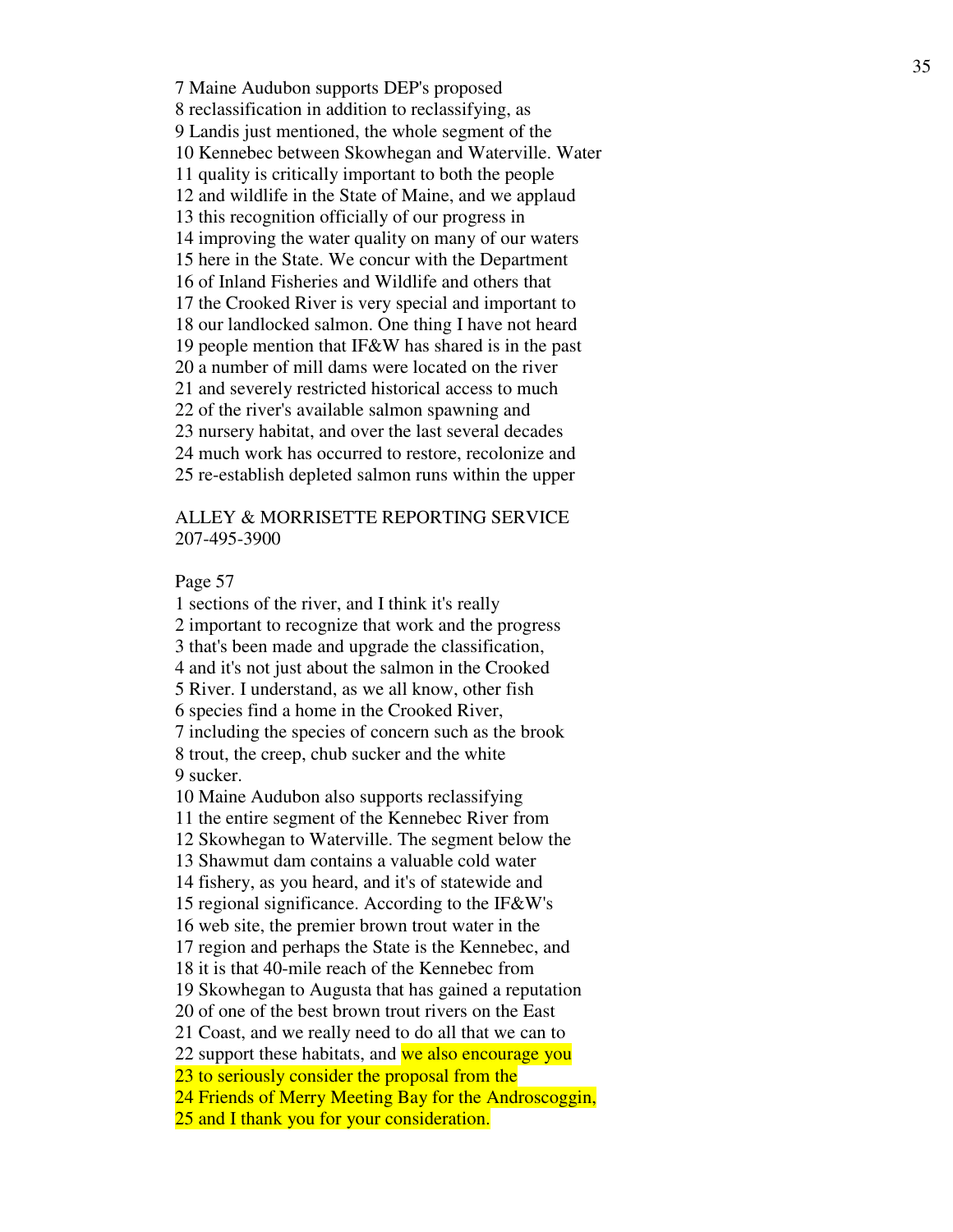Page 58

1 CHAIRMAN HILTON: Any questions for 2 Jennifer? Thank you very much Jennifer. 3 MS. GRAY: Thank you. 4 CHAIRMAN HILTON: Mike Barden is next 5 followed by Dusti Fourner. Welcome, Mike. 6 MR. BARDEN: Chairman Hilton, Members of 7 the Board, my name is Mike Barden. I'm here on 8 behalf of Maine Pulp and Paper Association. I'll 9 be very brief. Our primary issue is on the 10 Kennebec with the impoundments but DEP has 11 indicated that they don't have the data, and we 12 agree with that. That's all my comments. 13 CHAIRMAN HILTON: I guess a question I 14 would ask is do the mills have -- do the dam 15 owners have the data? 16 MR. BARDEN: I don't think so. I don't 17 think so. My understanding is the last time DEP 18 has collected any DO data is late nineties, and I 19 don't think that includes the impoundment areas 20 either. So we don't have a problem if they want 21 to upgrade it, but we'd like to see the data 22 first. 23 CHAIRMAN HILTON: Thank you. Ms. Faucher, 24 welcome. 25 MS. FAUCHER: My name is Dusti Faucher. I

ALLEY & MORRISETTE REPORTING SERVICE 207-495-3900

Page 59

1 live at 30 Moose Run in South Casco, and I have 2 been here before the Board before talking about 3 upgrades on the Presumpscot, but today I'm 4 actually talking about the Crooked River which is 5 an upper watershed of the Presumpscot. For the 6 past 12 years, Friends of Presumpscot and other 7 groups have been working on restoration of the 8 Presumpscot. We've been working of migratory fish 9 restoration, improvements in the water quality and 10 increasing the productivity of Casco Bay. As a 11 group, we have worked through the dam relicensing 12 process and all the subsequent appeals that have 13 happened through that, and we have stressed the 14 importance of ecosystem management for the 15 Presumpscot. That is one of the things that we're 16 asking about this, that you --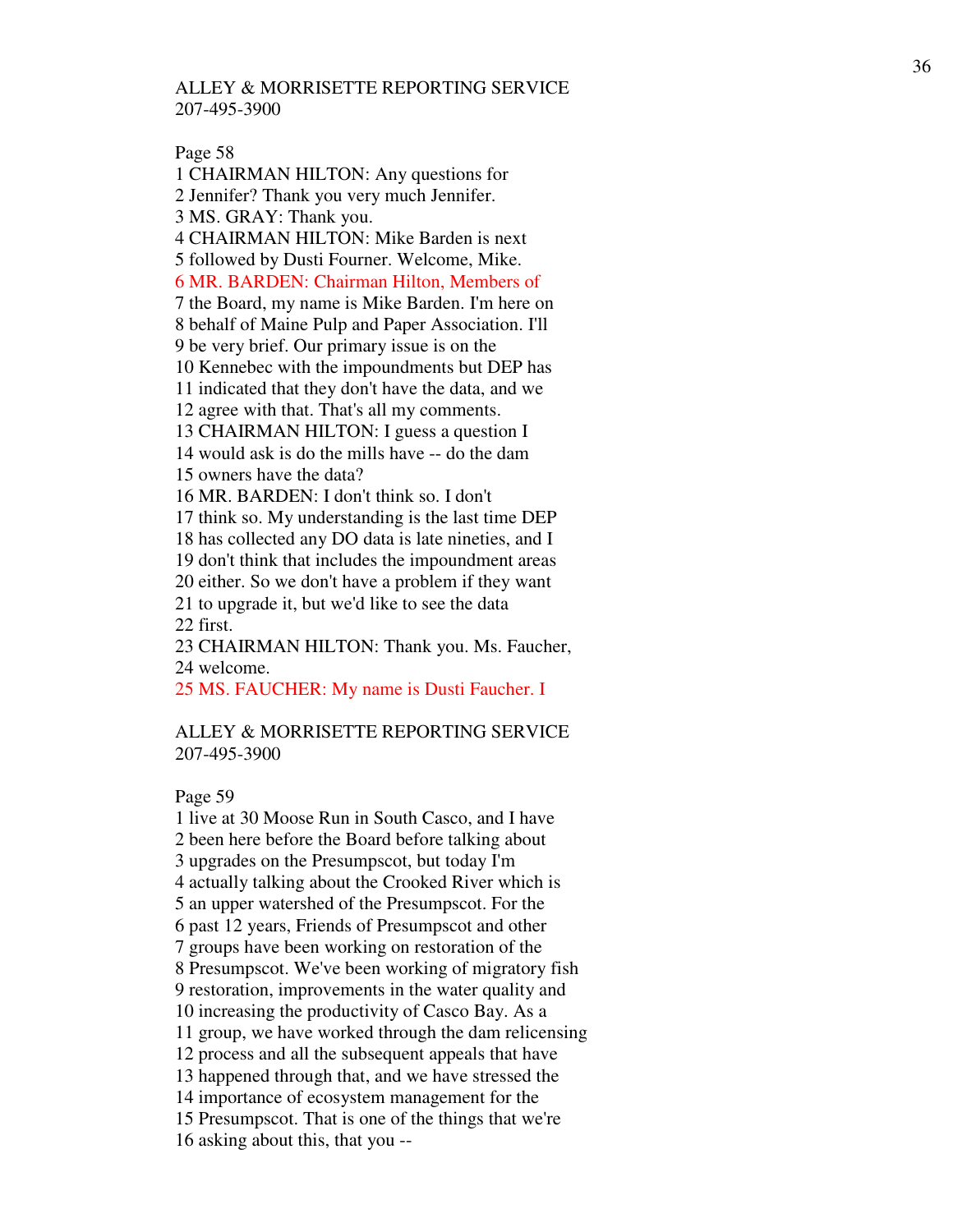17 CHAIRMAN HILTON: Could you slow down? 18 MS. FAUCHER: Sorry about that. I'm trying 19 to make that four minutes. So that we can take 20 the Crooked and work it as an entire ecosystem as 21 opposed to segmenting it. That is one of the 22 problems that has happened on the Presumpscot. 23 It's been segmented dam between dam, and we have 24 been working to make sure that the entire system's 25 water quality and fisheries and everything is

# ALLEY & MORRISETTE REPORTING SERVICE 207-495-3900

# Page 60

1 taken as a whole. So we're asking that that 2 happen on the Crooked as well. So while we're 3 rebuilding the resources of the Presumpscot, we 4 are asking that the Crooked be protected from the 5 misguided request to reestablish a dam at 6 Scribner's Mills or any of the future threats that 7 might occur on this river. It's a rare chance 8 that we have to save this outstanding resource in 9 the midst of all the development of southern Maine 10 and we're hoping that that opportunity won't be 11 lost. 12 CHAIRMAN HILTON: Thank you very much. Any 13 questions for Mrs. Faucher? Thank you, Dusti. 14 And Ron Faucher followed by Nick Bennett. 15 MR. FAUCHER: My testimony and my contact 16 information (indicating), and I'll be very brief 17 since everybody has talked about the Crooked and 18 they've done a good job talking about. I'll tell 19 you who I am. My name is Ron Faucher. I live at 20 30 Moose Run, and I'm here to speak for the 21 classification upgrade. I am a CPESC. I have 22 been for 10 years. That's certified professional 23 erosion sediment control. I'll put my classes on 24 here so I can read the rest of it. Over the -- 25 and also I've worked for the Portland Water

# ALLEY & MORRISETTE REPORTING SERVICE 207-495-3900

#### Page 61

1 District as a watershed protection coordinator for

2 decades. It used to be called a source protection

3 coordinator. I'm still very active in the

4 environmental protection area. I'm president of

5 IRCA, another acronym. It's the International

6 Erosion Control Association. IRCA is an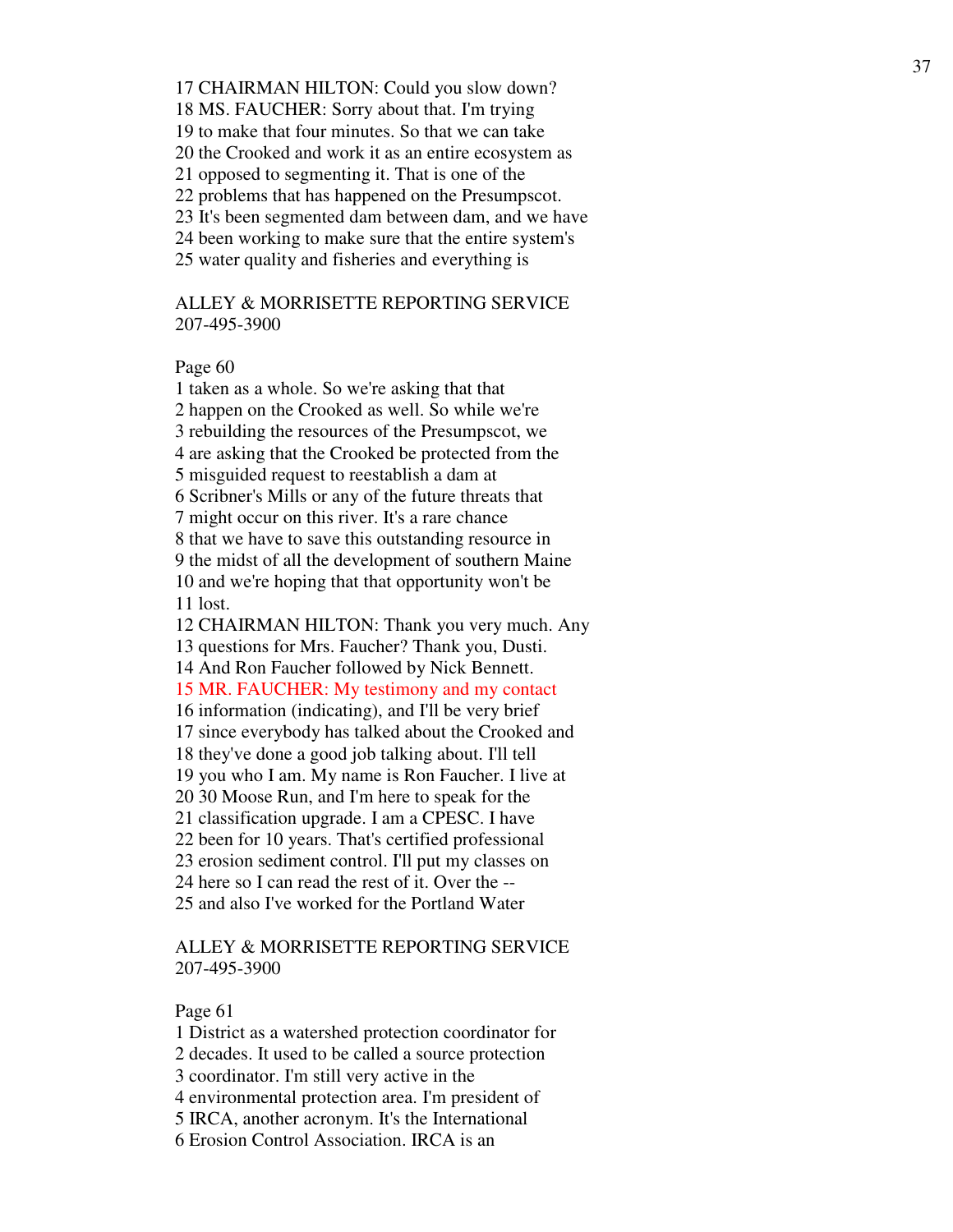7 international organization working for erosion and

8 sediment control al over the world, but I want to

9 talk now about the passion that I've had for 43

10 years for my service with the Water District.

11 Water quality doesn't just happen. What it does

12 it's there because of what people -- the hard work

13 people are doing in the watershed, meetings,

14 planning meetings, board meetings, all these

15 meetings, school meetings with kids teaching them

16 about the environment. It's just you need the

17 passion to make this happen, and what I'm asking

18 you guys to do is pass this segment of the

19 Scribner's Mill to a Class AA classification. 20 Thank you.

21 CHAIRMAN HILTON: Thank you, Mr. Faucher.

22 Any questions for Ron? Nick Bennett. Welcome, 23 Nick.

24 MR. BENNETT: Thank you, Chairman Hilton,

25 Members of the Board. My name is Nick Bennett.

ALLEY & MORRISETTE REPORTING SERVICE 207-495-3900

Page 62

1 I'm the staff scientific for the Natural Resources 2 Council of Maine and I reside in Hallowell, 3 Maine. We support the upgrades in this proposal 4 that the DEP has put before you. Like a few 5 others before me, I plan to focus on the Crooked 6 and the Kennebec and just say a couple words about 7 each of them, hopefully not being repetitive. In 8 terms of the Crooked, I think folks now realize 9 there's a dam application out there at Scribner's 10 Mills which is the one small segment of the 11 Crooked River that is not double A. For some 12 strange reason, most of the Crooked is double A 13 both below and above Scribner's Mills. So there's 14 just a one-mile segment of the river that isn't 15 and we don't know why. That's an oversight that 16 should never have happened, and that river, as you 17 heard from the Portland Water District, is 18 critical to the water quality of the water source 19 for a sixth of the State of Maine. It provides 20 the vast majority of the spawning habitat for 21 landlocked salmon in Sebago Lake. There should 22 not have been the opportunity to put that dam 23 application in, and in addition, unfortunately, 24 although that dam application was complete in 25 February, and I believe there were 16 commenters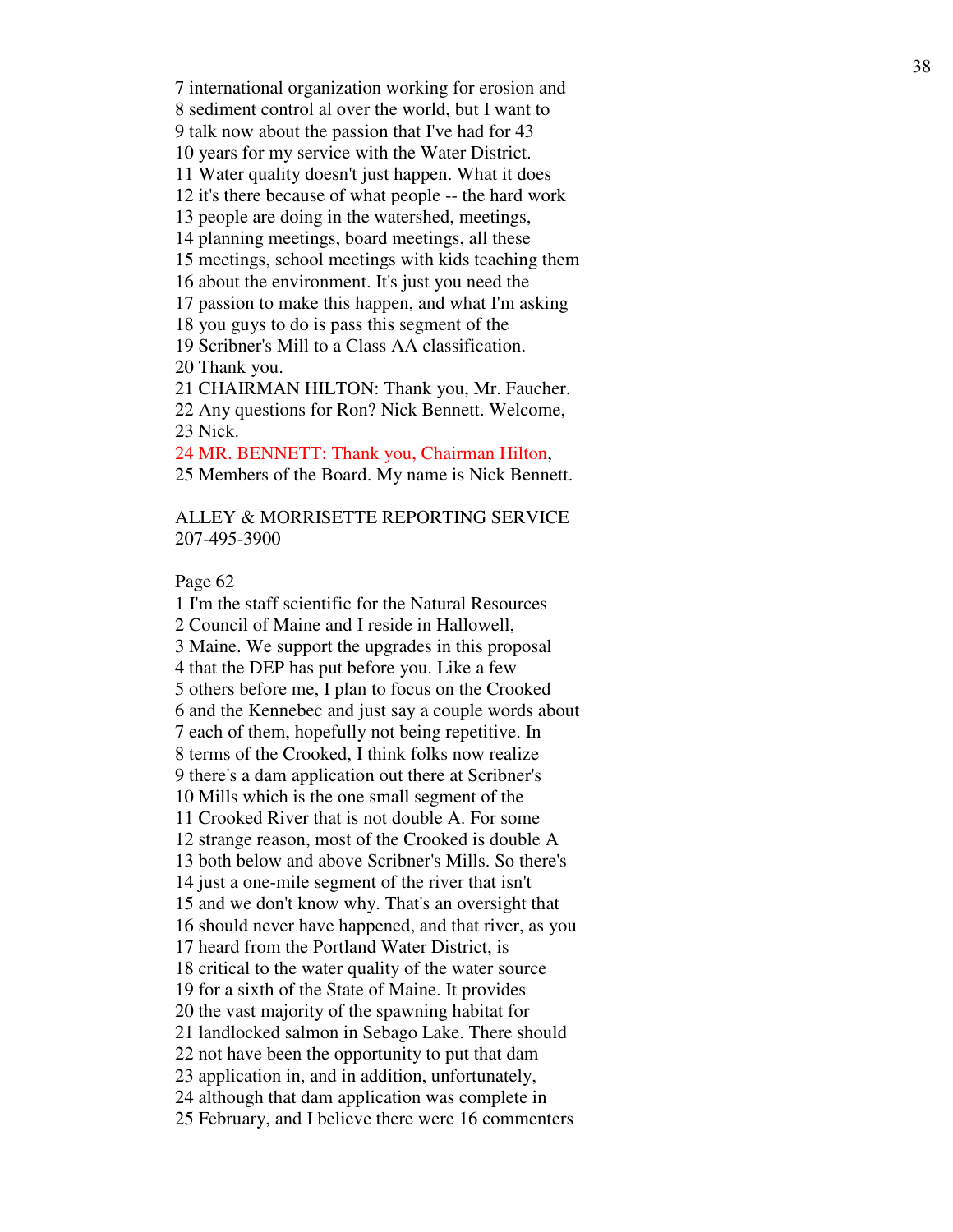#### Page 63

1 who opposed that dam application and none in 2 support of it, the Department has not made a 3 decision, and that's why this issue is sort of 4 confused in front of the Board today, and we think 5 that's unfortunate. Nevertheless, we hope the 6 Department is going to make the right decision on 7 this and reject the dam application and we would 8 urge the Board to please upgrade that segment at 9 Scribner's Mills so this doesn't happen again. 10 The second segment I wanted to talk about is 11 the proposed upgrade for the Kennebec. In it's 12 initial proposal, the Department proposed 13 upgrading from C to B the entire segment from 14 below the Shawmut Dam to Waterville-Fairfield. We 15 weren't very happy about that, although it did 16 include the fishery at Shawmut, really that whole 17 stretch of river from Skowhegan to Waterville is a 18 very good fishery and all of it should be 19 protected as Class B. That's the last segment of 20 the Kennebec that's Class C and it meets Class B 21 standards according to all of the data that DEP 22 has. In 2002, the last time you went through this 23 reclassification proposal, I came before you and 24 asked the Board to please upgrade that segment. 25 At that time the Department said, no, we don't

# ALLEY & MORRISETTE REPORTING SERVICE 207-495-3900

#### Page 64

1 have the aquatic life data so we don't know 2 whether it meets aquatic life standards. Well, 3 now they have those data and it does meet aquatic 4 life standards for that whole segment from 5 Skowhegan to Waterville, and so we were very 6 disappointed to hear at the last second that not 7 only were they not going to propose an upgrade 8 for the whole class B segment, but they weren't 9 even going to propose an upgrade for the Shawmut 10 to Waterville section that they initially 11 proposed. Now, I understand that this past summer 12 was a hard summer to get data, and I know that the 13 Department tried to get some data but, again, I 14 think the Department has a lot of data and all of 15 those shows that this segment meets standards. So 16 if the Board is going to accept the Department's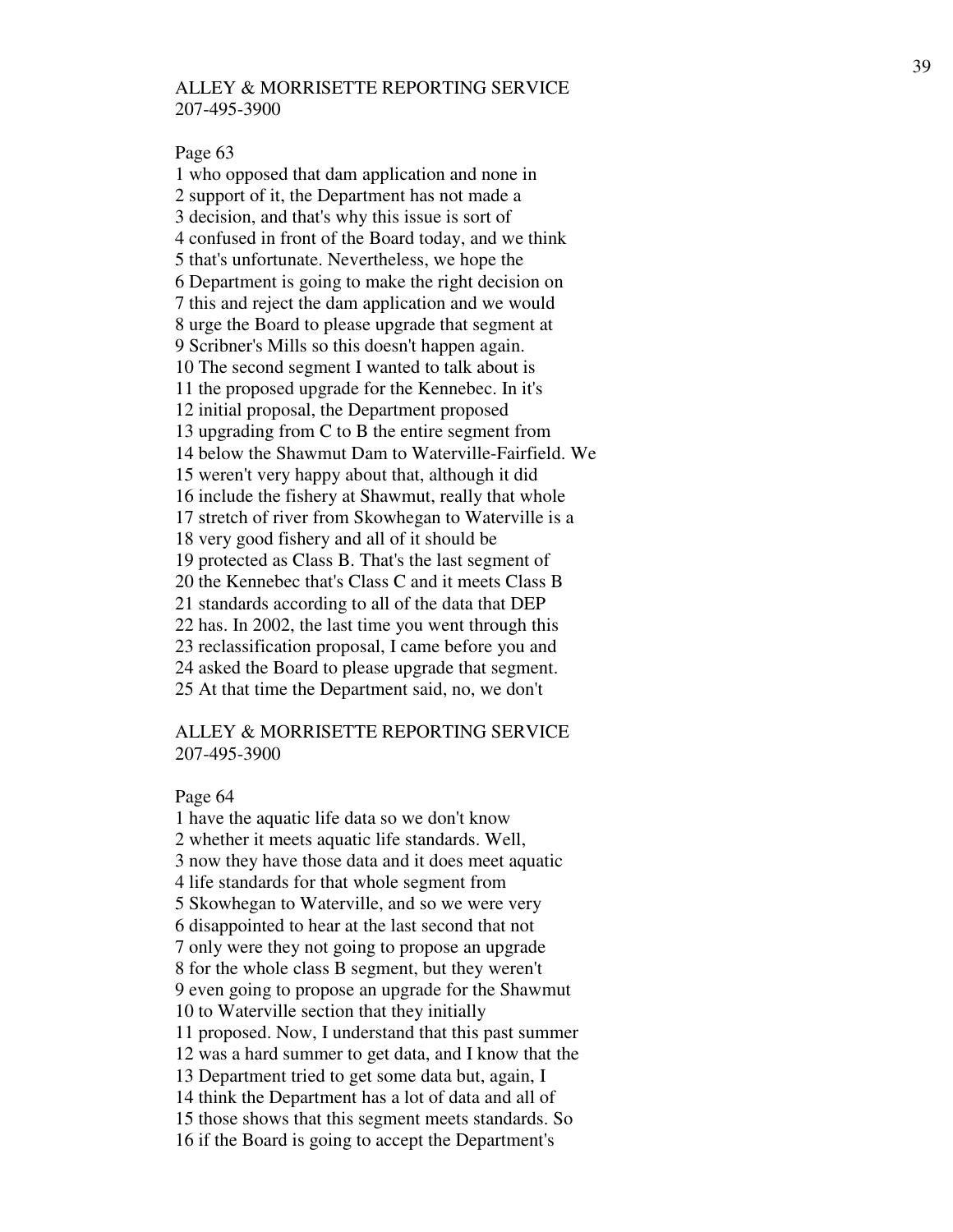17 recommendation and not upgrade this full segment,

18 we would strongly urge that the Board make it

19 clear to the Department that as soon as possible

20 they need to get the data that they need to

21 upgrade this last remaining Class C segment of the

22 Kennebec, and with that I'll be happy to take any 23 questions.

24 MR. GOODALE: Any comment on the Aroostook 25 River?

ALLEY & MORRISETTE REPORTING SERVICE 207-495-3900

Page 65

1 MR. BENNETT: No.

2 CHAIRMAN HILTON: Nick, I'd like to know do 3 you have any idea when the dam was taken out on

4 the Crooked River?

5 MR. BENNETT: '72 I believe.

6 CHAIRMAN HILTON: So it's been free flowing

7 -- and I take it when they took it out it's

8 actually gone or are there remnants left? Was it

9 officially removed or has it just been washed 10 out?

11 MR. BENNETT: No, it was removed.

12 MR. HILTON: So it's been free flowing for 13 36 years?

14 MR. BENNETT: That's my understanding.

15 CHAIRMAN HILTON: And you don't have any

16 particular idea -- I should have asked this of

17 somebody else I suppose, but it just never

18 occurred to me. You have no idea why the

19 Department might have left that one last stretch?

20 MR. BENNETT: No, that's definitely a

21 question for the Department.

22 CHAIRMAN HILTON: Yeah. The last time we

23 went through this reclassification, the issue of

24 this segment of the Kennebec came up then, and we

25 talked about how much data they had, and it

# ALLEY & MORRISETTE REPORTING SERVICE 207-495-3900

#### Page 66

1 appeared even then that they might have had enough

2 data to do this. I'm also a little bit concerned,

3 just as you are, with the fact that even though

4 there's a three-year interim -- statutory interim

5 between these reclassification proceedings it's

6 been five or six years now, and Mike indicated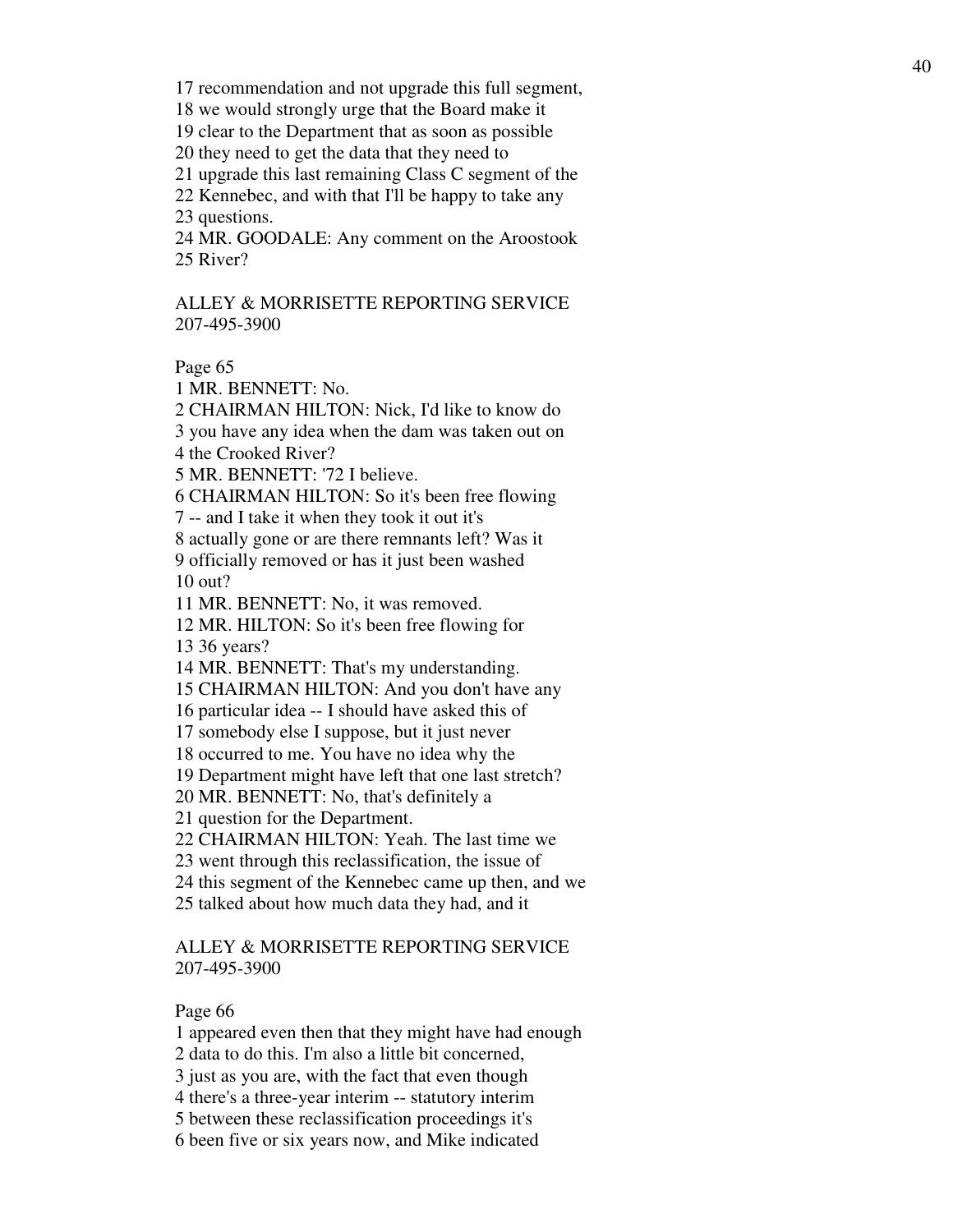7 that there's a paucity of DO data. Is that your 8 understanding also? 9 MR. BENNETT: Well, DEP did two, what they 10 call -- I think they call them synoptic surveys 11 which basically means intense surveys of the river 12 in '97 and '98, and they collected a whole bunch 13 of DO samples from the river, and there was one 14 sample, you know, out of hundreds I think that 15 didn't meet standards essentially, and that was in 16 '97. In '98, which was a dryer year, all the 17 samples met standards, and I actually asked the 18 Department, you know, where were all those samples 19 located, do you have any samples in the 20 impoundments, and they sort of scratched their 21 heads and said, well, we're not sure. So maybe 22 between now and when I had that conversation they 23 came up with the answer, no, we have no data from 24 the impoundments. I find that a little troubling 25 if that's true and, again, you know, if that's

# ALLEY & MORRISETTE REPORTING SERVICE 207-495-3900

Page 67

1 really the case and the Department really feels 2 that there's an issue with these impoundments and 3 I have never heard that before, I mean, I think 4 maybe there's some concern about thermal 5 stratification and having another Androscoggin 6 and, you know, I don't know. The statute, as 7 Steve Hinchman said, if the data says it meets 8 standards, you upgrade it. The Department has a 9 lot of data from the Kennebec River. It's a very 10 intensely-studied river, and they're not upgrading 11 it, and, again, it's been six years since the last 12 time we went through this. So I would ask the 13 Department very carefully to look at all of the 14 data it has available. 15 CHAIRMAN HILTON: Typically in your 16 experience or to your understanding is the only 17 source of data that which comes through from 18 qualified scientific studies or can it come 19 through -- for instance, the VLMP or whatever it 20 is, program collects all sorts of water quality 21 from various lakes around the State. 22 MR. BENNETT: Right. 23 CHAIRMAN HILTON: Is that data recognized 24 as having any kind of scientific value? 25 MR. BENNETT: That data or those data, yes,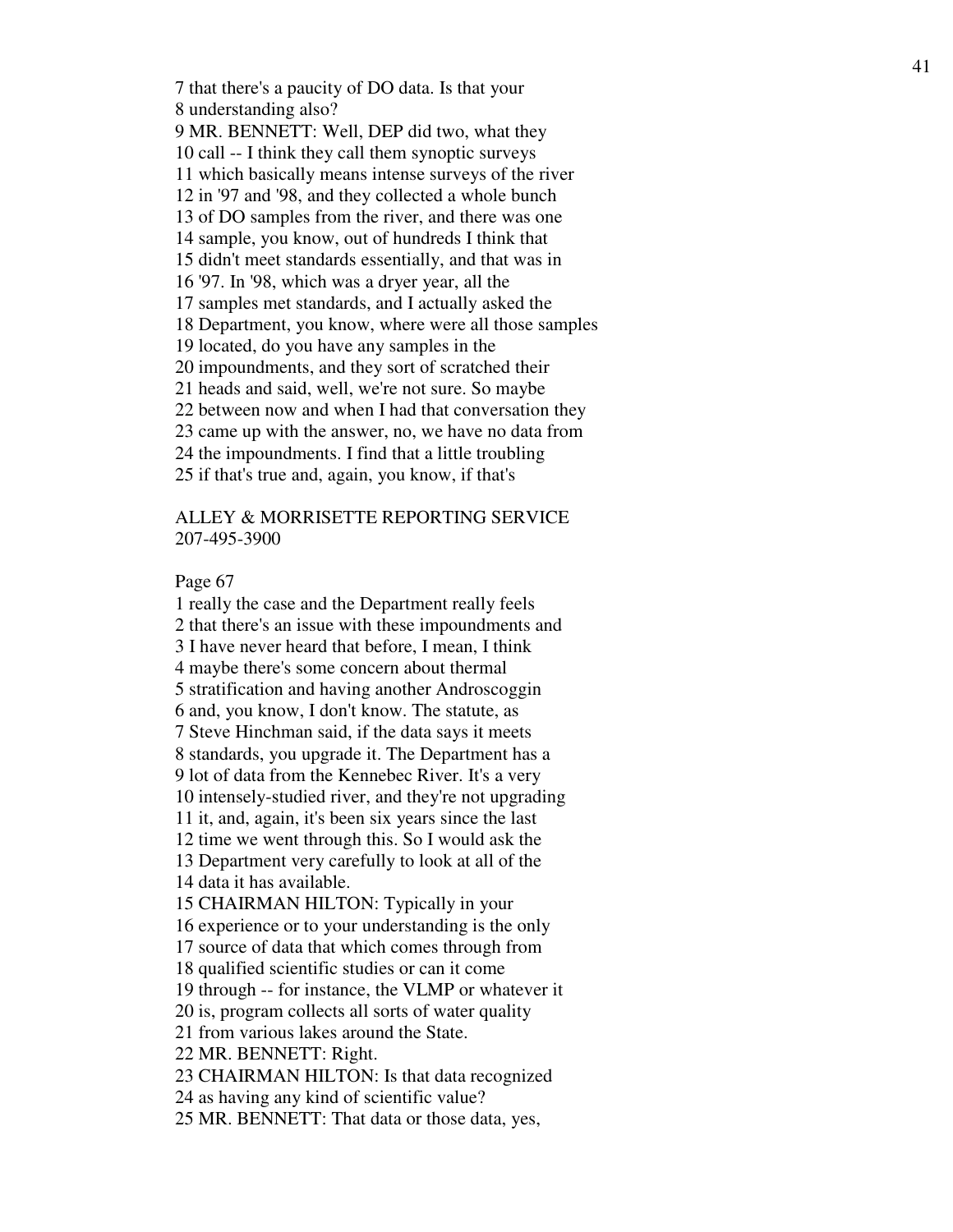Page 68

1 are I think very highly regarded. I know Friends 2 of Merry Meeting Bay and Kennebec Valley Trout 3 Unlimited have a lot of data for the Kennebec and 4 I would strongly encourage the Department to look 5 at those data if they have data for the 6 impoundments and, again, I'm just stunned that in 7 two big synoptic surveys of the type the 8 Department did in 1997 and 1998 they don't have 9 any DO data from the impoundments. I just find 10 that difficult to believe. If it's true, you 11 know, all right, but, again, if that's the case, 12 that's, you know, a reason why the Department 13 really needs to go out and get these data and get 14 this upgrade passed because **I don't want to be** 15 here six years from now asking the Board to do 16 this again which seems not unlikely under the 17 circumstances. So I would look at those Friends 18 of Merry Meeting Bay data. I think I would look 19 at those data for the lower Androscoggin too. I'd 20 encourage you to look at those data. 21 CHAIRMAN HILTON: Any other questions? 22 MR. SCOTT: Nick, as a follow-up with what 23 Chairman Hilton was asking about the Crooked 24 River, if the classification of the Crooked River 25 was all double A, that precludes any sort of

# ALLEY & MORRISETTE REPORTING SERVICE 207-495-3900

Page 69

1 impoundment being constructed, correct? 2 MR. BENNETT: Correct. 3 MR. SCOTT: Now, go back to Shawmut and the 4 Kennebec and the two impoundments, if it's 5 upgraded to a B, that doesn't change the character 6 or the use of those -- existing uses of those 7 dams, correct? 8 MR. BENNETT: Correct. 9 MR. SCOTT: Thank you. 10 CHAIRMAN HILTON: Any other questions? 11 Thank you very much, Nick. Next up is John 12 Burrows. I'd like to point out that we've lost 13 one member of the Board. Dick Gould just left. I 14 was going to say that we're going to be losing 15 another member at 3:00, but I've just been 16 informed that even with fewer than six, we still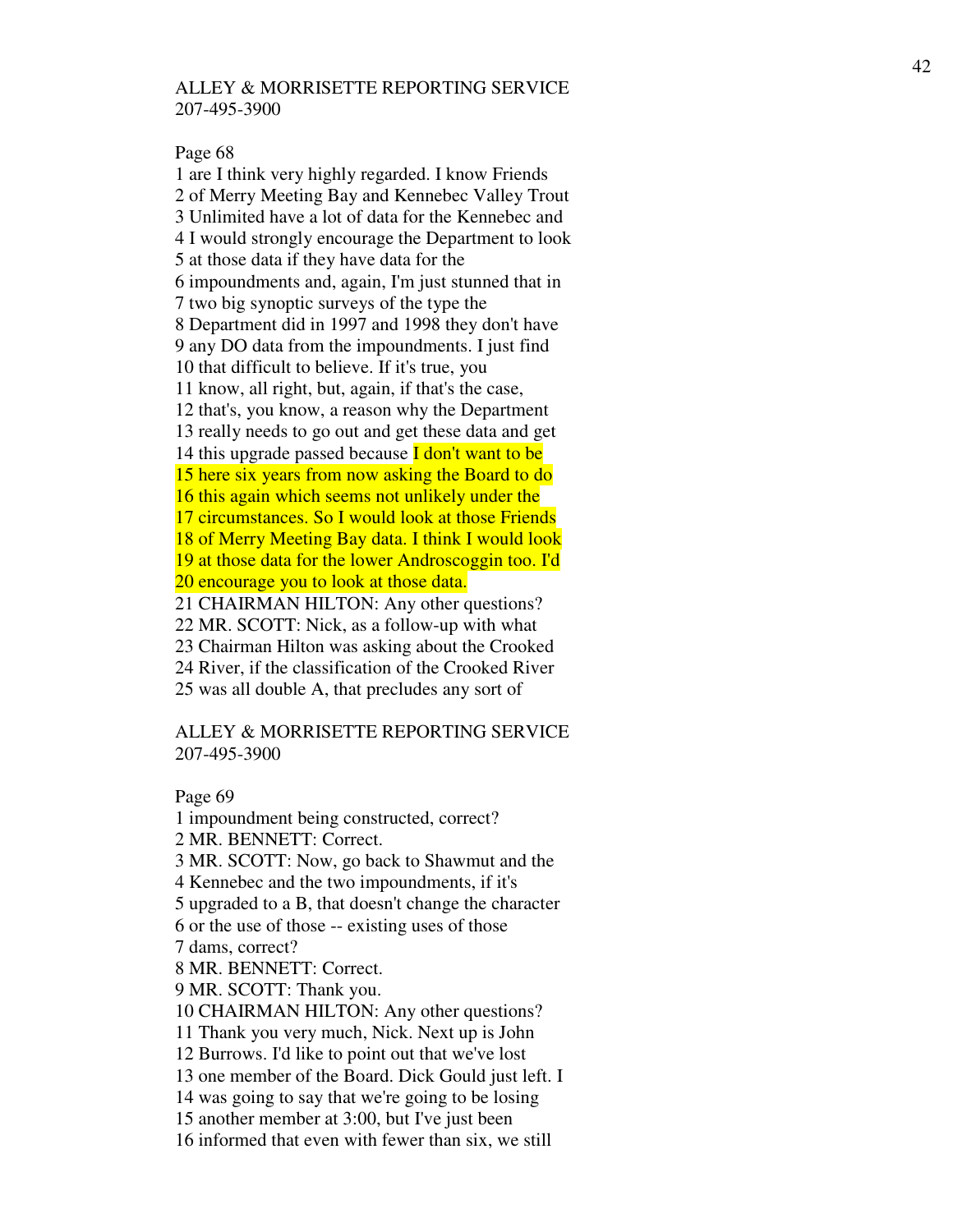17 have an adequate quorum for proceeding. So much

18 of our time constraint has been lifted here. That

19 is not an invitation to speak longer. We still

20 have to have four as a quorum, and we need to

21 actually leave here by 4:00. Mr. Burrows.

22 MR. BURROWS: Great. Thank you very much,

23 Chairman Hilton, Members of the Board. My name is

24 John Burrows. I am the Maine coordinator for the

25 Atlantic Salmon Federation. I'm here today to

ALLEY & MORRISETTE REPORTING SERVICE 207-495-3900

## Page 70

1 represent both ASF and our Maine Council, which is 2 comprised of 20 different angling, conservation 3 and watershed groups from across the State, and in 4 the interest of full disclosure, I'm also the new 5 president of Maine Rivers and you heard Program 6 Director Landis Hudson beforehand. In my 7 testimony, I will be both brief and I will try not 8 to repeat too much of what you have heard already 9 and try to focus on some of the other proposed 10 upgrades that have not been mentioned. 11 The mission of the Salmon Federation is to 12 promote the conservation and wise management of 13 the Atlantic salmon and its environment. Here in 14 Maine we have a membership of about 2,000 15 individuals between both ASF and our Maine 16 Council. I will mention briefly our strong 17 support for the upgrade to the Kennebec River. 18 Nick spoke very well about the importance of that, 19 as did Landis before him. For 15 or so years my 20 organization has worked extremely hard to restore 21 this river as well as many other groups, agencies 22 and individuals. The health of the Kennebec today 23 is just phenomenal compared to what it was just 24 ten years ago before the Edwards Dam was removed, 25 and if the water quality has improved, the

# ALLEY & MORRISETTE REPORTING SERVICE 207-495-3900

#### Page 71

1 fisheries are abundant and growing year by year.

2 It's a tremendous economic and environmental asset

3 for the State of Maine; however, the work on the

4 Kennebec is not finished yet, and we must make

5 sure that in the future we do all we can to

6 protect the water quality so we don't slide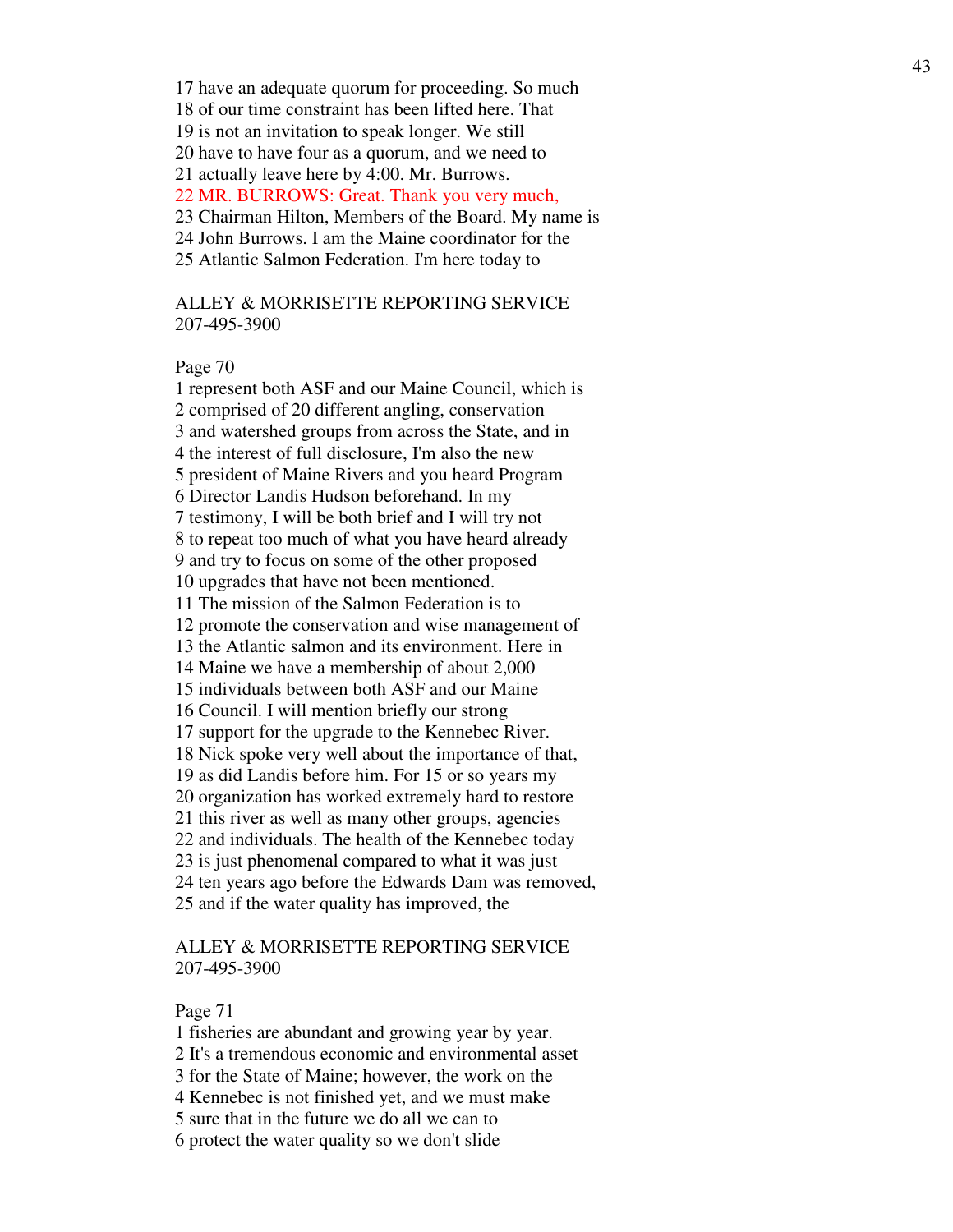7 backwards and allow degradation to happen, and 8 that's why the proposed upgrades both to the 9 Kennebec from Shawmut -- from the Shawmut Dam down 10 to Waterville as well as the proposed upgrades on 11 some of the tidal tributaries, Cobbossee, Bond 12 Brook, Togus are very important. The lower 13 tributaries are important habitat for wild 14 Atlantic salmon as well as sea run trout and a 15 number of other native diadromous fish species. 16 Protecting those and improving those to Class B is 17 extremely important and certainly well 18 worthwhile. In terms of the main stem Kennebec, 19 I, too, was here six years ago testifying in 20 support of upgrading the entire section from 21 Skowhegan down to Waterville, and I agree with Mr. 22 Bennett that all the data that's out there shows 23 that in terms of dissolved oxygen and aquatic life 24 bacteria that we know that the Kennebec is either 25 meeting those standards or is reasonably expected

# ALLEY & MORRISETTE REPORTING SERVICE 207-495-3900

#### Page 72

1 to be maintaining those standards, and so 2 upgrading that section to Class B I don't think is 3 an unrealistic goal for the Kennebec River if you 4 say it's not meeting those standards currently, 5 which we do think it is. 6 In addition to other large rivers, I would 7 like to mention the Androscoggin River which 8 you'll be hearing about from other folks more 9 after me. I think, hopefully as everyone on the 10 Board knows, recently the federal services, the 11 Federal fisheries agencies, recommended listing 12 Atlantic salmon in the Androscoggin, Kennebec and 13 Penobscot Rivers as an endangered species under 14 the Federal Endangered Species Act. This 15 certainly has strong implications, not just for 16 dams and land use practices and the watershed but 17 also water quality, and water quality issues were 18 identified by the Federal services as a 19 significant impediment to the Atlantic salmon 20 restoration, and so that's something to be mindful 21 of when thinking about the Kennebec upgrade and 22 also the Androscoggin upgrade because a section of 23 the Androscoggin River from the Durham boat launch 24 down to Merry Meeting Bay was also designated or 25 proposed to be critical habitat for Atlantic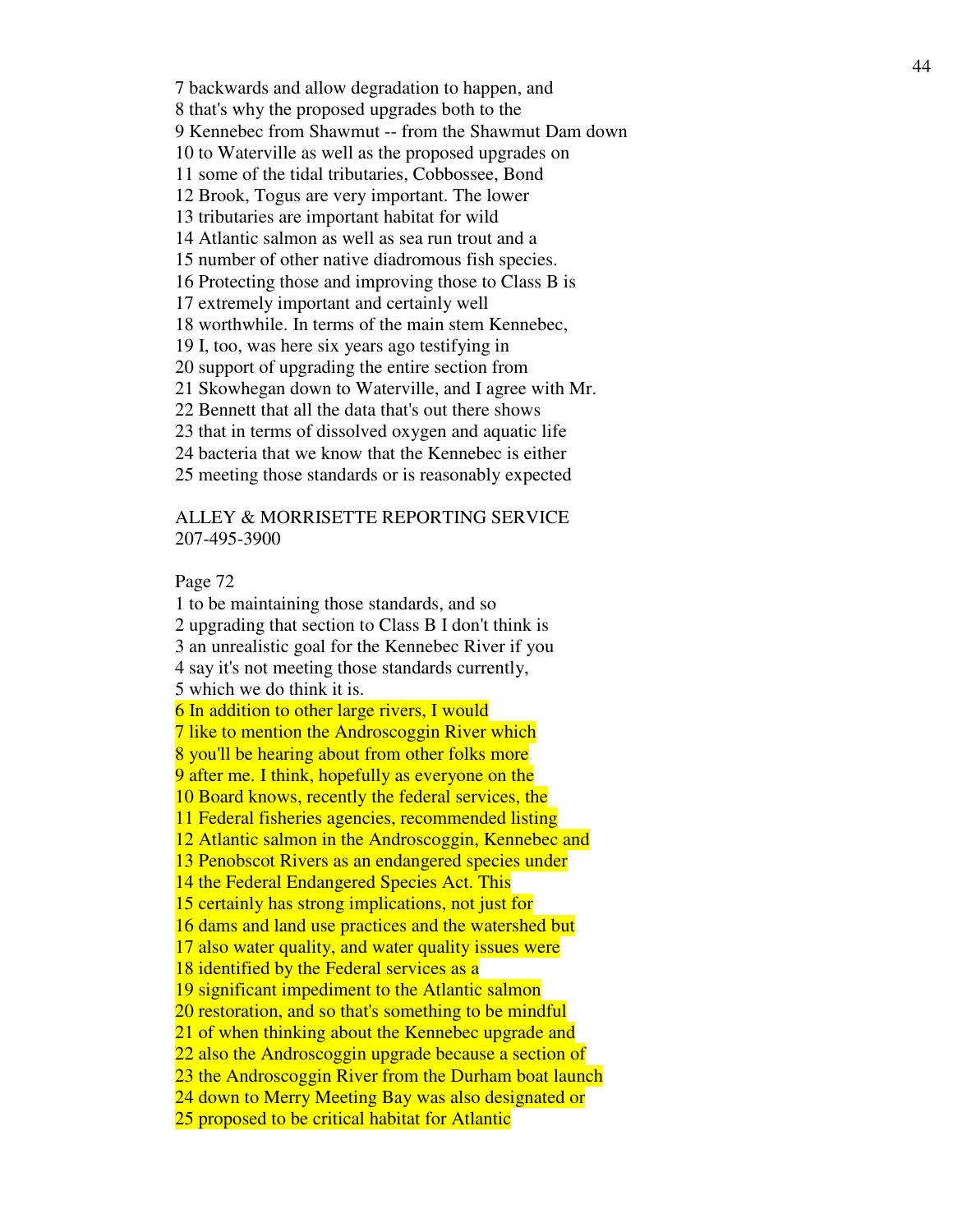### Page 73

1 salmon. So that's an extra layer of scrutiny in 2 terms of regulatory processes that anything that 3 happens in that section will have to be looked at 4 and assessed in terms of its impacts. Certainly 5 water quality is one of those major things which 6 will be looked at in the future. So it's my 7 understanding that Friends of Merry Meeting Bay 8 have some data from this section. There's 9 certainly a lot of strong community support for 10 that upgrade, and that's something I hope that the 11 Board will look at carefully and strongly

# 12 consider.

13 The only other two things I'll mention are a 14 couple of the smaller rivers, one of which is the 15 Ducktrap River and this is a salmon river which 16 was listed as endangered back in 2000. It's one 17 of the smallest salmon rivers in Maine which was 18 listed at the time, and it has one of the most 19 genetically unique runs of salmon left here in 20 Maine and the U.S. The entire main stem of the 21 Ducktrap is Class AA, and there are several 22 tributaries to that which are proposed to be 23 upgraded to Class A. Certainly the water quality 24 standards are meeting Class A there, and this is 25 an important river and tributaries for both salmon

# ALLEY & MORRISETTE REPORTING SERVICE 207-495-3900

#### Page 74

1 as well as brook trout, and so we definitely 2 recommend upgrading those tributaries. 3 Finally, I will mention the Souadabscook 4 River. Back ten years ago ASF and our Maine 5 Council removed the grist mill dam on the 6 Souadabscook River in Hamden. Removing this dam 7 opened up the entire watershed to Atlantic salmon, 8 American chad, to river herring and American eel, 9 and now the Souadabscook has the largest run of 10 river herring anywhere in the Penobscot drainage 11 because of that. This is an extremely important 12 tributary for all of those species. Currently all 13 of the river, the main stem of the river above the 14 head of tide is classified as double A, and there 15 are several tributaries being proposed to be 16 upgraded to Class A. These include West Branch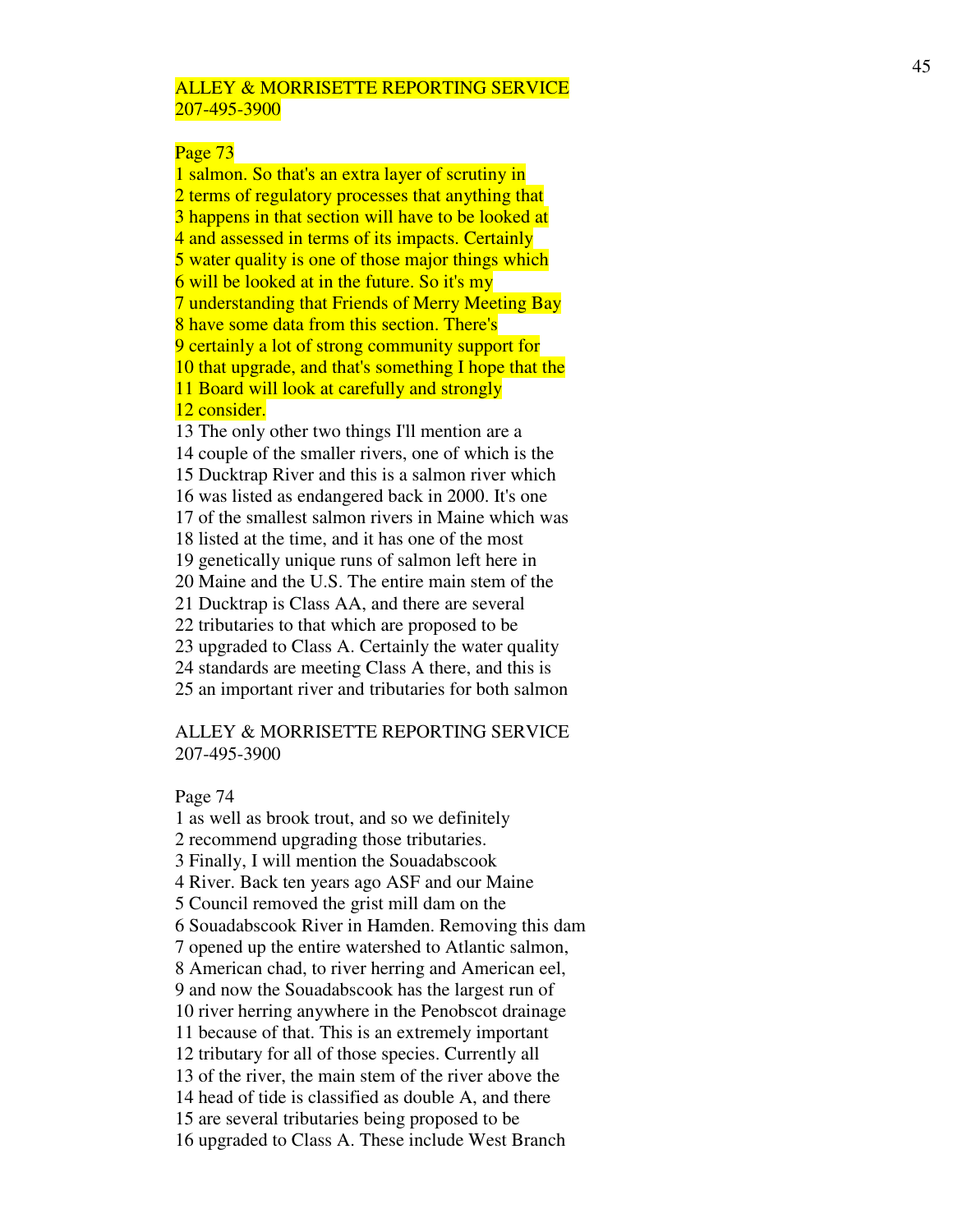17 and Browns Brook and these are extremely high 18 value habitat for Atlantic salmon and because of 19 that, we support fully upgrading those tributaries 20 as well. That is all I have and I'll be happy to 21 answer any questions. 22 CHAIRMAN HILTON: Yes, Matt. 23 MR. SCOTT: John, you and I spent a lot of

24 time together working in the Downeast rivers and

25 that Endangered Species Act process. My question

ALLEY & MORRISETTE REPORTING SERVICE 207-495-3900

#### Page 75

1 for you on the Kennebec, Androscoggin and 2 Penobscot, all three, in your opinion, John, do 3 you think all three would be listed or do you 4 think the Services might consider one over the 5 other?

6 MR. BURROWS: Well, the way they have it 7 set up now, they're recommending adding those 8 three rivers to the existing DPS and the distinct 9 population segment level or DPS is the lowest

10 level that they can list at. They can look below

11 that at certain areas that have different

12 management regimes for, you know, different

13 portions of that broader area, but they can't list

14 the Penobscot, say, threatened and the Kennebec as

15 endangered. All the rivers from the Dennys River

16 down to the Androscoggin have to be the same.

17 They don't have any flexibility to go below that.

18 MR. SCOTT: Well, you recall in the

19 hearings in the process Downeast there was a lot

20 of concern about what this might do to activity,

21 where it's industrial, commercial or individuals.

22 Did you think that sort of activity could still

23 prevail as far as the current activities in those 24 watersheds?

25 MR. BURROWS: I certainly do, and I think

# ALLEY & MORRISETTE REPORTING SERVICE 207-495-3900

#### Page 76

1 in terms of what happened Downeast, you know, it

2 was very unfortunate that there was a lot of awful

3 rhetoric that happened eight, nine years ago over

4 the listing and fortunately all those dire

5 predictions didn't take place. We certainly have

6 strong businesses and industries down there in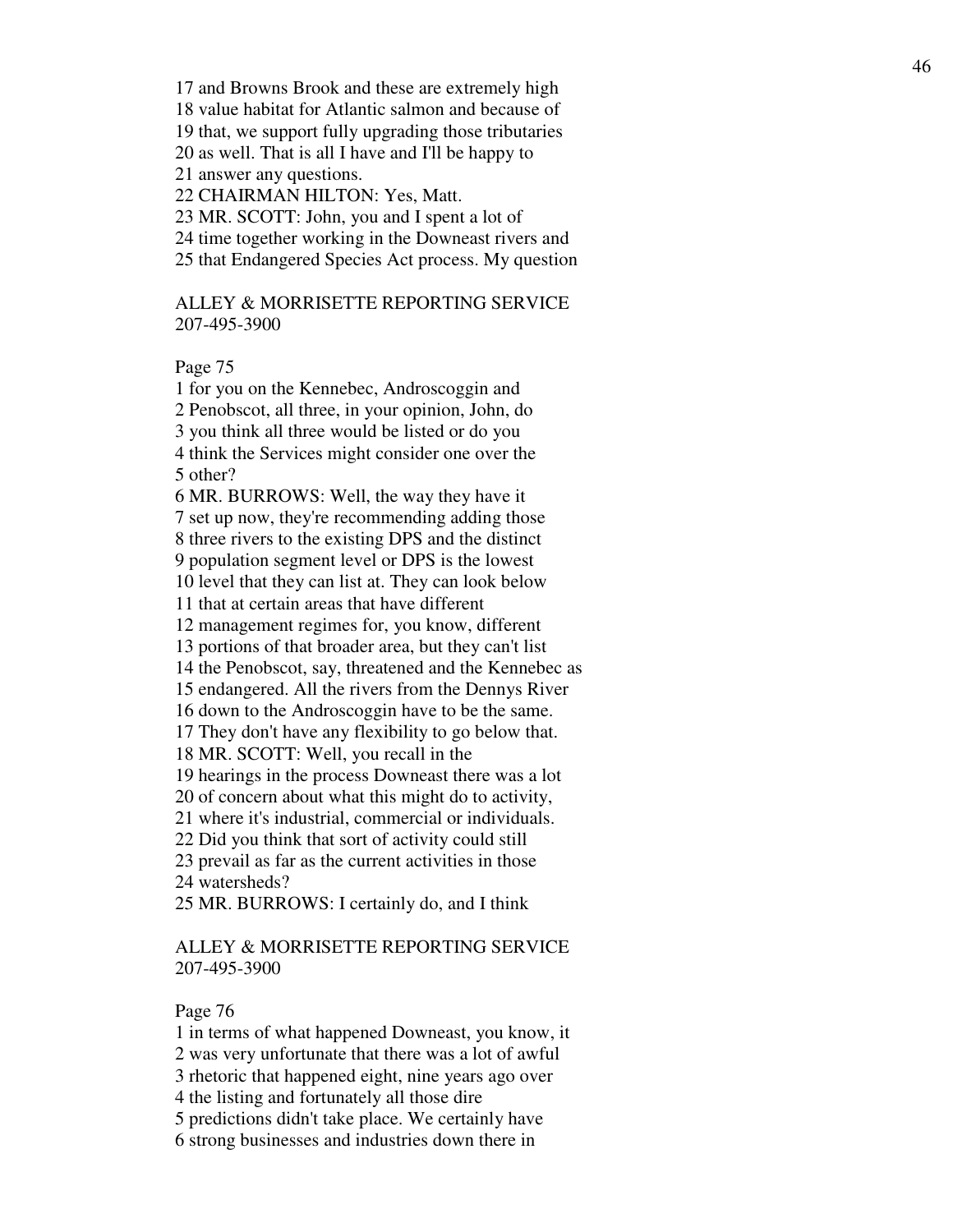7 terms of forest products, in terms of the 8 aquaculture industry, which is doing much better 9 these days, and the blueberry industry and they 10 got a lot of help and assistance in dealing with 11 some of their long-standing issues which were 12 having a negative impact on the rivers and streams 13 down there. There certainly has been an added 14 layer of what some would call protections, others 15 would say bureaucracies, but as a whole, it 16 certainly has done a good job there, and I think 17 most folks you would talk to that are involved in 18 those industries would say that the listing has 19 not been an economic burden to them. In terms of 20 the larger rivers, you're dealing with much bigger 21 scale problems. These watersheds are much more 22 developed. They have huge development in terms of 23 hydropower. You've got the pulp and paper mills 24 and a lot more municipal dischargers on these 25 rivers. I think all those things will be allowed

# ALLEY & MORRISETTE REPORTING SERVICE 207-495-3900

#### Page 77

1 to continue to happen. They aren't going to close 2 down the mills and rip out every dam on all these 3 rivers; however, there will have to be some 4 careful consideration and scrutiny given to the 5 level of protections which are currently in place, 6 everything from wastewater licenses to fisheries, 7 passage of dams and other things, and I think it's 8 somewhat uncharted territory and I think it will 9 be interesting to see how it plays out, and our 10 big hope is we don't have the huge controversy 11 which we had last time, we can just move ahead and 12 focus on the restoration because a lot of great 13 work has been done over the past decade or so and 14 hopefully that will continue on these larger 15 rivers. 16 MR. SCOTT: So our decision as far as the 17 upgrades and this process as far as those rivers 18 are concerned would not interfere with the listing 19 process? 20 MR. BURROWS: No, I certainly don't think 21 so. That listing won't be finalized for probably 22 at least a year or so; however, in the future, you 23 know, assuming -- whether or not the rivers are 24 listed as endangered or threatened, there may not

25 be much difference between the two and the rivers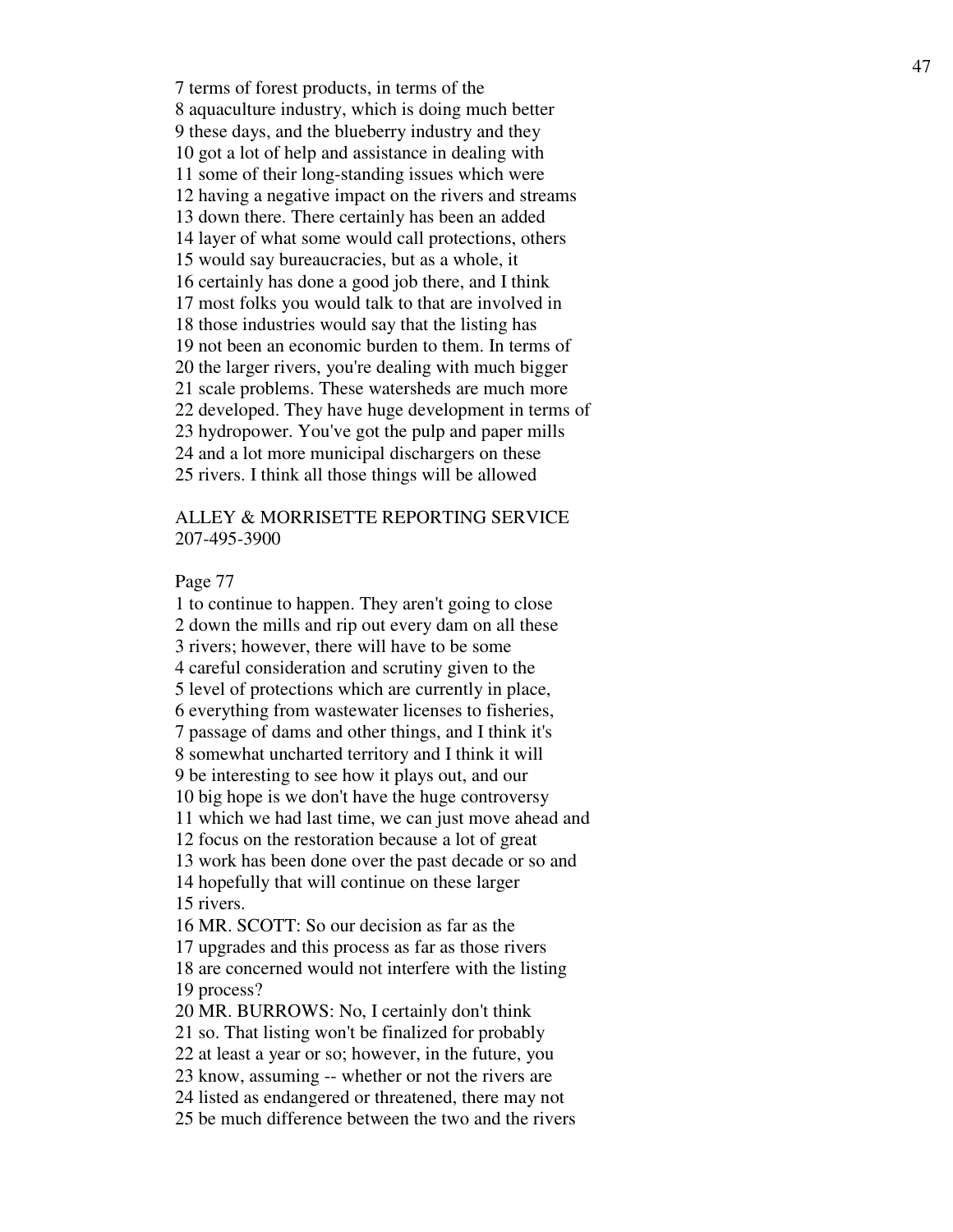Page 78

1 will certainly be listed as one or the other. So 2 in the future when licenses come up for renewal, 3 there will be that added layer of looking at it to 4 make sure the protections and stuff are very 5 adequate. So in terms of reclass in the future, I 6 think there will be much greater pressure put on 7 in terms of making sure that those rivers are 8 meeting higher standards. So anything you can do 9 now to upgrade I think will certainly make the 10 State look much better in that light in the 11 future.

12 MR. SCOTT: Thank you, Mr. Chairman. Thank 13 you, John. I think it was important to have that

14 for the record.

15 CHAIRMAN HILTON: Any other questions for

16 Mr. Burrows? Thank you very much. We have next

17 Dave Jones and then Ed Friedman. Welcome, Mr. 18 Jones.

19 MR. JONES: Thank you. Mr. Chairman,

20 Members of the Board, my name is Dave Jones. I'm

21 a resident of Bowdoinham but I work as the

22 director of public services for the City of

23 Lewiston. I'm here to talk to you a little bit

24 about Jepson Brook, and I've got a strong belief

25 that a picture is worth a thousand words and

# ALLEY & MORRISETTE REPORTING SERVICE 207-495-3900

Page 79

1 seeing as we're trying to keep on schedule, I'll 2 use all those thousand words here. This is a map 3 showing what Jepson Brook is, the so-called Jepson 4 Brook. It actually is about a 12,000 linear foot 5 stream, quote, unquote, that goes from Garcelon 6 Bog all the way down through and eventually 7 discharges into the Androscoggin River. Of the 8 12,000 linear feet of stream, about 900 feet of it 9 is natural stream bed from this point to here. 10 From Garcelon Bog all the way down to this point 11 where you see this little yellow dot, it looks 12 like this, all right, basically underground pipe 13 or concrete culverted areas and stuff. So this 14 all started about back in the 1960s. They had a 15 lot of flooding problems in that area. It's 16 generally a residential area, and they went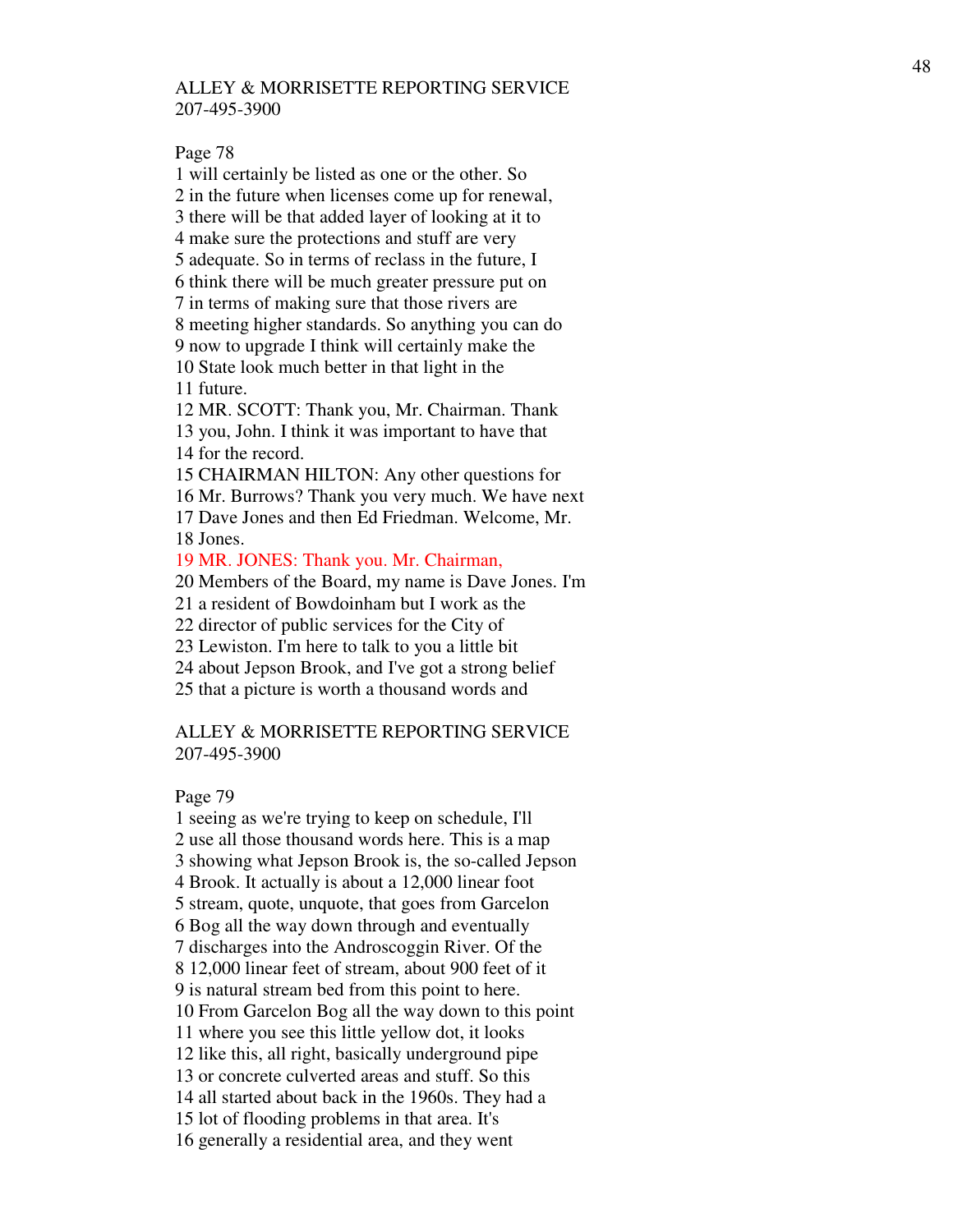17 through the whole permitting process and decided 18 the best way to address the issue is to actually 19 put in these open culverts or pipe areas and stuff 20 and they began construction back about in the 21 early 1970s. A little later on around 1972 or 3 22 or 4 or somewhere in that area is when EPA came 23 out and had all the different states actually 24 classify different streams at whatever the 25 classification was. The state didn't have an

# ALLEY & MORRISETTE REPORTING SERVICE 207-495-3900

## Page 80

1 opportunity to actually go out and visit every 2 single stream and identify where it was, and there 3 was a lot of streams that were just block 4 classified. Jepson Brook fell into that category 5 and it was automatically classified as a Class B 6 stream. Quite frankly, looking at the stream the 7 way it is, and this was under construction at the 8 time probably, I don't think that the Department 9 would have classified the stream as a Class B as 10 it did if they had actually been able to go out 11 and see it. They didn't have the time to do that 12 obviously. It really wasn't an issue until about 13 four years ago. I got a call and I had a 14 technician from the Department saying that she was 15 trying to gain access to Jepson Brook to do some 16 sampling and she'd never seen a stream like this 17 before and didn't understand what it was that she 18 was looking at, and I said, well, what is it 19 you're trying to do, and she says I'm trying to 20 get some sampling because we're looking at the 21 classifications of the different streams and 22 stuff. That was the first we'd actually heard 23 something about this. It was a year or so later 24 that the urban stream standards came out and now 25 all of a sudden the city is looking at it and

# ALLEY & MORRISETTE REPORTING SERVICE 207-495-3900

#### Page 81

1 saying, wholly cow, we've got some impacts here 2 and we need to do something about this. So we 3 began talking with the Department at that time, 4 but what I want you to keep in mind is looking at 5 the map and looking at what we're talking about 6 here, keep in mind from here all the way down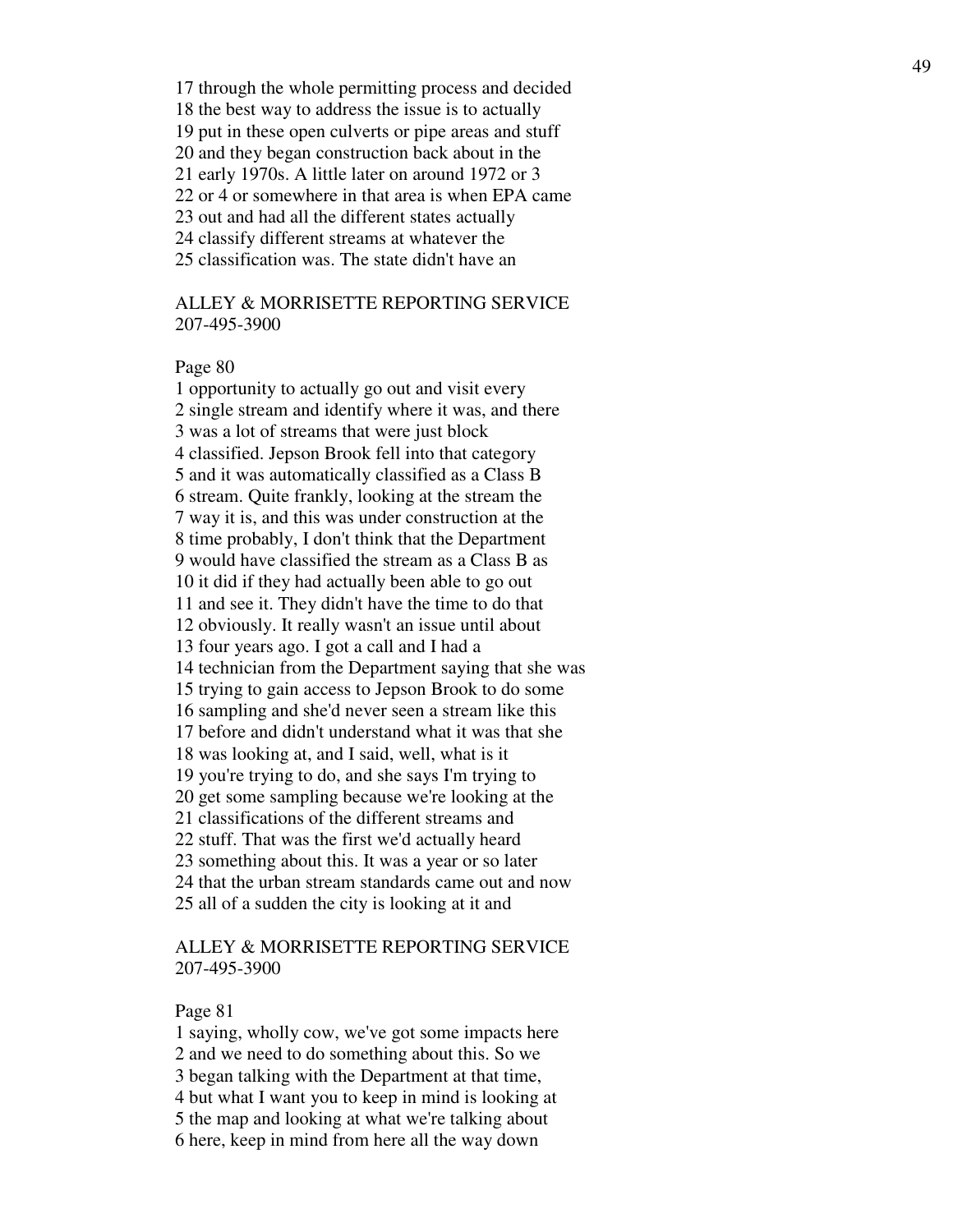7 through to here it looks like this. Okay, that is 8 not a Class B stream. No matter what we do to it 9 it's not going to become a Class B stream unless 10 we take out those sections there, and I don't 11 think that's an economically-feasible action. The 12 Department has looked at and recommended that we 13 do a study to identify what classification we 14 might be able to achieve for that lower 800 or 900 15 feet at least for the river. We support that, and 16 that's all I've got to say. 17 CHAIRMAN HILTON: So how does -- so I take 18 it the storm water drains throughout the city 19 through the -- the drainage just kind of dumps 20 right into the -- 21 MR. JONES: Most of the water that actually

22 comes down through here, and Andy Fisk and I

23 actually went to the headwaters and actually

24 watched what was going into the upper reaches,

25 most of the water actually comes out of Garcelon

# ALLEY & MORRISETTE REPORTING SERVICE 207-495-3900

Page 82

1 Bog. Now, Garcelon Bog is about a 180-acre area 2 that's protected by the city. It's pretty unique 3 in that it's right inside kind of the urban part 4 of the city, and it's a protected area of 5 wildlife. We've got deer and fox and all kinds of 6 stuff that run through there, and it does collect 7 storm water from the surrounding areas that feeds 8 in through the bog and then eventually into Jepson 9 Brook, if you will. There are also areas along 10 this stretch here that actually feed in, it's 11 storm water coming through from other areas. 12 CHAIRMAN HILTON: Is your storm water 13 system in that part of the city designed to empty 14 into the stream or into the river? 15 MR. JONES: It -- well, most of the storm 16 water system actually goes into this stream and 17 then eventually gets down to the river. 18 CHAIRMAN HILTON: Thank you. Any other 19 questions? Thank you very much. We're losing 20 another Board member. Mr. Nixon has just left. 21 Ed Friedman. We still have an adequate number 22 here for a quorum for this hearing. Welcome, Ed. 23 MR. FRIEDMAN: Thank you, Mr. Chair, 24 Members of the Board. We're down to I think one 25 Board member that I don't recognize now. I'm the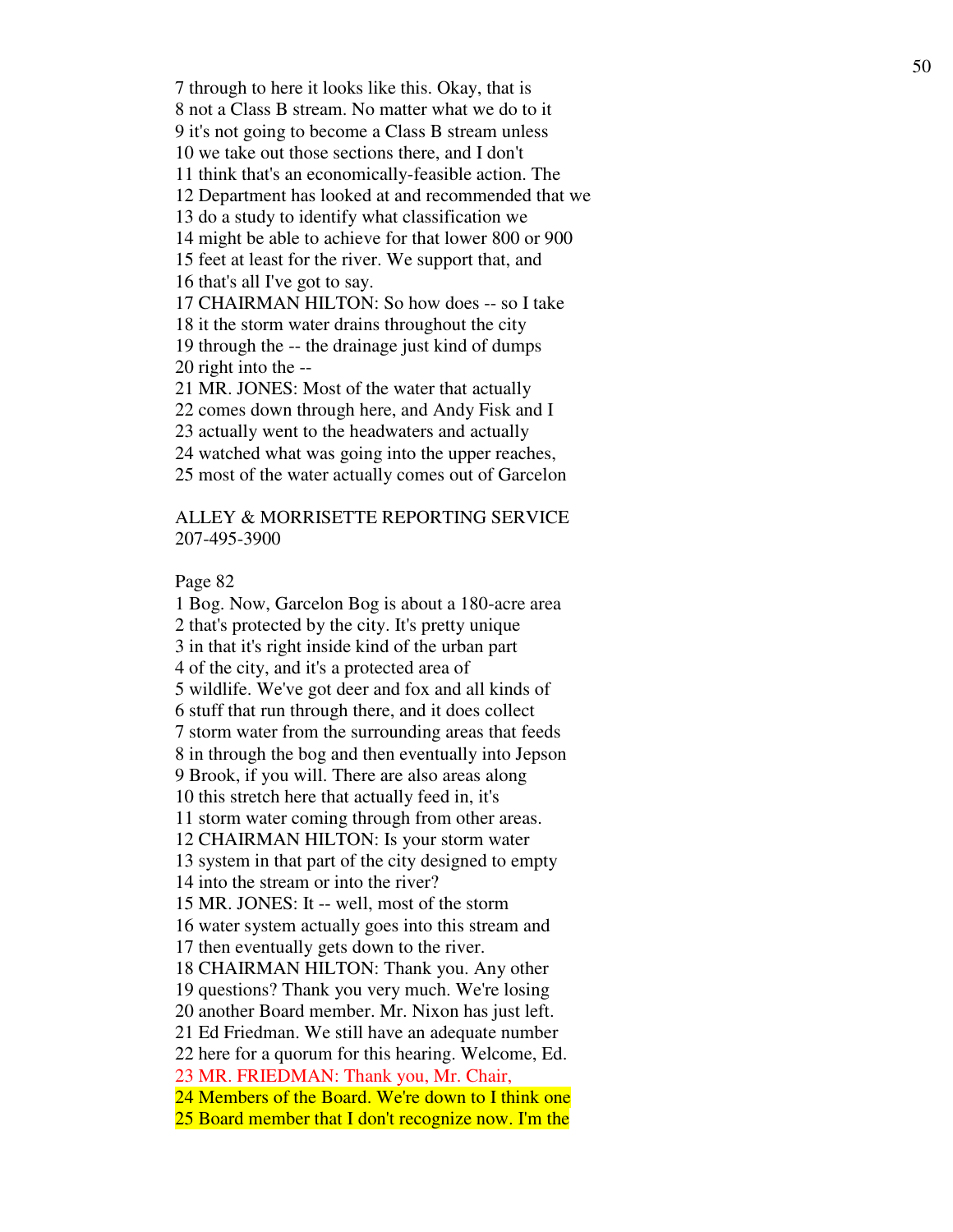#### Page 83

1 chairman of Friends of Merry Meeting Bay. Most of 2 you know that we've been here a number of times 3 over the last few years regarding safe passage for 4 fish. The recent decision by National Marine 5 Fisheries Service and Fish and Wildlife Service 6 bears out our petition to expand the Atlantic 7 salmon listing and also a subsequent lawsuit aimed 8 at pushing that decision. So it's good to see 9 that the feds are at least backing up some of our 10 safe passage issues, and we're still in Supreme 11 Court here in Maine over some appeals regarding 12 Board decisions. I want to thank all of our 13 volunteer monitors, trained water quality monitors 14 that have made my being here possible and made our 15 proposal possible to upgrade the lower 16 Androscoggin from the vicinity of Durham boat 17 launch on down into Merry Meeting Bay, and I want 18 to thank the municipalities as well for the 19 efforts they've put in and considerable expense 20 they've put in over the years in upgrading their 21 facilities, and it's quite clear from our data 22 that conditions on the river more than meet Class 23 B standards. It's also clear that there is CSO 24 work to be done but that is not -- that does not 25 really have a bearing on your decision here.

### ALLEY & MORRISETTE REPORTING SERVICE 207-495-3900

# Page 84

1 Really briefly because most of this stuff has been 2 said, I assume you all have our proposal. I know 3 you've gotten letters of support or will from the 4 Brunswick Town Council, Merry Meeting Audubon, a 5 lot of individuals but from the Maine DEP's own 6 guidelines, when proposing an upgrade in 7 classification recommend waters that either 8 presently attain or with reasonable application of 9 improved treatment or best management practices 10 could reasonably be expected to attain the 11 standards and criteria of a higher proposed 12 class. Well, we're there, we're more than there. 13 We also have a section -- a quote in our proposal 14 from a Supreme Court case Bangor Hydro v the Board 15 of Environmental Protection 1991 where the key 16 words are classification is goal oriented as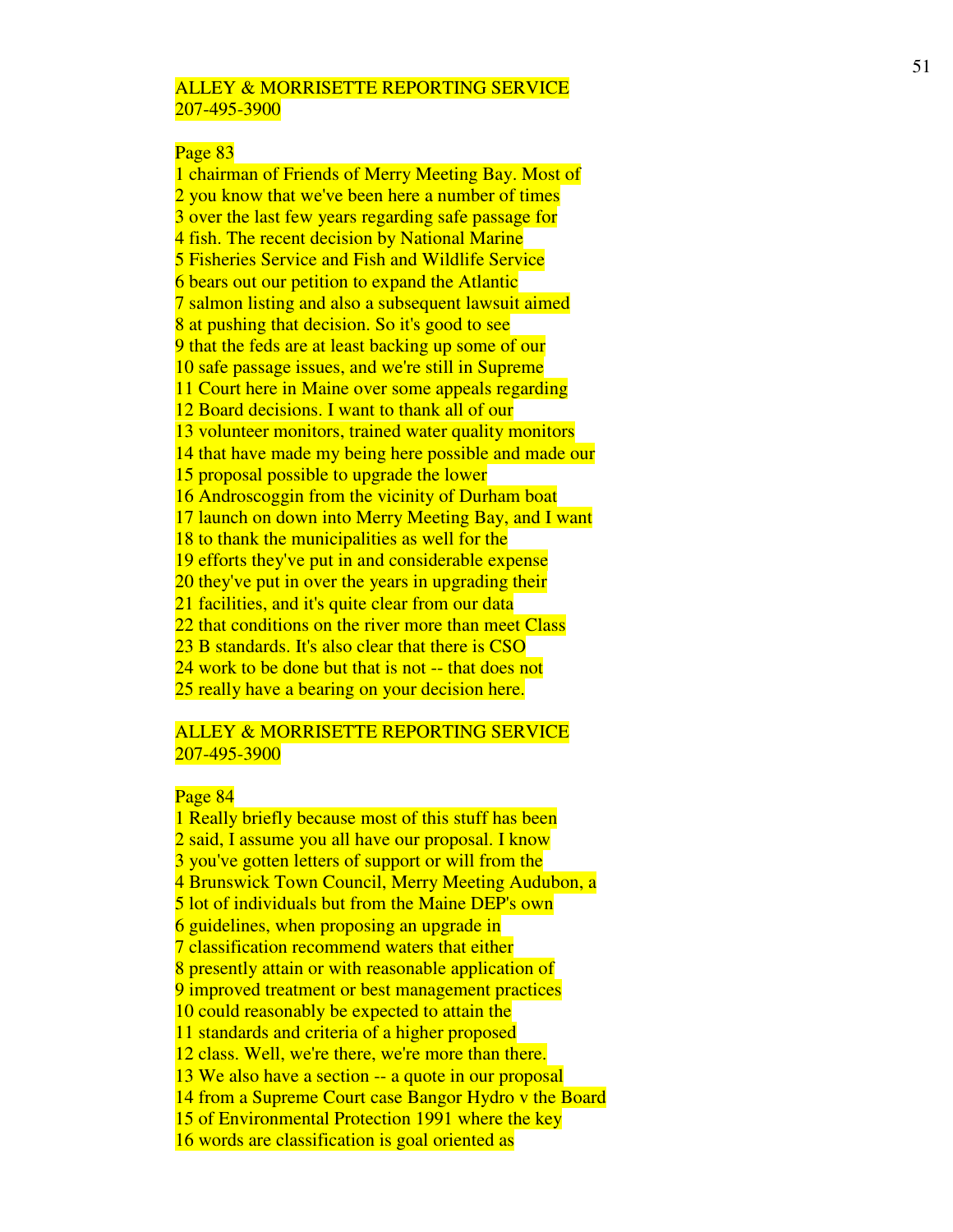17 required by the Clean Water Act. What that says 18 is that even if you're not exactly there, the 19 point of this whole exercise is to drive up, 20 ratchet up, as Matt said earlier, the quality of 21 our water, and we set a precedent in 2002, our 22 data were used by the DEP and with a proposal of 23 ours to upgrade the lower Kennebec, and we didn't 24 even actually have any bacteria data then but a 25 deal was made with the Augusta Sanitary District

# ALLEY & MORRISETTE REPORTING SERVICE 207-495-3900

# Page 85

1 to give them X amount of years to kind of come up 2 to speed there but our DO data were there and 3 backed up that upgrade. I should also say to 4 digress that we do have DO data from Solon, 5 Norridgewock, Skowhegan, Waterville on the 6 Kennebec. We don't have anything like in the 7 middle of the SAPPI impoundment, and those data 8 are all on our Web site now. DEP has them all. 9 I'm assuming that some of the folks here have them 10 as well. I know we have one of our Kennebec 11 monitors here, and probably lastly -- two more 12 points quickly and then I'll let you ask me some 13 questions if you have any, Steve Hinchman brought 14 up the no wastewater business here, use of the 15 water body to receive or transport wastewater 16 discharges is not considered an existing use for 17 purposes of this antidegradation policy and then 18 really the most important, when the actual quality 19 of any classified water exceeds the minimum 20 standards, the next highest classification, that 21 higher water quality must be maintained and 22 protected. The Board shall, not may, shall 23 recommend to the Legislature that that water be 24 reclassified in the next higher classification. 25 And I'll close with saying that brings to mind we

# ALLEY & MORRISETTE REPORTING SERVICE 207-495-3900

#### Page 86

1 had a hearing in Auburn a few weeks ago and Nick 2 Bennett and others were there and the DEP members 3 that were there were sort of casting around 4 saying, well, what do you think, what do you feel 5 to the members of the public there, and Nick made 6 the excellent point that it sounded like they were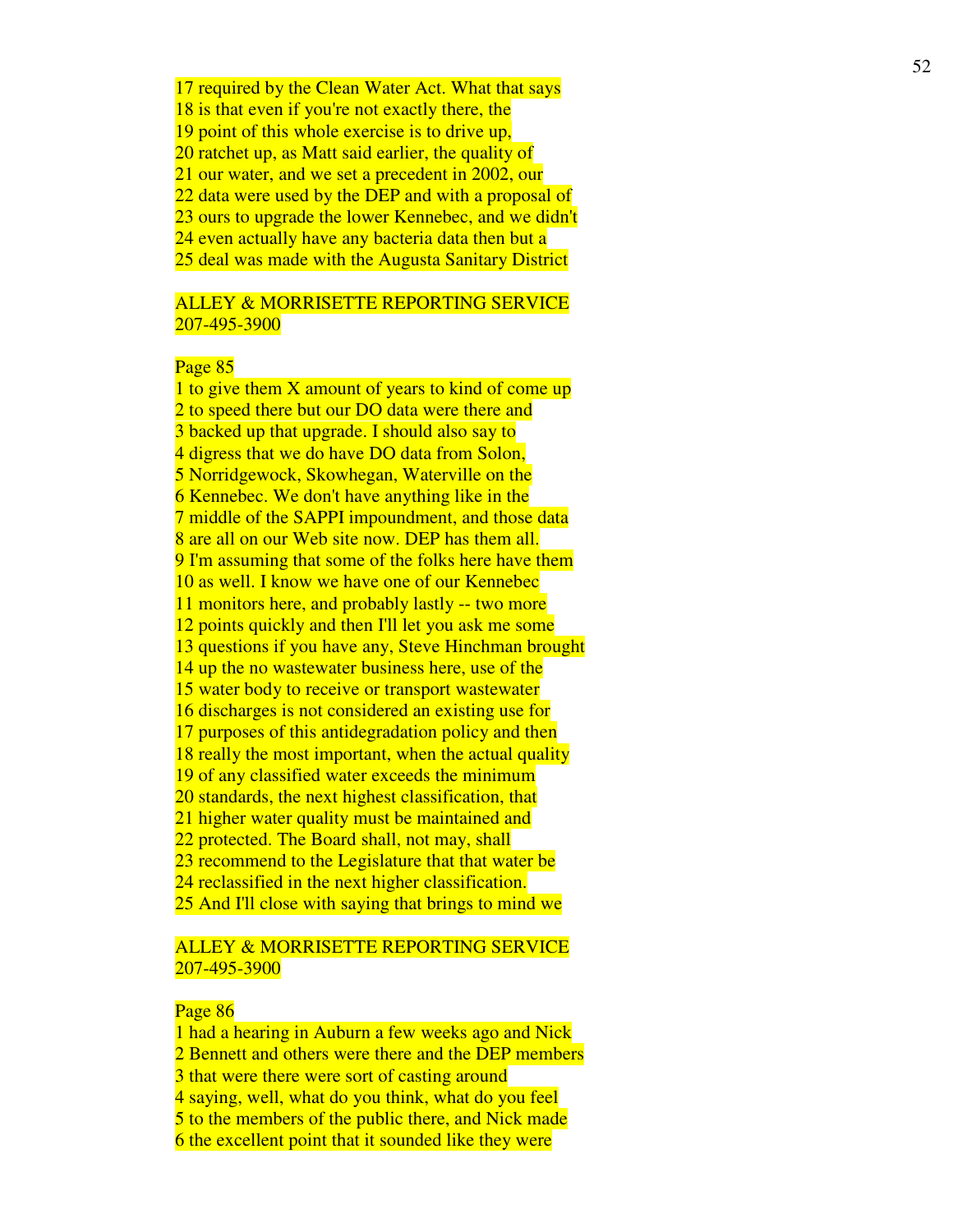7 asking for -- looking for a referendum on water 8 quality, and this is really dictated in statute, 9 and I've just cited, and other people have cited 10 as well, the governing statute here. So I 11 appreciate your taking the time to review our 12 proposal and we support the others as well, the 13 other upgrades. This is a constant effort to 14 ratchet up levels. We were supposed to have no 15 discharge by the mid eighties according to the 16 Clean Water Act and here we are. So I'll be happy 17 to answer any questions for you about data, about 18 protocols. Peter Milholland from Friends of Casco 19 Bay is here. We train and work with them, EPA 20 certified program, and you've used our data 21 before. 22 CHAIRMAN HILTON: Just a second, Ed, did 23 you come in too late to get sworn? 24 MR. FRIEDMAN: I didn't get sworn in. I

25 signed in. I thought we started at 1:30.

# ALLEY & MORRISETTE REPORTING SERVICE 207-495-3900

# Page 87

1 CHAIRMAN HILTON: I think that you and also 2 Mr. Ward, and is there anybody else who came in 3 that has signed in that needs to be sworn in? 4 Okay, everybody who hasn't been sworn in yet who 5 plans to or has just testified, please raise your 6 right hand. Do you all affirm that the testimony 7 that you either have given or will be giving is 8 the truth? 9 (Whereupon, witnesses respond in affirmative.) 10 CHAIRMAN HILTON: Okay. So we'll start 11 with questions and Wing is first. 12 MR. GOODALE: Maybe it's already in the 13 record but I just want to make sure that the data 14 you've collected is available to us on the Board. 15 We can't go to Web sites and whatnot, so please 16 submit it as part of -- 17 MR. FRIEDMAN: It's submitted as part of 18 our proposal. It looks like that. 19 MR. GOODALE: Good, and do you have -- 20 maybe we'll get information on the references 21 here. 22 MR. FRIEDMAN: Let me clarify. It was 23 submitted to the DEP. I assume it made its way to 24 you. 25 MS. BERTOCCI: Not yet.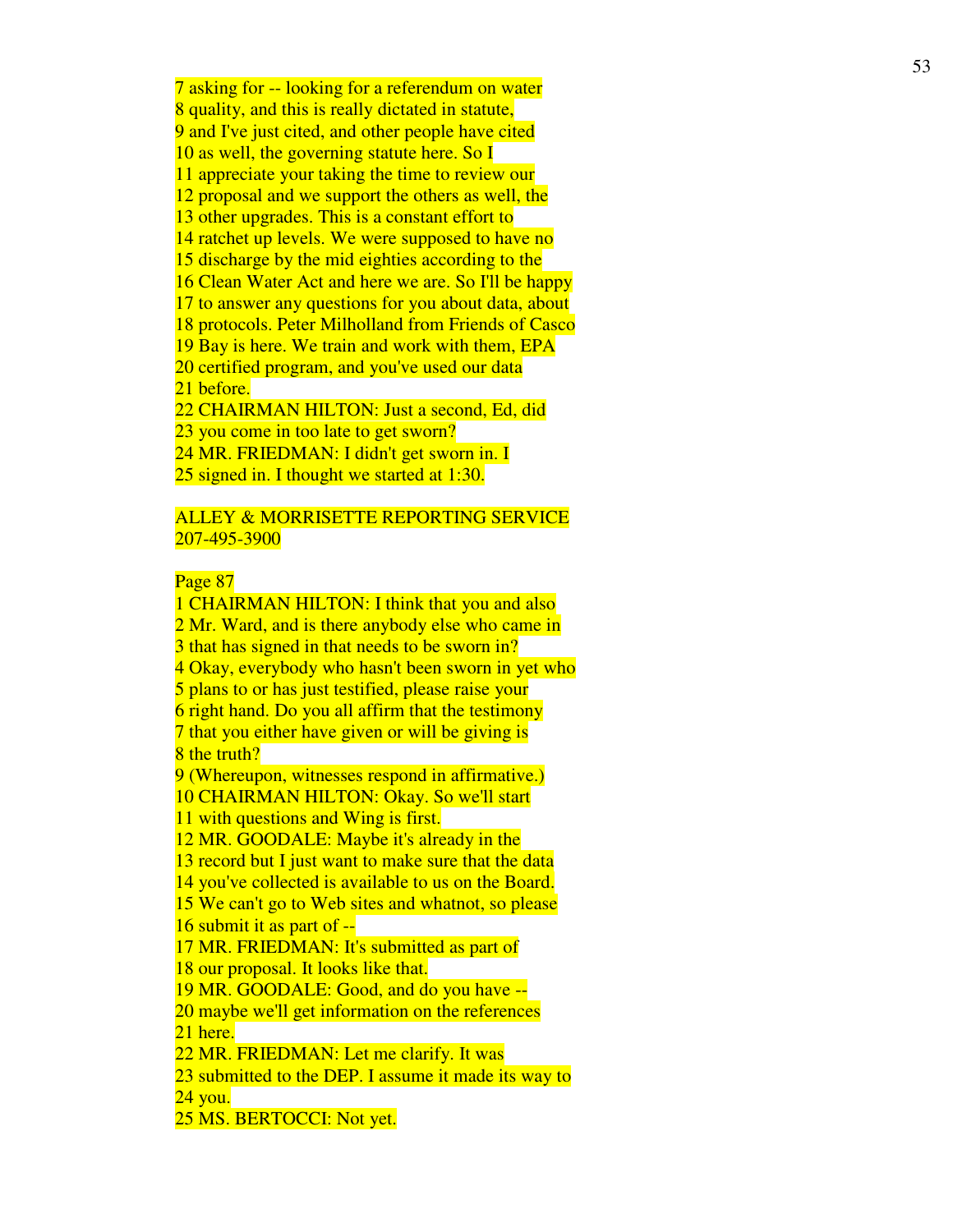# Page 88

1 CHAIRMAN HILTON: It hasn't yet. 2 MR. FRIEDMAN: Well, it was -- the 3 proposals went to Susan Davies and I assumed all 4 those proposals would make their way to the BEP. 5 MR. GOODALE: I want to make sure. 6 MR. SCOTT: It will eventually. 7 CHAIRMAN HILTON: Susan or Andy, can you 8 assure that that data gets to us? 9 MR. FISK: Sure, absolutely. 10 MR. GOODALE: Going along with that is one 11 of the comments is that you did not do a QAPP, 12 quality assurance project plan. I've done that 13 many times myself. To that effect, if you could 14 also include detailed methods on how you collected 15 your data so that I can look at those, that would 16 be helpful. 17 MR. FRIEDMAN: We can do that, and as I 18 say, we basically come under the Friends of Casco 19 Bay QAPP. 20 MR. GOODALE: Because that's specifically 21 said, while the Department has no reason to 22 question Friends of Merry Meeting Bay data, it 23 does not have an approved QAPP. 24 MR. FRIEDMAN: Peter can address that I 25 hope, and I'll be happy to fill in any holes for

# ALLEY & MORRISETTE REPORTING SERVICE 207-495-3900

# Page 89

1 you and remind you that the Department has used 2 our data before. 3 MR. GOODALE: Thank you. Finally, however 4 sampling numbers, sampling locations are 5 insufficient to determine likelihood of attainment 6 of Class B water quality criteria at maximum 7 licensed loads, and if you could just include a 8 reference on what the maximum license loads are so 9 as I look at your data I can -- 10 MR. FRIEDMAN: I would ask that you get 11 that from the Department, if you would. That's a 12 false premise there and I addressed that with the 13 wastewater comment. Wastewater is not to be 14 included in this issue, wastewater discharges, and 15 this frankly is an excuse. It's been used before 16 to essentially set -- and what it does is it sets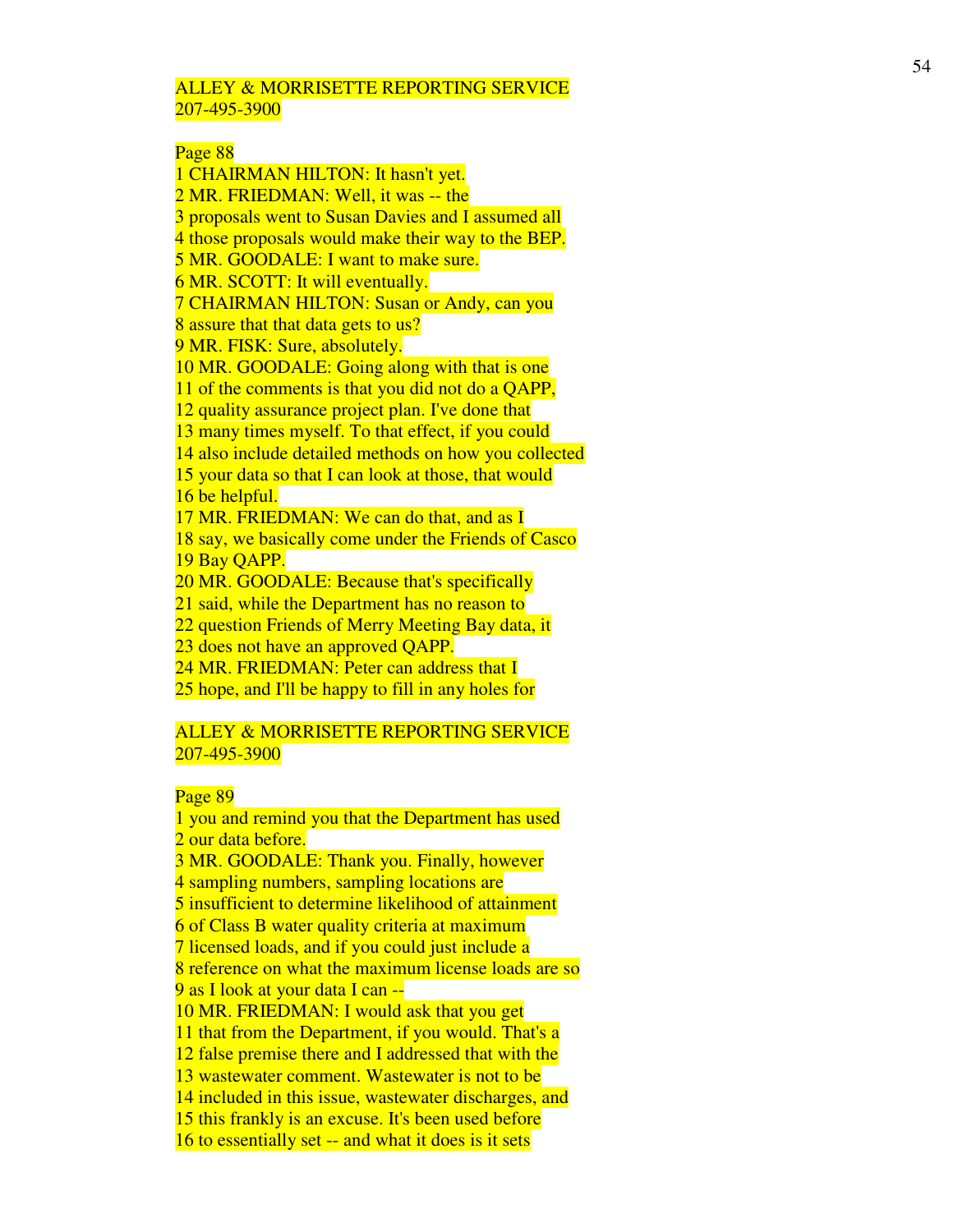17 an artificial limit on water classification 18 upgrades. Five years, six years in the case of DO 19 data, business as usual, for every discharge on 20 the river we're meeting Class B standards, that 21 tells me that the license limits are set too 22 high. 23 MR. GOODALE: Thank you. 24 CHAIRMAN HILTON: Nancy?

25 MS. ZIEGLER: Yeah, I think Wing asked most

# ALLEY & MORRISETTE REPORTING SERVICE 207-495-3900

# Page 90

1 of the questions I was going to ask. My one 2 question to you is do you believe that having an 3 approved -- I gather that means approved by the 4 Department -- quality assurance project plan is 5 what you need to present in order to do this 6 classification? 7 MR. FRIEDMAN: No, I don't believe that. 8 We have a very active group, we've been doing it 9 for years, we're well trained. As I say, we work 10 with Friends of Casco Bay, they have an approved 11 QAPP multiple times. If you're going to throw out 12 our data, which you've used before, you're going 13 to throw out their data, it's better than anyone 14 in the State probably, and I would ask you to 15 consider that please. 16 MS. ZIEGLER: Thank you. 17 MR. FRIEDMAN: And Peter can address that 18 when he comes up. 19 MR. SCOTT: I wanted to thank Ed for that 20 comment because it goes back to your earlier 21 question, Mr. Hilton, of the use of volunteer data 22 for quality assurance and quality control. 23 MR. FRIEDMAN: I'd also like to point out 24 if I could that at least more or less the DEP has 25 historically had a plan where they essentially

# ALLEY & MORRISETTE REPORTING SERVICE 207-495-3900

## Page 91

1 rotate between watersheds once every five years or 2 so, major watersheds. We've got data that's taken 3 monthly from April to October for multiple years. 4 So they are the best data out there. Volunteer 5 data, yeah, there's going to be a glitch here and 6 there as there is with anybody, but these are the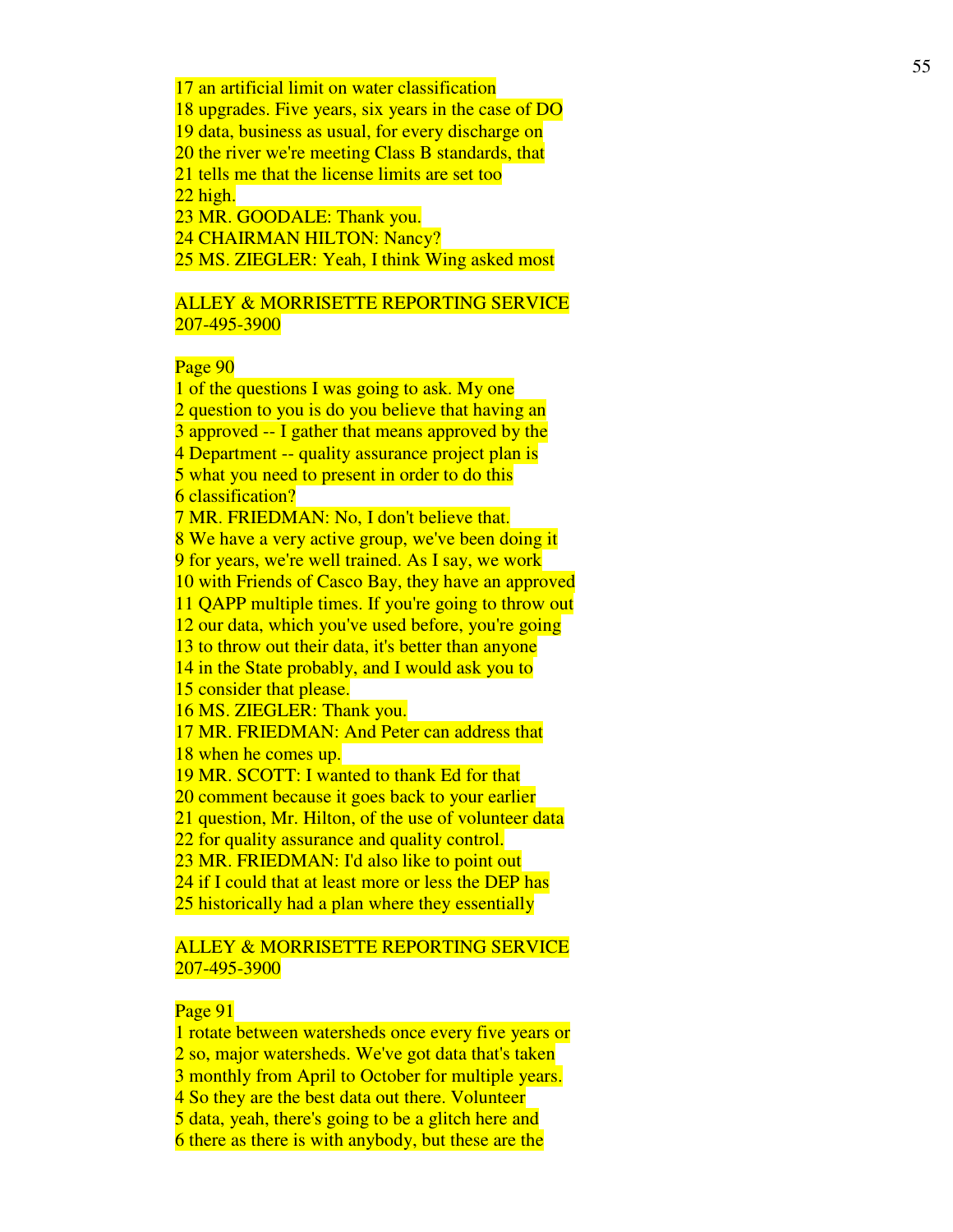7 best data out there on both rivers frankly. 8 CHAIRMAN HILTON: So when you say that your 9 data -- the Department has used your data in the 10 past, in what sort of a proceeding? Was it used 11 in a licensing proceeding? 12 MR. FRIEDMAN: No, in this same proceeding 13 in 2002 we proposed an upgrade for the Kennebec 14 from Augusta down to Abagadasic Point in Merry 15 Meeting Bay. 16 CHAIRMAN HILTON: And they explicitly used 17 your data? 18 MR. FRIEDMAN: Well, we submitted it and 19 they supported our proposal. 20 CHAIRMAN HILTON: Okay. Wing? 21 MR. GOODALE: Do you have a report that 22 goes along with the data? 23 MR. FRIEDMAN: Yeah, there's a proposal. 24 It's not just raw data, and, again, I apologize, I 25 assumed that all these proposals made their way to

# ALLEY & MORRISETTE REPORTING SERVICE 207-495-3900

Page 92

1 you. 2 MR. GOODALE: Okay, so that summarizes your 3 data? 4 MR. FRIEDMAN: Yeah. 5 MR. GOODALE: Will we get those, Andy? 6 MR. FISK: Sure, absolutely. 7 MR. GOODALE: Great. 8 CHAIRMAN HILTON: I know nothing at all 9 about these QAPPs. Do you know -- have you looked 10 at or how familiar might you be with the QAPP or I 11 can ask -- 12 MR. FRIEDMAN: If you could ask Peter, that 13 would be great. I know we actually started work 14 on our own years ago, and I forget but there was 15 an issue around turbidity or something which isn't 16 part of what we're dealing with here for 17 standards, and we never -- we never actually 18 finished it. Again, we're working with people 19 that have one and we're part of that program. 20 MR. GOODALE: And you followed their 21 protocol? 22 MR. FRIEDMAN: Yes. I'll say that they 23 don't do bacteria. They do dissolved oxygen and 24 pH and so do we and so forth, but our bacteria 25 sampling is done using a ColiQuant EZ bacteria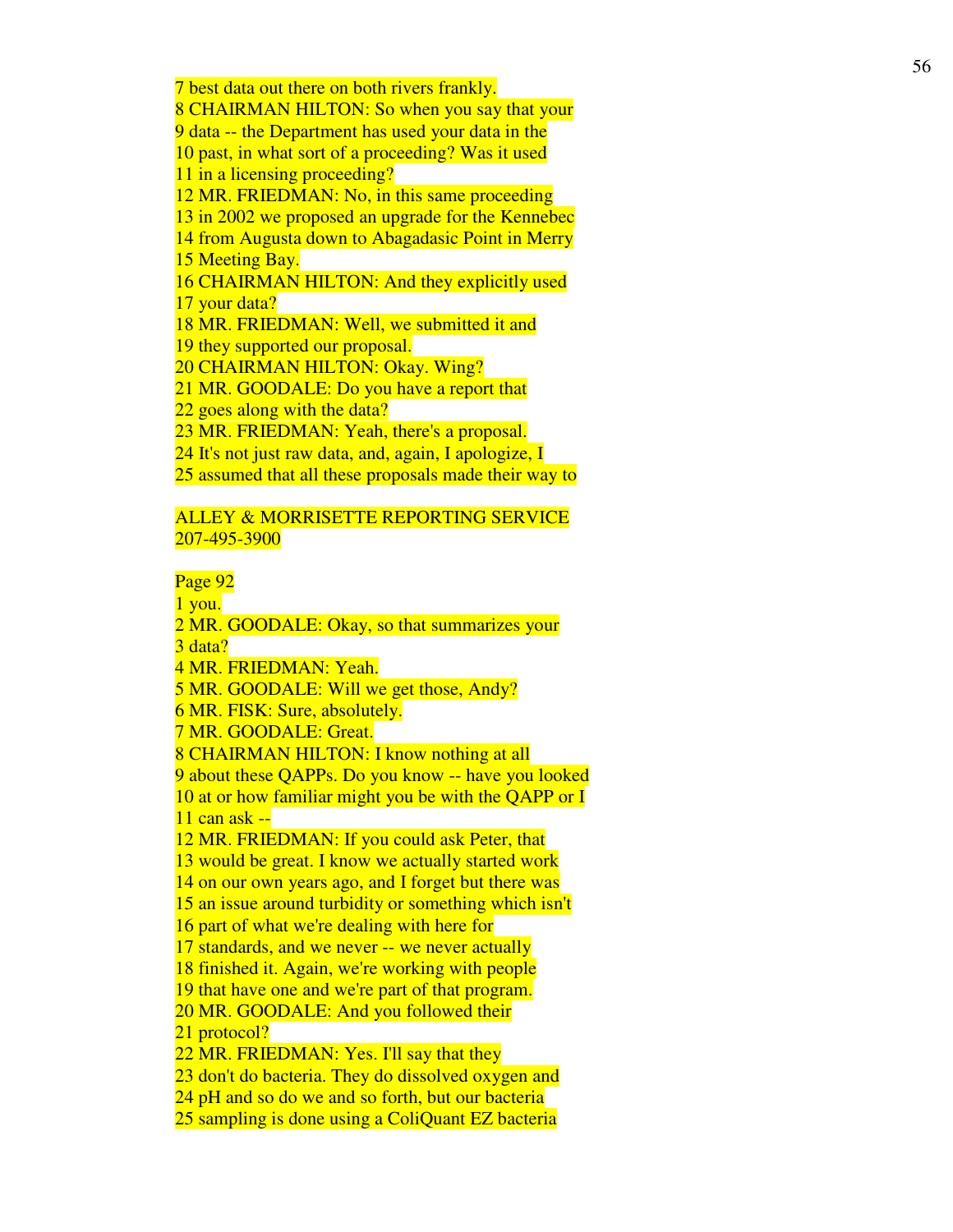### Page 93

1 fecal and non-fecal coliform monitoring kit from 2 Lemont, very standard, it's all pre-measured, 3 everything, all you have to do is count the 4 colonies basically, incubate the thing and count 5 the colonies. 6 MR. GOODALE: Thank you. 7 CHAIRMAN HILTON: Thank you, Ed. The next 8 person I have is Neil Ward. I've heard reference 9 to others as perhaps speaking. They need to sign 10 in if they haven't already. 11 MR. WARD: Chairman Hilton, Members of the 12 Board. 13 CHAIRMAN HILTON: Neil, just a second. 14 Peter, beyond you, is there anyone else who is 15 going to be speaking? Have you signed in, sir? 16 And who else? Okay, and you've signed in, all 17 right, good. It looks like we have four more 18 speakers. 19 MR. WARD: Chairman Hilton, Members of the 20 Board, thank you for this opportunity to speak. 21 My name is Neil Ward, I'm program director for the 22 Androscoggin River Alliance. I didn't think I 23 would be back before this Board quite as quickly 24 as this, but I did want to thank the Board for 25 moving our river forward following the last

#### ALLEY & MORRISETTE REPORTING SERVICE 207-495-3900

# Page 94

1 hearings on the Androscoggin. 2 As I said, I'm the program director for the 3 Androscoggin River Alliance and I'm speaking on 4 their behalf. We're asking that you approve the 5 petition filed by Friends of Merry Meeting Bay to 6 upgrade the lower Androscoggin for two reasons; 7 first, as a matter of law; and, second, as a 8 matter of public responsibility. The reasons the 9 Department gives for not recommending upgrading do 10 not stand up to legal scrutiny. The Department 11 says that it must decide whether the river could 12 meet Class B standards if the sources upstream 13 emitting all the pollution into the river -- 14 excuse me -- emitting all the pollution that their 15 permits allow but Maine law sets a different 16 standard, not maximum license loads at low flow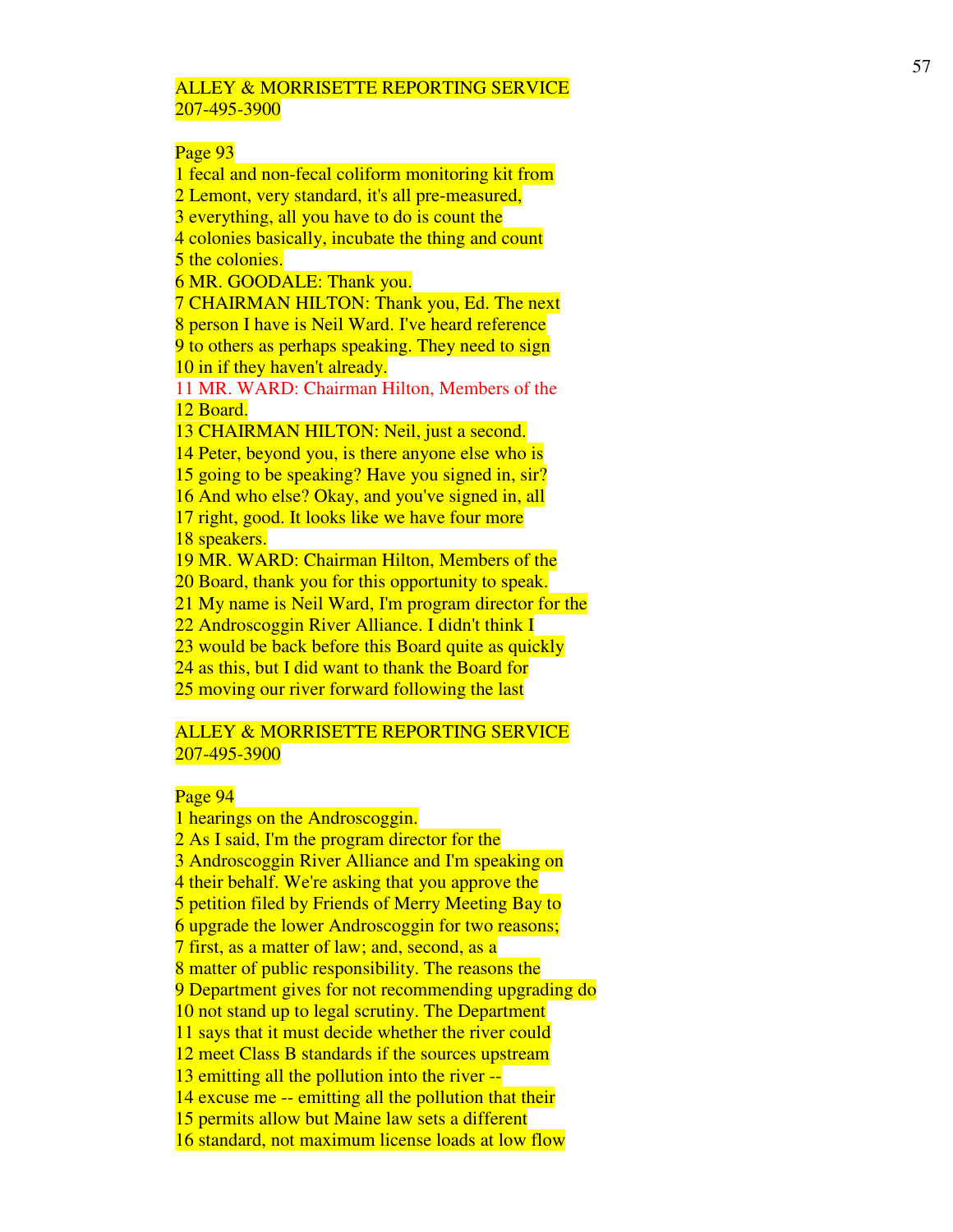17 but actual conditions of the river today. There's 18 no need for more modeling about the mills and 19 other sources. The best available data says that 20 the lower Androscoggin does currently meet Class B 21 standards, and the Department says that it has no 22 reason to question Friends of Merry Meeting Bay's 23 data. Second, we should upgrade as a matter of 24 public responsibility. The Department's written 25 explanation of the reclassification process says,

# ALLEY & MORRISETTE REPORTING SERVICE 207-495-3900

### Page 95

1 quote, upgrades of classifications are appropriate 2 where it is socially and economically desirable to 3 attain higher standards. We have data shared with 4 the agency last week that indicates that an 5 upgrade is clearly desirable. Over the last year, 6 35 Bowdoin College students surveyed parents and 7 students in high schools from Brunswick, Topsham 8 Lisbon, Lewiston/Auburn and Rumford, 960 people 9 answered the survey, and I will get you the 10 survey. I didn't bring it with me, but I will 11 make sure you get a copy of the survey. The 12 survey indicates that people think the lower 13 Androscoggin River is dirtier than it actually is, 14 that large numbers use the river anyways, and that 15 they agree the river should become cleaner, 38 16 percent rate the river in poor health and another 17 38 percent in fair health. People do think the 18 river is important to their communities, 51 19 percent say it's important to their communities 20 because it makes their towns a nicer place to 21 live, and 41 percent say the river is important 22 because it's useful for industry. Whichever the 23 reason they give, that the river makes the towns 24 nicer places or that it helps industry, they want 25 the same future for their river. Even though they

# ALLEY & MORRISETTE REPORTING SERVICE 207-495-3900

#### Page 96

1 think the river is not in good health, they still 2 use the river actively, 32 percent of respondents 3 fish, boat or swim in the river. Sadly, students 4 are less optimistic about the river. They're less 5 likely to think the river is very important to 6 their communities or to make their communities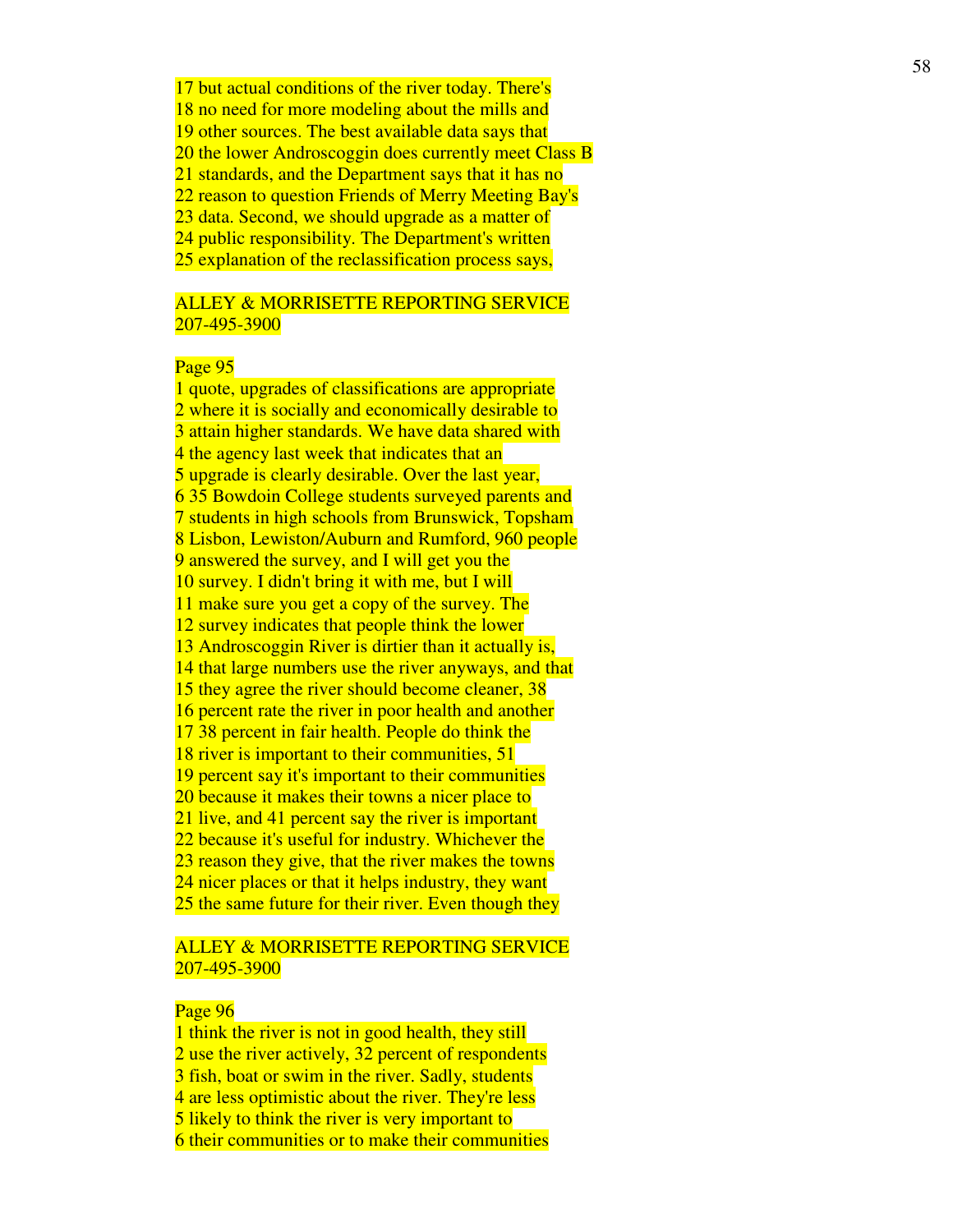7 nicer places to live. They also use the river 8 less than the adults. This data clearly says, to 9 use the Department's words, it is socially 10 desirable and appropriate to upgrade the lower 11 Androscoggin. 12 The Board and the Department have it within 13 their power to change public perception about the 14 lower Androscoggin. You have it in your hands to 15 encourage people to use the existing trails and 16 boat launches along the river, build more trails, 17 boat launches and parks, make prudent investments 18 in businesses along the river corridor and 19 continue our efforts to clean up the remaining 20 sources of pollution. If you look at the Clean 21 Water Act, you see that the process of upgrading 22 is designed to direct you to do this precise 23 thing. The law says that if the river can meet 24 higher standards, the Department must upgrade it. 25 Upgrading will not take jobs away from the mills

# ALLEY & MORRISETTE REPORTING SERVICE 207-495-3900

## Page 97

1 up river. The river already meets Class B 2 standards. Upgrading, however, will create jobs 3 in Lewiston/Auburn, Lisbon, Durham, Topsham and 4 Brunswick. 5 You can take credit for the good work that 6 you, the towns, the mill, the Legislature, the 7 Department and others have done to clean up the 8 river so far. There's more to do, of course, but 9 we are making progress. Please encourage the 10 Department to change their position on 11 reclassifying the lower Androscoggin, and if it's 12 too late to do that, please vote to support 13 upgrading the river, and we look forward to 14 working with the Department and the Board and the 15 Legislature to make our river cleaner and an 16 economic asset for our communities, and also on 17 behalf of the board of selectmen and the residents 18 of the town of Durham, they have asked me to 19 submit their letter of support in reclassifying 20 the river, and you will receive other letters 21 before the comment period closes. Thank you. 22 CHAIRMAN HILTON: Thank you, Mr. Ward. Any 23 questions? Thank you. Next we have Richard 24 Lawrence and then Richard Kelly. 25 MR. LAWRENCE: Thank you. I appreciate the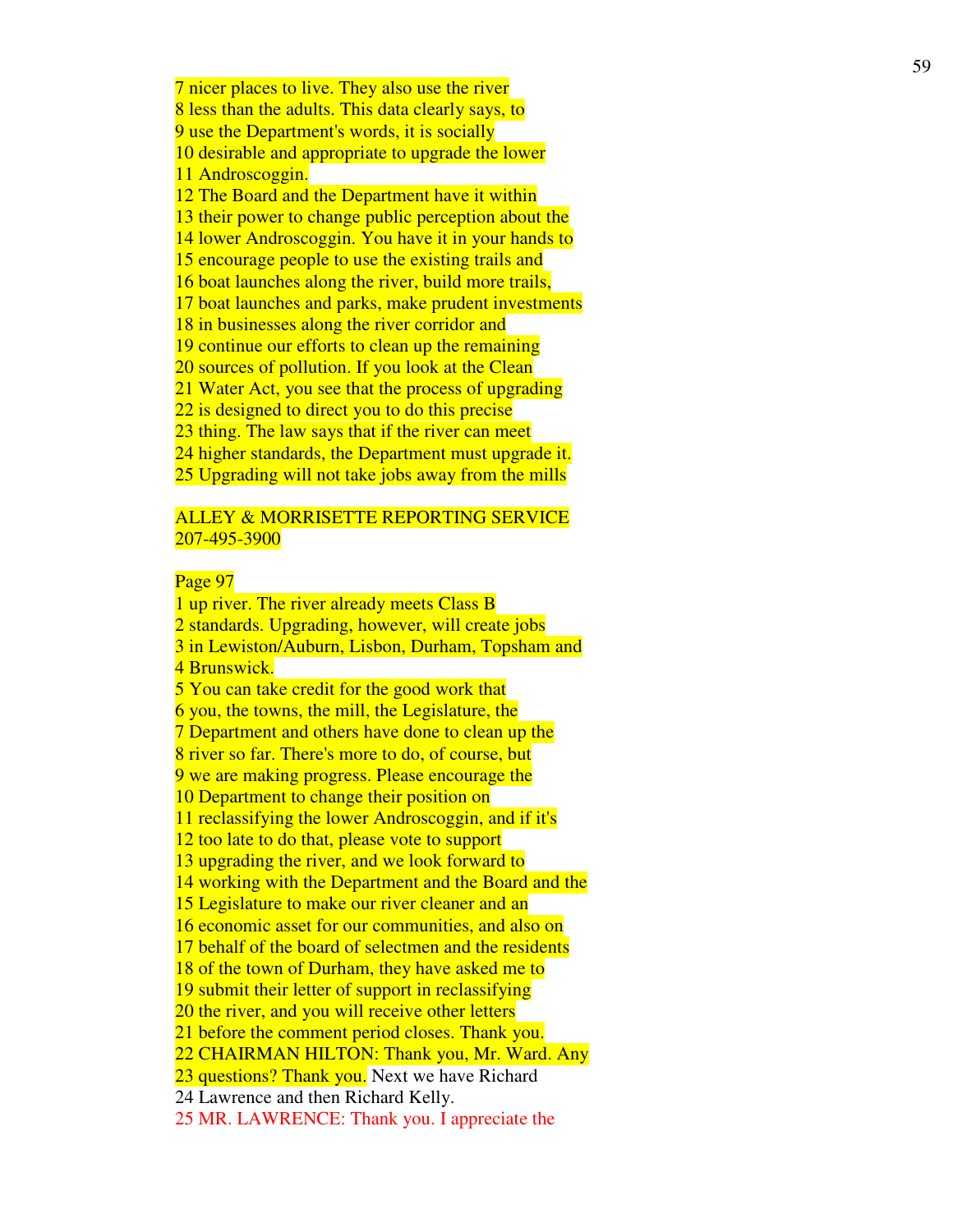Page 98

1 opportunity to speak to you today. I'm a former 2 selectman from Benton. I was a selectman for 18 3 years.

4 MS. ZIEGLER: I'm sorry, I couldn't hear 5 that.

6 MR. LAWRENCE: I'm sorry, I'm a former 7 selectman from Benton. I've been a selectman 18 8 of the last 30 years there, and Benton, as you may 9 know, is on the east side of the Kennebec River. 10 It's the rural side, and we span the Shawmut Dam 11 both up and down stream and also down to our 12 neighbor Winslow, and so we have a great interest 13 in seeing an upgrade to the Kennebec in that 14 stretch. As I say, we're on the rural side. I've 15 been there for 40 years, and in that time I've 16 seen a real change, a change from when the river 17 was brown with bark and logs and you couldn't see 18 anything but the brownness of the water. That's 19 changed. Back then nobody would think of swimming 20 in the river. Most people if they had any luck 21 lived somewhere else. The river smelled and it 22 wasn't a pleasant sight. The people -- the 23 creatures that enjoyed it were the snapping 24 turtles because they could catch ducks from 25 underneath without the ducks even seeing them as

# ALLEY & MORRISETTE REPORTING SERVICE 207-495-3900

#### Page 99

1 they rose up. Well, nowadays there are a lot of 2 fish there, a lot of fishermen there. The river 3 is beautiful. When you cross the bridges from 4 Benton to Fairfield you can see boaters, swimmers, 5 the water quality is great, and it's a visually 6 stunning change. I'm not speaking from the 7 science. I think you heard that from others. I'm 8 also bringing greetings from Peter Garrett who has 9 established the Kennebec Messalonskee Trail which 10 now runs from Benton to Winslow and from Oakland 11 to Waterville, a 23-mile long trail system. It 12 wouldn't have been conceivable 30 or 40 years ago 13 that they would do this. You walk along this 14 trail and you feel as though you're in the 15 wilderness or you're in nature. You can look 16 across it to the urban parts of Fairfield and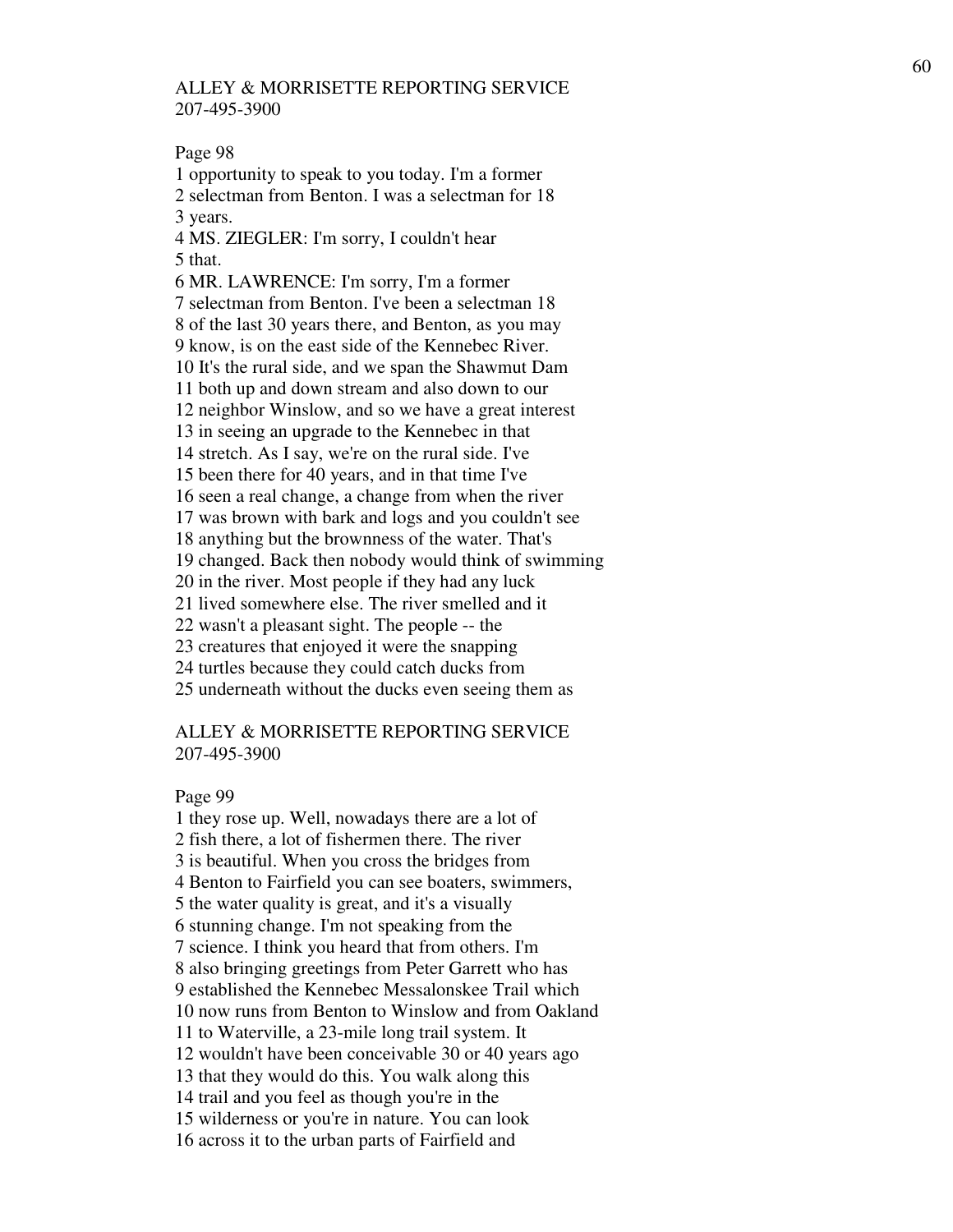17 Waterville but you have a feeling that this river

18 has changed, and I think we can celebrate that and

19 I hope part of the celebration will be

20 reclassifying this river. Thank you very much.

21 CHAIRMAN HILTON: Questions? Mr. Lawrence,

22 I've got one question and that is, right there

23 where the bridges cross from Fairfield to Benton

24 is that a free flowing stretch or is there an

25 impoundment right there?

ALLEY & MORRISETTE REPORTING SERVICE 207-495-3900

Page 100

1 MR. LAWRENCE: It's free flowing there, 2 although I suppose the impoundment from Waterville 3 may affect that area. To the island there's 4 always a lot of water moving there. 5 CHAIRMAN HILTON: How far above there is it 6 to the Shawmut Dam? 7 MR. LAWRENCE: The Shawmut Dam, I'd say 8 about two miles and then Benton extends about a 9 mile above the Shawmut Dam to Clinton. 10 CHAIRMAN HILTON: Yup. 11 MR. LAWRENCE: A beautiful stretch, lots of 12 farms, farms that were there from the late 1700s 13 and they're still operating today, although 14 they're milking 800 cows instead of 20.

15 CHAIRMAN HILTON: I come from that area.

16 Thank you very much.

17 MR. LAWRENCE: Thank you.

18 CHAIRMAN HILTON: Mr. Kelly.

19 MR. KELLY: Mr. Chairman, Commission, I'm

20 here representing the Friends of the Basin which

21 is the other major group which represents the

22 other owners of the shore of the Basin for which

23 the Maine Nature Conservancy owns a large portion

24 of the Basin, and just to express our wholehearted

25 enthusiasm and support for upgrading the

# ALLEY & MORRISETTE REPORTING SERVICE 207-495-3900

Page 101

1 classification of the Basin. I'm also the

2 resident agent for the Brightwater Corporation

3 which owns approximately a mile and a half of the

4 basin both in the area of the basin itself in the

5 Narrows. I can also say that that is a part of --

6 that group is a part of the Friends of the Basin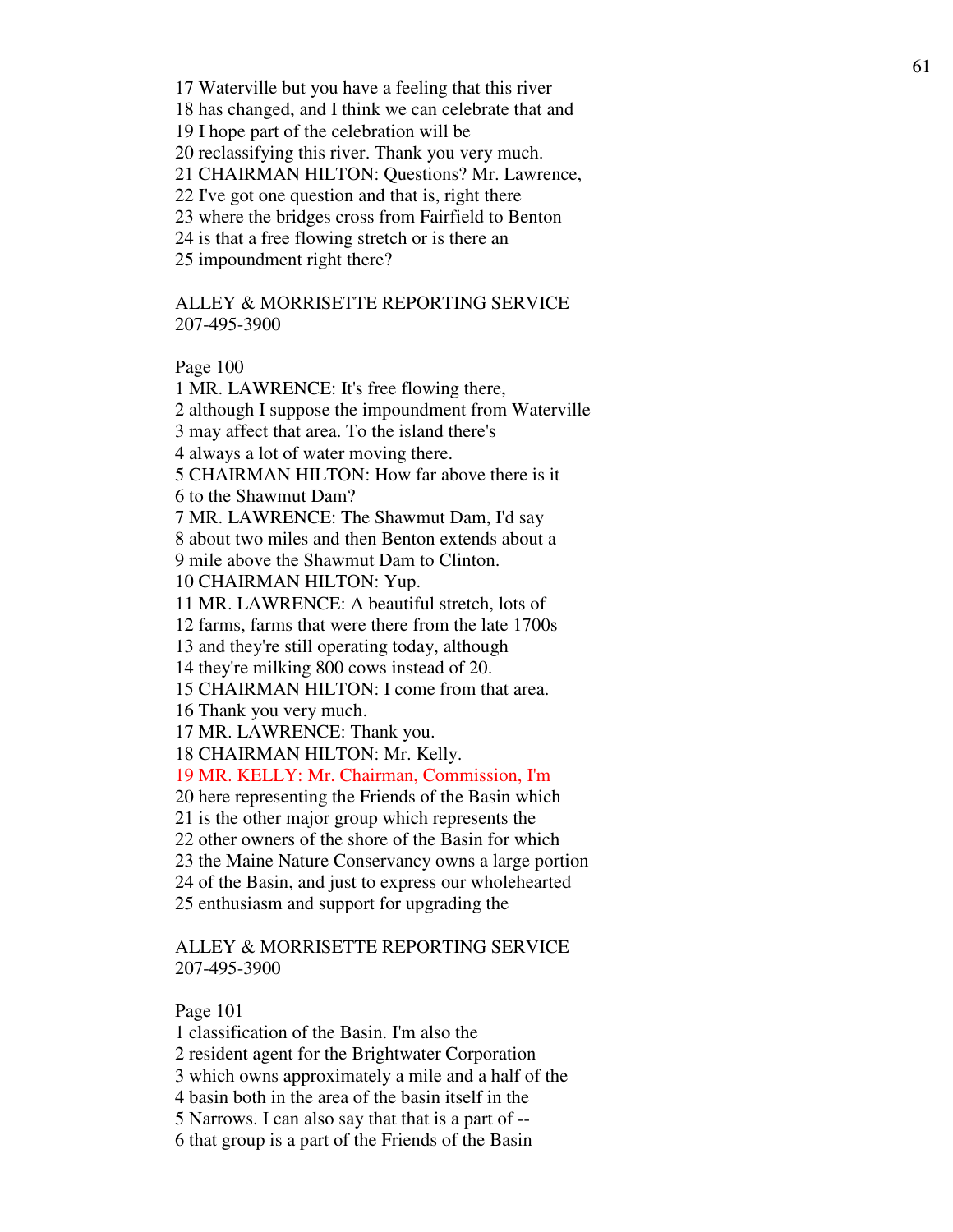7 and it's really 21 families that have been part of 8 the summer community in Maine since 1925. If some 9 of you have never been in the Basin, it's one of 10 the most remarkable little pieces of estuary on 11 the Maine Coast. It has been used by generations 12 for yachts that come in and up along the coast and 13 if you come in on a summer's afternoon at 3:00 and 14 look into the water as they come into the Basin, 15 the yachts will come in, 25, 30, 40 on a busy 16 weekend. It's known in all of the cruising guides 17 in New England as one of the most remarkable spots 18 for coming in. It's as though you're in an inland 19 lake. It also has many archeological sites of 20 considerable value. It's been inhabited by people 21 for over 6,000 years, and we're just the present 22 custodians and feel thrilled that the Nature 23 Conservancy has acquired this large tract of land 24 and we support the upgrade completely, and if any 25 of you would like to come visit the Basin, give me

# ALLEY & MORRISETTE REPORTING SERVICE 207-495-3900

Page 102

1 a call next spring. My outboard died so it's at 2 the shop over in East Vassalboro right now getting 3 repaired but next year I'd be glad to take anybody 4 who wants to go for a ride who hasn't been there. 5 So it's a great spot and my testimony is not 6 technical. It comes from -- my first visit was in 7 1937. So I know pretty much all of it. I've 8 taken two wives on canoeing trips there. 9 CHAIRMAN HILTON: Not at the same time I 10 hope. 11 MR. LAWRENCE: It works every time. Thank 12 you, Mr. Chairman. 13 CHAIRMAN HILTON: I have one question or a 14 couple. One is, I'm looking at this little 15 chart. 16 MR. KELLY: Yes. 17 CHAIRMAN HILTON: And is the Nature 18 Conservancy's preserve is that to the south and 19 the east? Is that where it's located? 20 MR. KELLY: I can show you -- kind of from 21 here it's kind of hard to say. If you come into 22 the basin, they own a portion of land that fronts 23 on the New Meadows just below Sebasco and before

24 the Narrows which is the entrance to the basin.

25 They do not own the land which is in the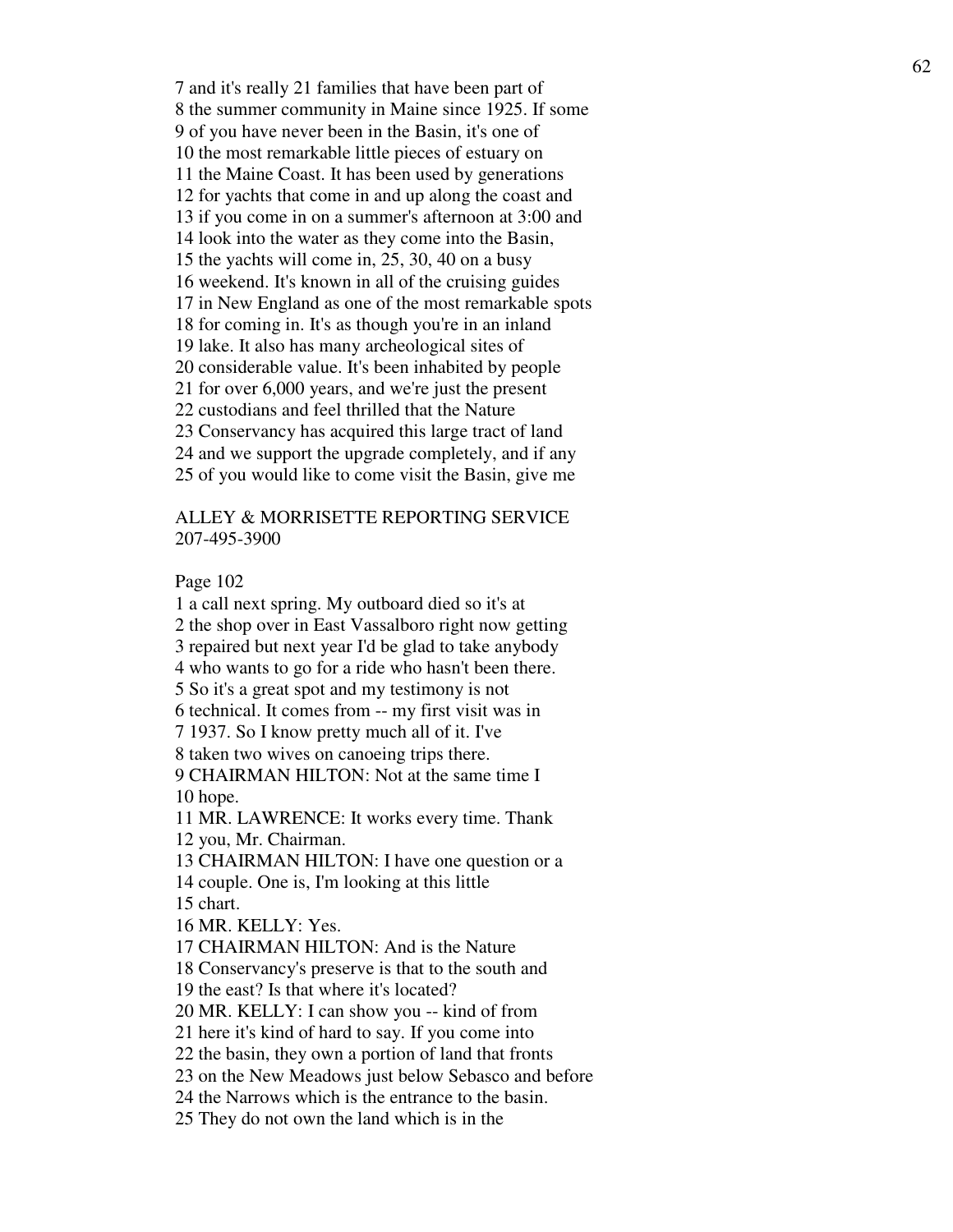Page 103

1 entrance. Brightwater is on the south side of the 2 entrance and a private family owns the portion on 3 the left side. This is a little larger and so you 4 can see that the area -- the Basin itself is right 5 here and we're talking about, as I understand -- 6 I'm not exactly sure where the exact border is but 7 we're trying to include the entrance because 8 that's where a great deal of the water comes in 9 and out twice a day, and the basin itself, this is 10 the Brightwater section and then this part is 11 owned by the Nature Conservancy and private owners 12 here who also have -- who are part of the Friends 13 of the Basin who were very much committed to 14 maintaining the water quality and the natural 15 appearance of the environment. 16 CHAIRMAN HILTON: From what I can gather, 17 everything you see there that's brown is part of 18 the Nature Conservancy? 19 MR. KELLY: Is the Nature Conservancy. 20 This is Brightwater which has its own internal 21 protection in terms of development. This land 22 here has no specific developments but it doesn't 23 have a right-of-way to allow electricity to get in 24 there. 25 CHAIRMAN HILTON: You say there's no

# ALLEY & MORRISETTE REPORTING SERVICE 207-495-3900

Page 104 1 development there at all now?

2 MR. KELLY: There are three small cottages

3 owned by one family, a local Phippsburg family,

4 who are very nice people. I'm not being critical

5 of them when I say that.

6 CHAIRMAN HILTON: And where is your group?

7 Your group is the Brightwater section?

8 MR. KELLY: Brightwater is here. Our

9 cottage is right here built in 1930.

10 CHAIRMAN HILTON: Thank you very much. Any

11 other questions for Mr. Kelly? Matt.

12 MR. SCOTT: Just a comment, Mr. Kelly. You

13 don't have to be technical, Mr. Kelly. Anecdotal

14 comments are appreciated. We're a citizen board

15 and we represent all the citizens.

16 MR. KELLY: Okay, thank you.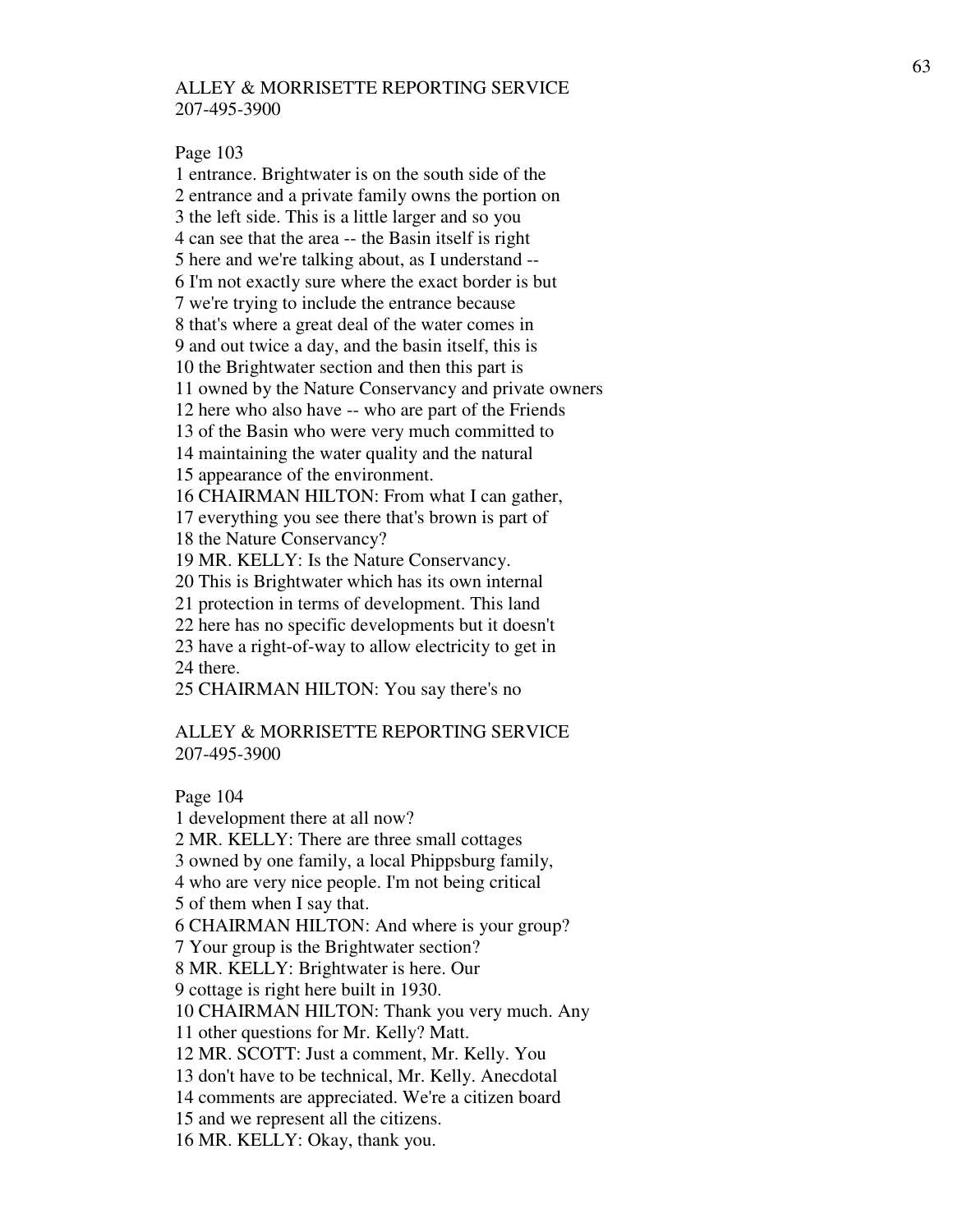17 CHAIRMAN HILTON: Our final speaker unless 18 someone else wants to is Peter Milholland, Friends 19 of Casco Bay. Welcome. 20 MR. MILHOLLAND: Good afternoon, Board. I 21 hadn't had anything prepared to speak to you today 22 but I would like to be in support of two of the 23 proposals, one that is the proposal for the Basin 24 for the upgrade, and the other is for the 25 Androscoggin by Friends of Merry Meeting Bay. I

# ALLEY & MORRISETTE REPORTING SERVICE 207-495-3900

### Page 105

1 can speak a bit about the Basin. Friends of Casco 2 Bay is an organization that has supported the work 3 by Friends of the Basin. In fact, a number of the 4 volunteers who live within the Basin have been 5 volunteers for Friends of Casco Bay. We have an 6 organization that runs a water quality monitoring 7 program that we're now in our 16th year of 8 monitoring the health of Casco Bay. Over the 9 years we've had over 116 water quality stations in 10 the bay and the data that is collected by both 11 volunteers and staff is EPA approved with a 12 quality assurance project plan called QAPP. The 13 QAPP that's been approved for Friends of Casco Bay 14 has gone through three iterations now with EPA and 15 it really spells out the structure of the program 16 soup to nuts really for the whole program, how the 17 volunteers collect the water quality data, how 18 they're trained, how they're retrained, how the 19 kits and supplies within the kit are quality 20 assured, what their expiration dates are and so 21 on. It's really quite an arduous process to go 22 through writing a QAPP with EPA, but we feel at 23 Friends of Casco Bay that it's a very important 24 process to do because data that gets collected by 25 volunteers has credibility to it, it has some

# ALLEY & MORRISETTE REPORTING SERVICE 207-495-3900

#### Page 106

1 teeth, it has been used in a number of occasions 2 in Casco Bay. 3 To speak on behalf of Friends of Merry 4 Meeting Bay, I have personally trained a number of 5 their volunteers. We've been collaborating on 6 water quality work that Friends of Merry Meeting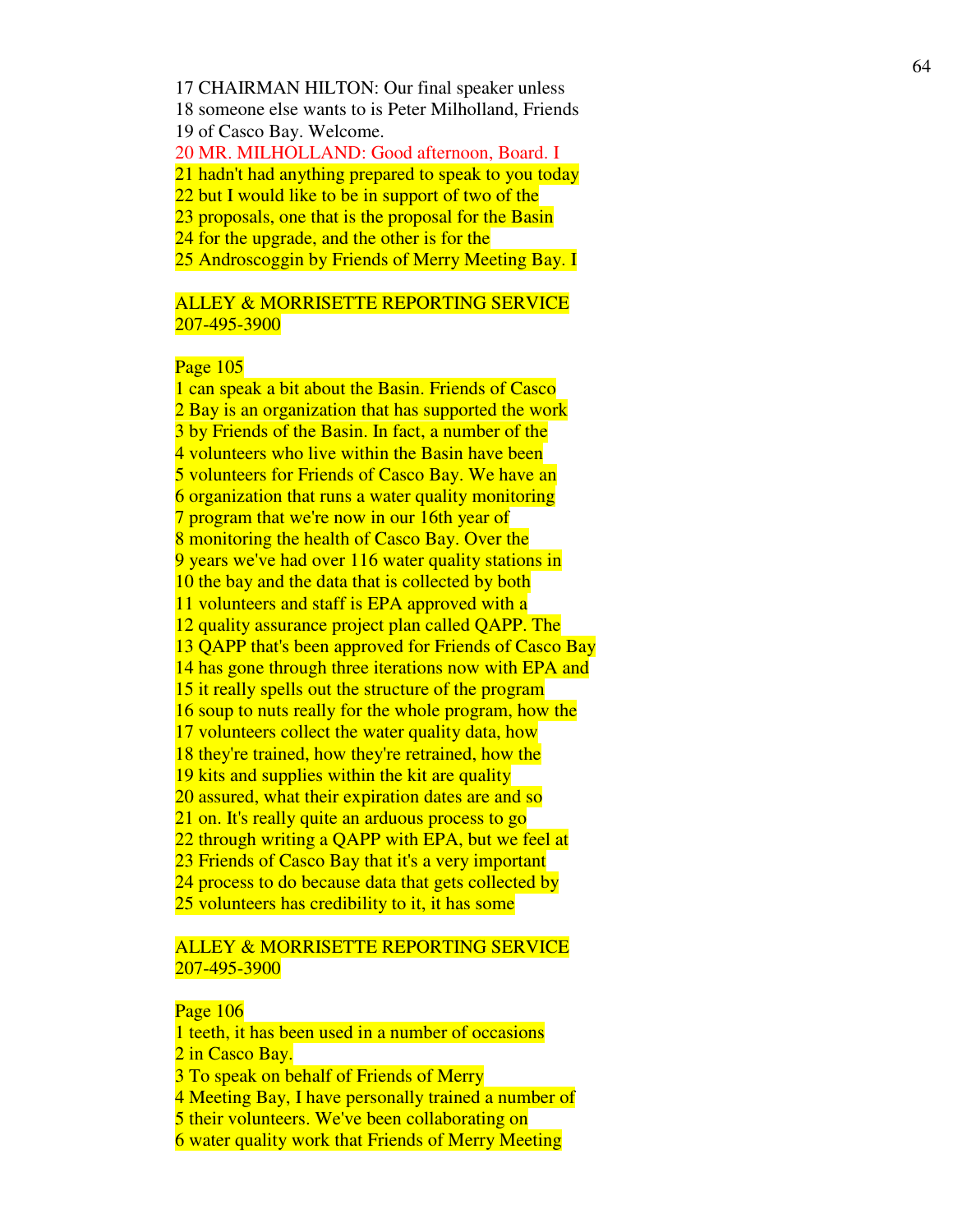7 Bay has done for nine years now, and their 8 volunteers are trained side by side with our 9 volunteers. They're also run through a pretty 10 rigorous quality assurance session that we hold 11 every year which is a retraining for volunteers to 12 make sure that, again, their kits are up to date, 13 all the equipment works, we have them go through 14 various stations where we know the sort of answers 15 to the processes that they're supposed to do their 16 -- supposed to measure temperature and salinity, 17 they do a dissolved oxygen test in our presence, 18 and we validate the tests that they do and we 19 compare their results to what our results are or 20 our known sort of standards, so to speak, and we 21 have sort of a leeway that we give them. They 22 need to fall within a certain criteria and pass, 23 and for nine years now volunteers for Friends 24 Merry Meeting Bay have passed quite well. I have 25 worked with members of Friends of Merry Meeting

### ALLEY & MORRISETTE REPORTING SERVICE 207-495-3900

# Page 107

1 Bay over the years to develop a OAPP for their 2 organization. It's been in process for a few 3 years. I know material has been submitted to EPA 4 for their QAPP. I believe at the moment it's 5 still in process or may not have been worked on. 6 Due to the nature of people who come in and go out 7 of organizations, somebody may have been working 8 on it for a while and sort of dropped the ball at 9 one point and have not been working on it. Again, 10 it is quite a process to deal with EPA. So I 11 guess I'm here to answer any of your questions 12 regarding water quality issues or QAPPs or any of 13 that kind. 14 CHAIRMAN HILTON: Yes, Mr. Goodale. 15 MR. GOODALE: At the risk of more 16 paperwork, knowing how QAPPS can be having written 17 one myself, could you submit that as part of your 18 testimony for part of our record? 19 MR. MILHOLLAND: QAPP for Friends of Casco 20 Bay? 21 MR. GOODALE: Yes, the QAPP that Friends of 22 Merry Meeting Bay is following. 23 MR. MILHOLLAND: Yes, that can be done 24 easily enough. 25 MR. GOODALE: Great, and do you have the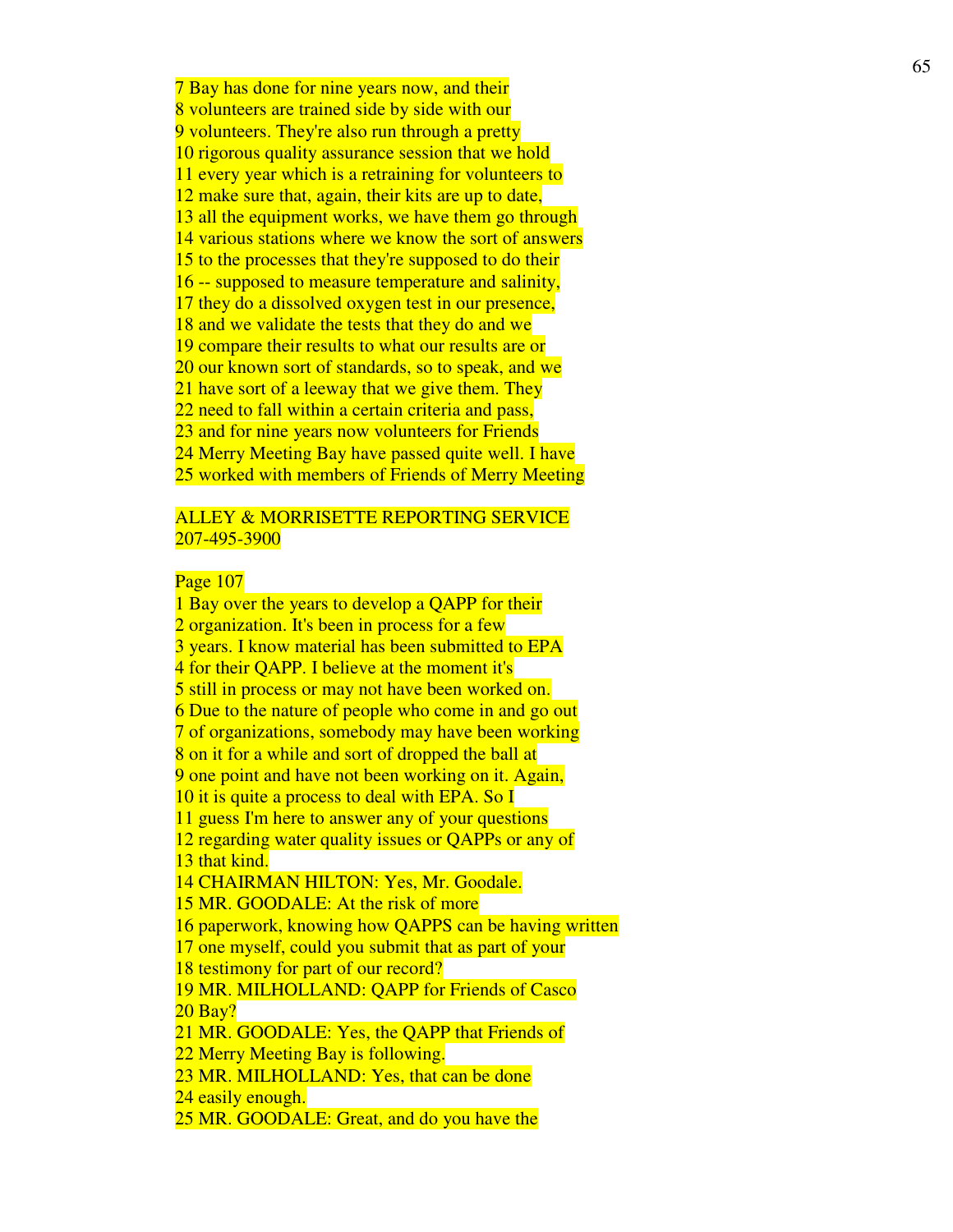#### Page 108

1 same confidence in Friends of Merry Meeting Bay's 2 data as you do in your own? 3 MR. MILHOLLAND: I do, absolutely. The 4 volunteers that have been collecting data in the 5 sections of the Androscoggin River have been doing 6 it for many years. We have records that go back 7 to when they've been recertified by us and with 8 Friends of Merry Meeting Bay and have quite good 9 confidence with their data. 10 MR. GOODALE: I haven't done DO sampling 11 for quite some time, but as I recall, it's not 12 terribly complicated. It's fairly simple 13 sampling? 14 MR. MILHOLLAND: Actually, it can be quite 15 complicated. What the volunteers do is called a 16 Winkler titration test and, Winkler titration is a 17 chemical process that measures dissolved objection 18 in the water. The accuracy of the Winkler 19 titration is quite good, in fact, a lot of 20 researchers, Friends of Casco Bay included, use a 21 Winkler test to calibrate instruments that are 22 \$10,000 to \$15,000 pieces of equipment. So it's 23 really the gold standard for measuring dissolved 24 oxygen. 25 MR. GOODALE: I did those in high school.

### ALLEY & MORRISETTE REPORTING SERVICE 207-495-3900

# Page 109

1 You just reminded me of that. 2 CHAIRMAN HILTON: Any questions? I've got 3 one. I'm curious as to when you go through this 4 training process with these volunteer monitors, do 5 they as individuals get certified? 6 MR. MILHOLLAND: They as individuals are 7 under sort of our QAPP policy with EPA, so to 8 speak. They go through certification with us, 9 they have to come in, go through all the 10 procedures for restocking equipment, they go 11 through various stations that get -- their results 12 need to be compared to our results within a 13 certain limitation. There's no sort of paper 14 certification necessarily that we give them, but 15 we do submit their names and dates to EPA when 16 called upon if there's any question of data. We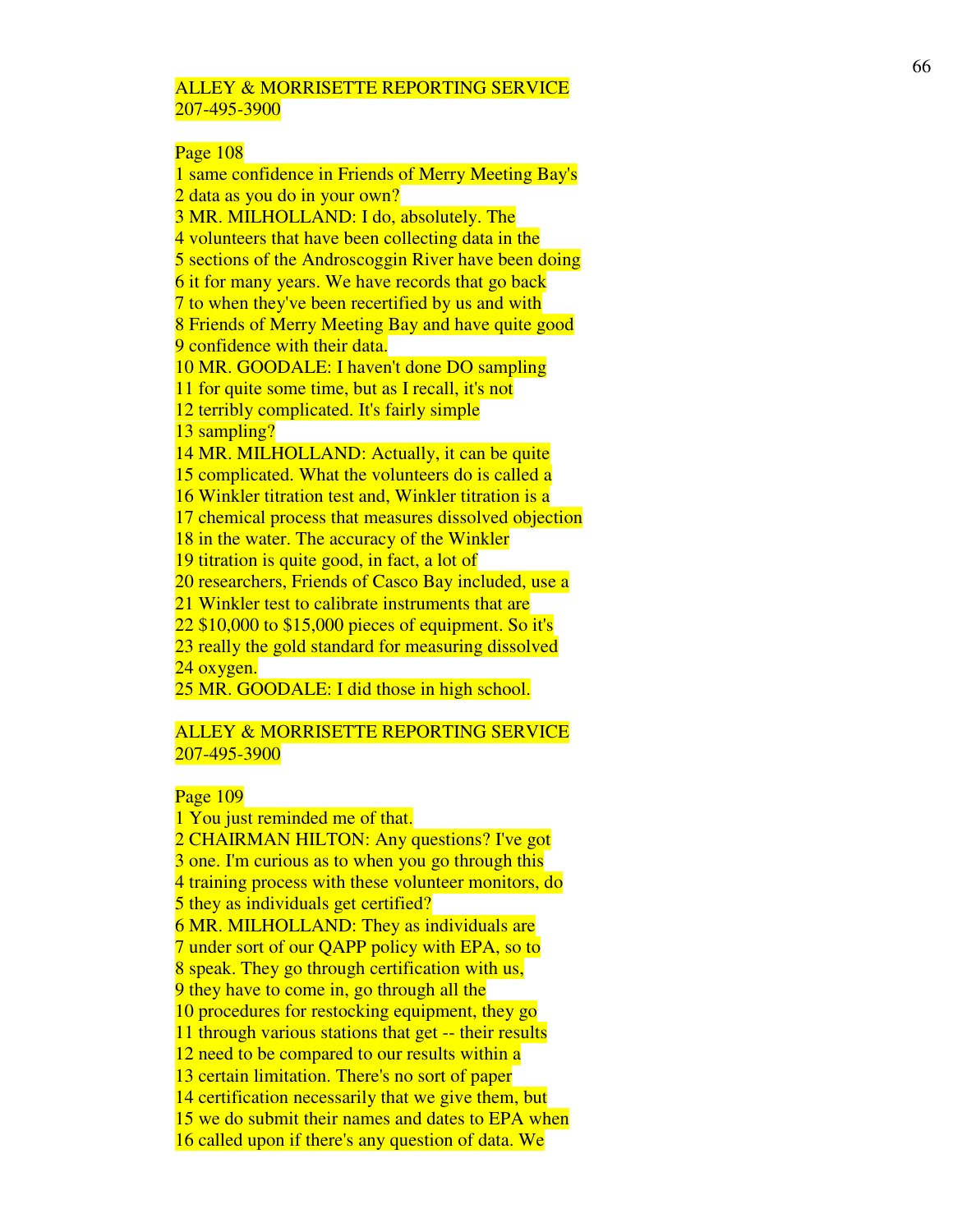17 do have records of our volunteers, again, who have

18 been sampling in the Basin as well as Friends of

19 Merry Meeting Bay who have gone through that 20 process for several years.

21 CHAIRMAN HILTON: And does the VLMP have

22 the some sort of process, the same sort of a QAPP, 23 do you know?

24 MR. MILHOLLAND: I don't know.

25 CHAIRMAN HILTON: It strikes me that Casco

# ALLEY & MORRISETTE REPORTING SERVICE 207-495-3900

# Page 110

1 Bay -- Friends of Casco Bay is sort of -- could 2 act as sort of like a parent so you could actually 3 bring any number of people in underneath your QAPP 4 it sounds like. 5 MR. MILHOLLAND: Provided that they follow 6 the guidelines that we set forth in our program 7 and that they go through retrainings and we 8 document how well they've done. Certainly that 9 could happen. 10 CHAIRMAN HILTON: So there is sort of a 11 certification process. I mean, there's this 12 training that you folks supervise as to both your 13 people and other people, Friends of Merry Meeting 14 Bay, Friends of Casco Bay? 15 MR. MILHOLLAND: Yup. 16 CHAIRMAN HILTON: So would there be -- can 17 you see any reason why the data collected by the 18 Merry Meeting Bay people would be less trustworthy 19 than others? 20 MR. MILHOLLAND: No, not at all. I mean, 21 in all essence, members of Friends of Merry 22 Meeting Bay who have been doing sampling follow 23 the same protocol with the exception of fecal 24 coliform because we do not collect fecal coliform 25 data, but dissolved oxygen and temperature and so

# ALLEY & MORRISETTE REPORTING SERVICE 207-495-3900

# Page 111

1 on, you know, the protocol is identical. They use 2 our protocol so I have no issue with their data. 3 CHAIRMAN HILTON: And just so I'm clear, so 4 the QAPP process is an EPA process? 5 MR MILHOLLAND: It's an EPA process. There 6 is a representative now at DEP that can read and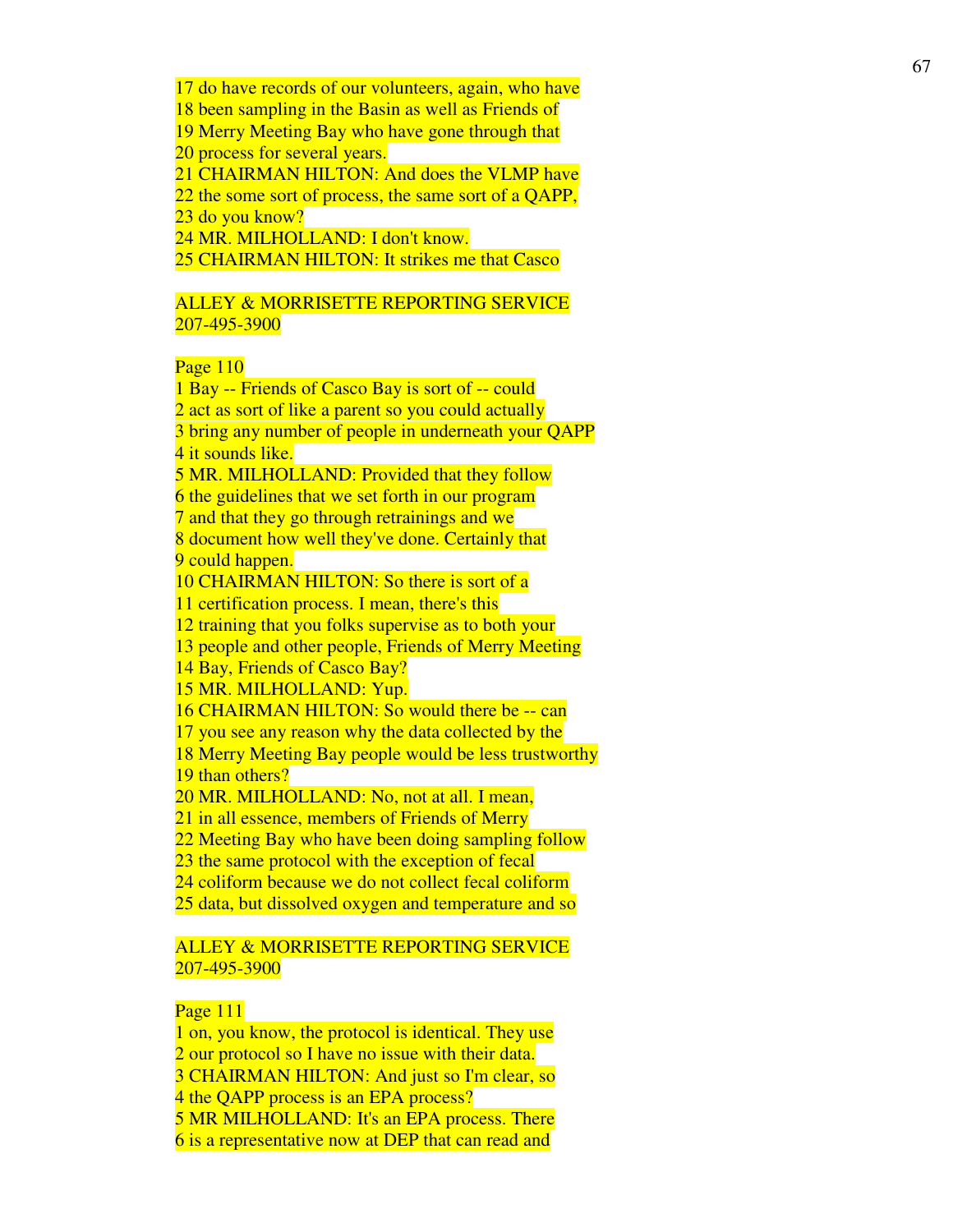7 review QAPPs, but for many years it was a process 8 that dealt through the organization and a 9 representative at the EPA Quality Assurance Office 10 and we continue to work with EPA since we have a 11 relationship with them. 12 CHAIRMAN HILTON: Why is it so -- is it, in 13 fact, difficult for an organization to get a QAPP 14 certification? I mean, it sounds like you just 15 rubber stamp -- I shouldn't say rubber stamp -- 16 but if Merry Meeting Bay is just going to take 17 yours, change the title on it and submit it and 18 showed that they were capable of following through 19 on it, wouldn't that be -- 20 MR. MILHOLLAND: That's a good question. 21 The QAPP involves more than just the procedures 22 and methods and collecting the data. It really is 23 a document that talks about the whole organization 24 and your approach to collecting the data but also 25 how you quality assure that data, how the data

### ALLEY & MORRISETTE REPORTING SERVICE 207-495-3900

# Page 112

1 gets handled once it's collected, what type of 2 database is it and how are there checks and 3 balances performed on that data. It's really kind 4 of a road map for the whole procedure that the 5 organization approaches towards doing that data 6 collection. Again, we've worked with friends of 7 Merry Meeting Bay to develop a QAPP for their 8 organization and, again, it's in process. I know 9 for Friends of Casco Bay it was a two-year process 10 from when we started collecting data until we 11 actually got approval from EPA. There's a real 12 give and take with EPA quality assurance officers 13 to really validate your QAPP. 14 CHAIRMAN HILTON: Thank you very much. Any 15 other questions? Yes, Matt. 16 MR. SCOTT: Yeah, Ernie, a follow-up with 17 Wing's question, Peter, since you mentioned the 18 titration method, the Winkler method in 19 particular, I assume you're very familiar with the 20 standard methods? 21 MR. MILHOLLAND: Yes. 22 CHAIRMAN HILTON: Thank you very much. Is 23 there anyone else who wanted to speak before us? 24 I see two more people. I need to have you sign in 25 and if the other gentleman would also come down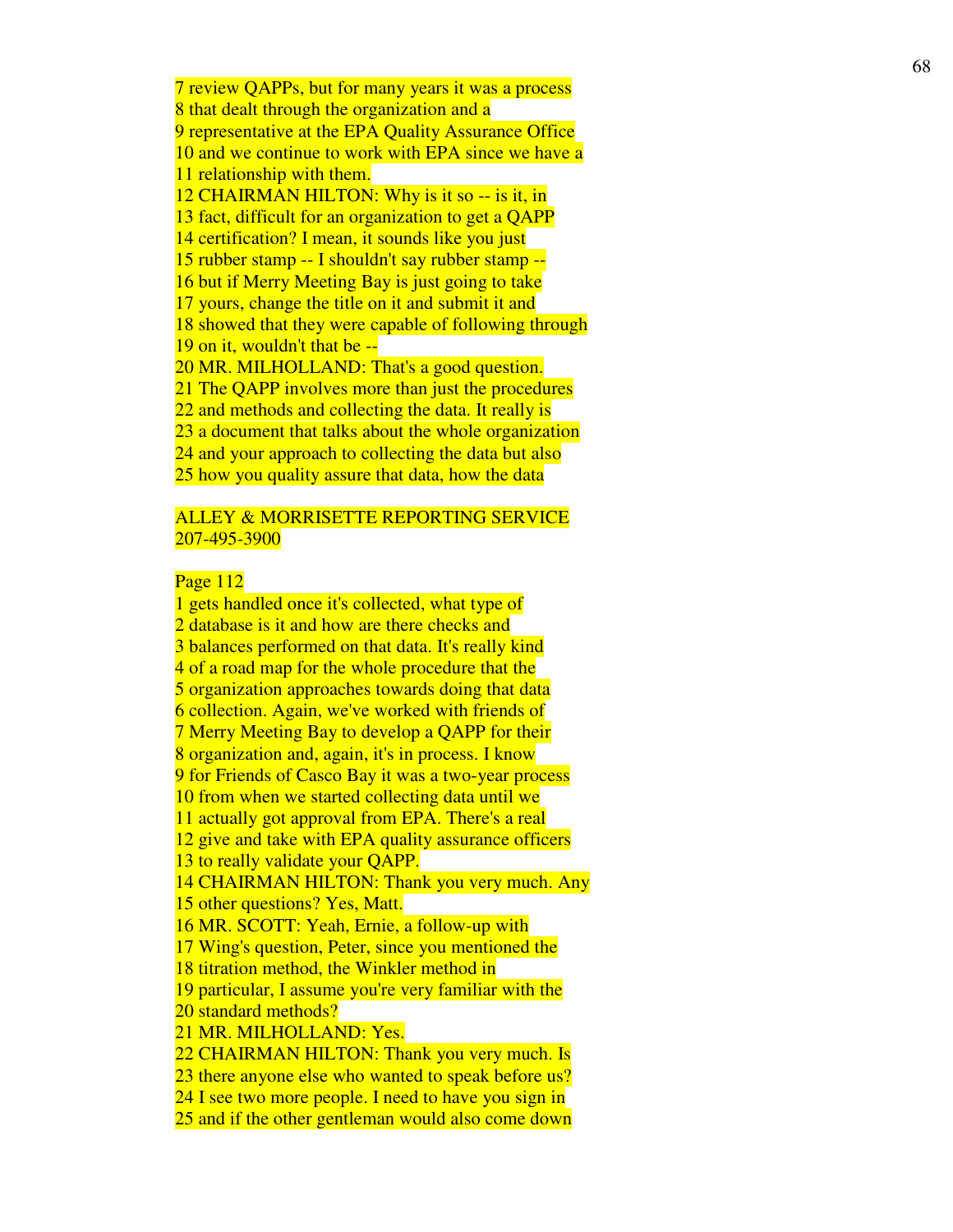Page 113

1 and sign in. Do you both affirm that everything 2 you're going to testify to will be the truth? 3 (Witnesses respond in the affirmative.) 4 MR. PONTE: Good afternoon, Board and 5 Chairman. My name is Greg Ponte. I live in West 6 Gardiner. I'm an avid angler, a member of Trout 7 Unlimited here in Maine. I've spent quite a bit 8 of time on the Kennebec and the Crooked and the 9 Androscoggin that we're talking about. There will 10 be data that was sent in that you will see 11 obviously that's been discussed today, but I'm 12 also in favor of Skowhegan down to Waterville, and 13 five years ago I attended a public meeting on the 14 Scribner's Mills. I went in on the mill site on 15 the west side of the river and at that time was 16 the first time it was approached that the Hatch 17 family was going to try to rebuild a dam, and 18 since that time there's been an application and 19 for some reason Dana Murch I feel has been sitting 20 on it since February for whatever reason. There's 21 been a lot of comments sent back and forth on this 22 particular proposal, but I just want to mention 23 one thing and, that is, I visited also the 24 Bolsters Mill site which was done primarily by the 25 White family right there in the Harrison section

# ALLEY & MORRISETTE REPORTING SERVICE 207-495-3900

#### Page 114

1 of the area, and they built the first rock ramp 2 here in Maine on that site. The Region A ripped 3 out the dam and the locals wanted to keep that 4 small little impoundment so they put a rock ramp 5 in, but it's a unique rock ramp because even 6 during a drought year the water actually goes 7 underneath the ramp instead of over the ramp so it 8 actually has fish passage all the time. The only 9 comment I'll make about that Scribner's Mills spot 10 is, in essence, there's a dam there already. If 11 you look at it, it's not a natural site, meaning 12 when they put the bridge in and they put in the 13 pen stock that goes over to this facility that's 14 there, they already narrowed up this river. So 15 when they want to put this dam back in, they're 16 basically trying to put a dam underneath the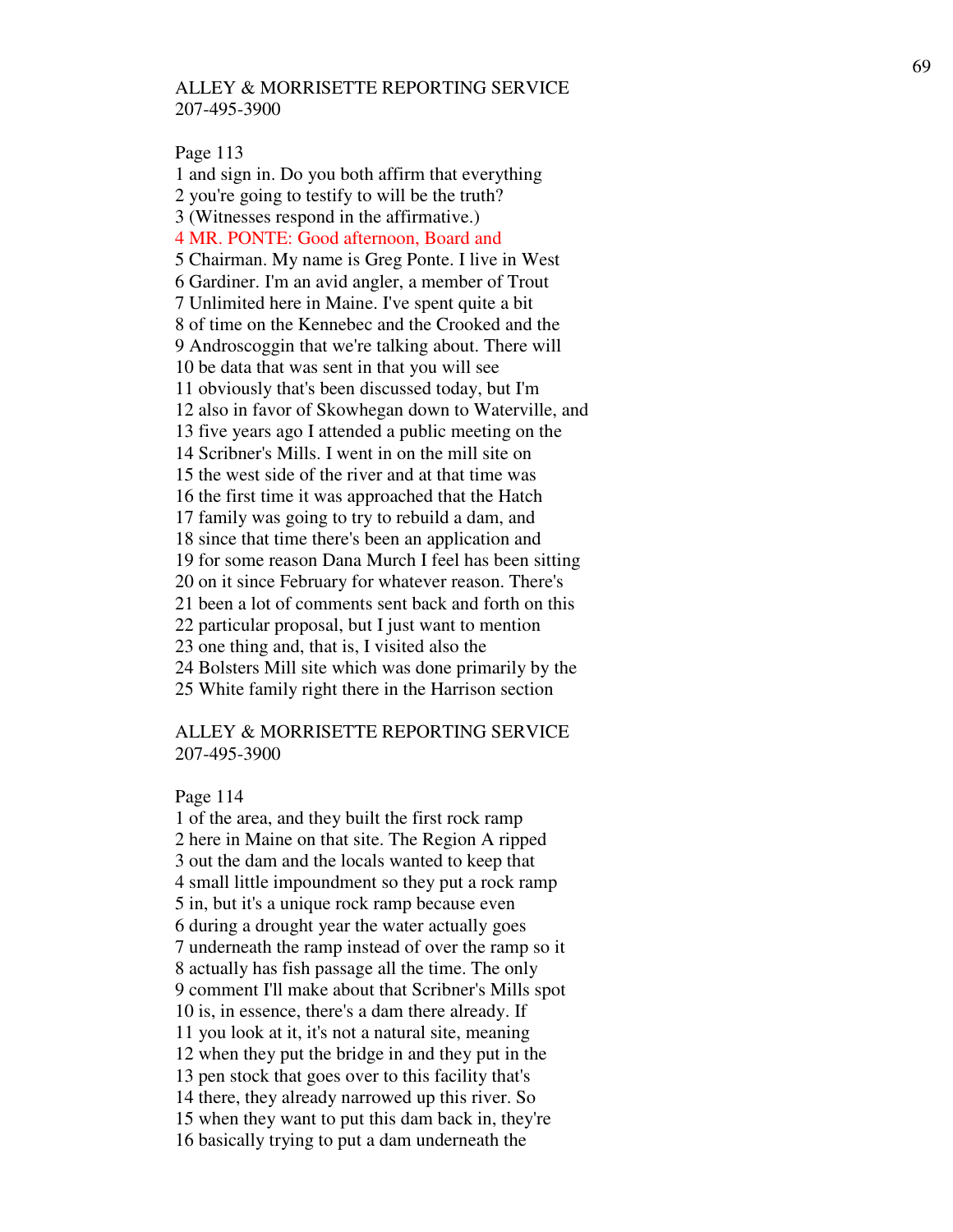17 bridge. The bridge has got two abutments to get 18 over and then they filled this in. So if you'd 19 looked at this place back in the 1700s the river 20 would have been wider there. That's just 21 something to consider. There's already a narrow 22 constriction there already. So to me, putting a 23 more narrow constriction is just going to lead 24 into an impoundment that warm water species will 25 just have a great ability to take any small fry

# ALLEY & MORRISETTE REPORTING SERVICE 207-495-3900

Page 115

1 that are in the river of the landlock and that's 2 basically all. I just wanted to bring up that 3 point about the -- because I didn't hear anybody 4 talk about Scribner's that actually talked about 5 the site itself, and the DEP has all the plans on 6 that particular site that they're evaluating to 7 this day. I don't know when they're going to come 8 up with a decision. I'm just surprised that here 9 we are eight months or seven months later and 10 we're still waiting to hear something about this. 11 If you have any questions, you can ask. 12 CHAIRMAN HILTON: Any questions? Yes, 13 Matt. 14 MR. SCOTT: Greg, for the Board, would you 15 tell the Board your long-standing position and 16 expertise with Trout Unlimited? I think we should 17 know. 18 MR. PONTE: Let's see, where do I start? 19 I'm a lifetime member of Trout Unlimited, former 20 chair of the Maine Council of Trout Unlimited,

21 current New England Embrace-A-Stream grant so, for

22 example, this year I'm going to Tampa, Florida, I

23 just found this out. For the last four years I've

24 represented New England. So if anybody wants to

25 do a grant and receive Trout Unlimited money, they

# ALLEY & MORRISETTE REPORTING SERVICE 207-495-3900

Page 116

1 have to get the straight-face test from me in

2 November. If they can't convince me, they sure as

3 hell are not going to convince my friends from

4 Alaska, Wyoming, Colorado, et cetera. It's just

5 not going to work. So that means if you're in

6 Connecticut or Vermont or wherever, so last year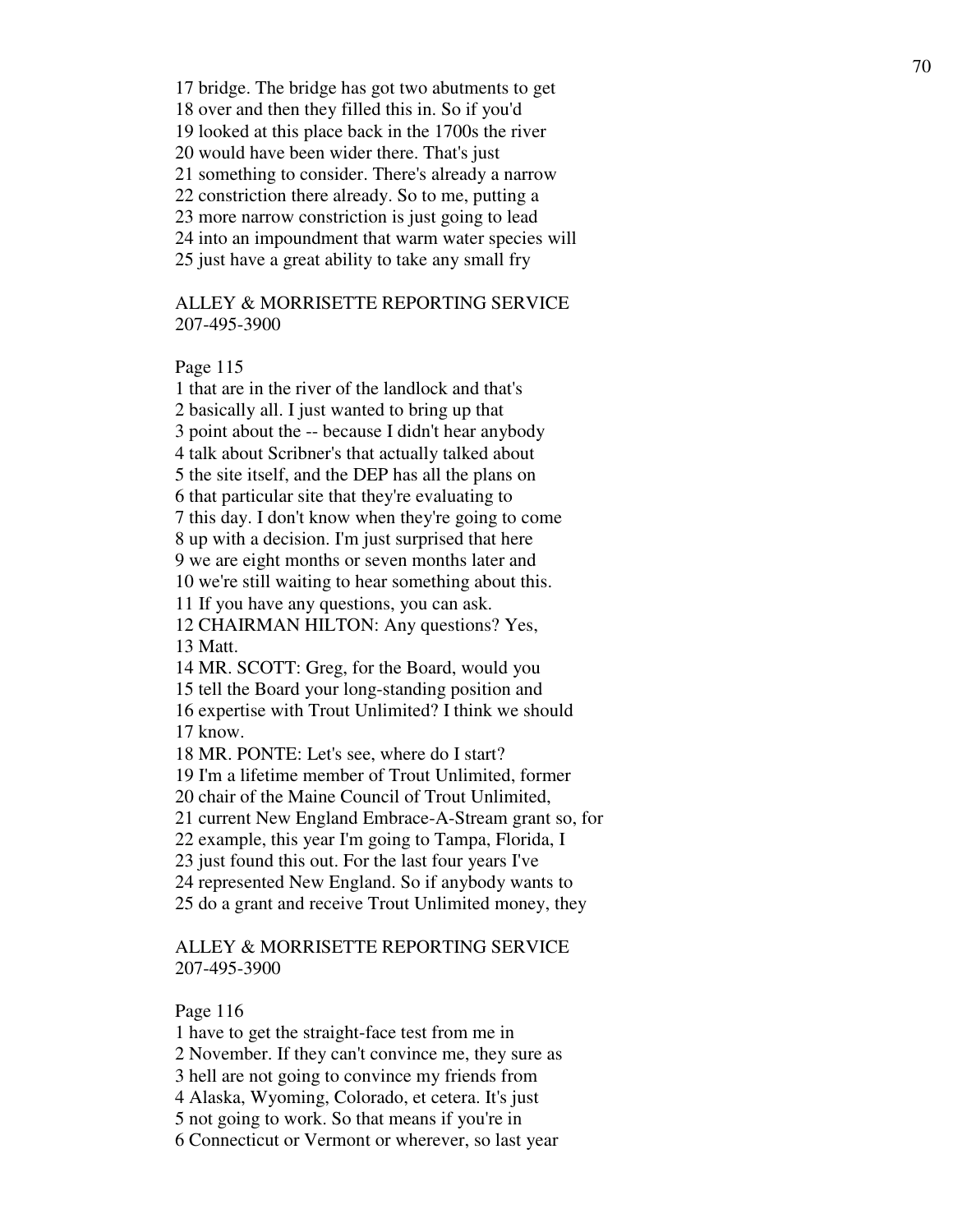7 we were able to award \$20,000 to Inland Fisheries 8 and Wildlife to Mary Gallagher in the research 9 division, also \$10,000 went to the Batten kill and 10 for the last -- oh, since I've been involved with 11 it for four years representing New England, we've 12 been able to get at least \$10,000 to \$20,000 here 13 in Maine. We also got an additional \$10,000 in 14 Orland on Hot Hole Brook because they needed to 15 release \$78,000 of NRCS money but they needed 16 private money and we finally was able to get them 17 10 grand which freed up the 78 grand. That's just 18 in the last year alone. I could go back all over 19 the state, Depot Brook in southern Maine, Sunday 20 River, South Bog Stream, Sandy River, you get the 21 idea. Let's see, past president of Kennebec 22 Valley Trout Unlimited. 23 CHAIRMAN HILTON: You need to slow down a 24 little bit.

25 MR. PONTE: Okay. Director of the Maine

# ALLEY & MORRISETTE REPORTING SERVICE 207-495-3900

Page 117

1 Trout Camp, 12 kids, we pick 12 kids with LL Bean 2 and Patagonia.

3 MR. SCOTT: I think that's good.

4 MR. PONTE: You get the idea. Also a

5 government -- no, Governor appointee of the

6 Capital Riverfront Improvement District here in

7 Augusta. I'm the only person on the environmental

8 side of that. It's the only -- the CRID board is

9 the only entity by the Legislature that was

10 created. When Edwards Dam was taken out, they

11 started a 15-person board and most of the people

12 on this board are by position, senators,

13 representatives of the area, meaning Augusta, of

14 course, the city manager and people like that.

15 There's a few people like myself appointed by the

16 Governor to be on the board. I've been retired

17 for nine years for the Merchant Marine and I fish 18 a lot.

19 MR. SCOTT: I've got one other question.

20 Frances Brodigan's name was brought up during this

21 hearing process today, and Frances was on

22 television this morning with the Asian Coy. Any

23 concerns about that being spread, say, in these

24 training systems that we're talking about

25 classification?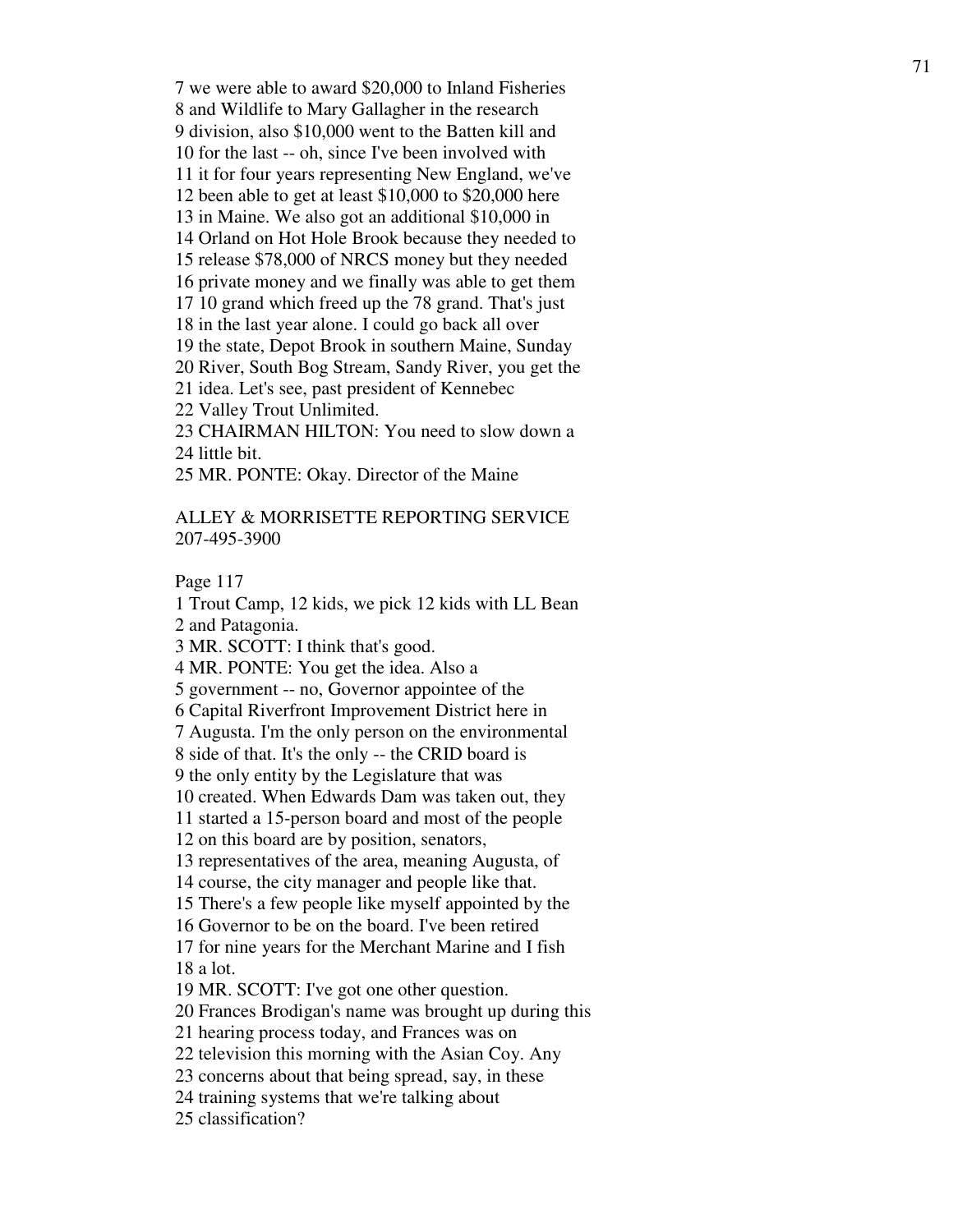#### Page 118

1 MR. PONTE: Well, as you well know, Matt, 2 the coy is a carp, and we've got grass carp in the 3 Kennebec since the U.S. Fish and Wildlife Service 4 decided in the late 1800s to stick carp -- they 5 were stuck in 16 counties in Maine, only two have 6 them, Sagadahoc and Kennebec, and they're both in 7 the Kennebec. I don't think any of them have 8 reached the upper part. I don't know if anybody 9 has caught one in Waterville. I know you did a 10 lot of studies down in south Gardiner which seemed 11 to be like the strong pothole for carp, if you 12 wanted carp, go to south Gardiner. I'm not sure 13 what the impact would be. It seemed like somebody 14 must have drained their aquarium. I know people 15 prize these fish. I'm surprised that coy was 16 actually -- when I turned on the news this morning 17 there was my friend Frances with this coy. It 18 really surprised me because people pay a lot of 19 money for these fish and so I'm just surprised. I 20 mean, I've known like Colby College and other ones 21 who have a little pond, Bates College, when the 22 kids are going home for the summer, they'll throw 23 them in the local puddle. Those are different 24 because they're contained, but I know the 25 Department has a policy to go in there and kill

# ALLEY & MORRISETTE REPORTING SERVICE 207-495-3900

#### Page 119

1 them, no questions asked. So this will be quite 2 interesting. The good news is the coy is really a 3 bright-colored fish. It reminds me of some of the 4 weird fish I've seen in the southern states where 5 they take certain trout and mix them all up and 6 you end up with this white rainbow. I mean, it's 7 kind of weird but that's the only thing we have in 8 our favor is this fish is like bright orange, but 9 once they start disturbing the water column, they 10 will create havoc for everything else in that 11 pond, to say the least. 12 CHAIRMAN HILTON: Thank you very much, and 13 finally we have Lawrence Faiman I think it is. 14 MR. FAIMAN: Yes, thank you, Lawrence

15 Faiman. Thank you, Mr. Chairman, Members of the

16 Board. I really didn't expect --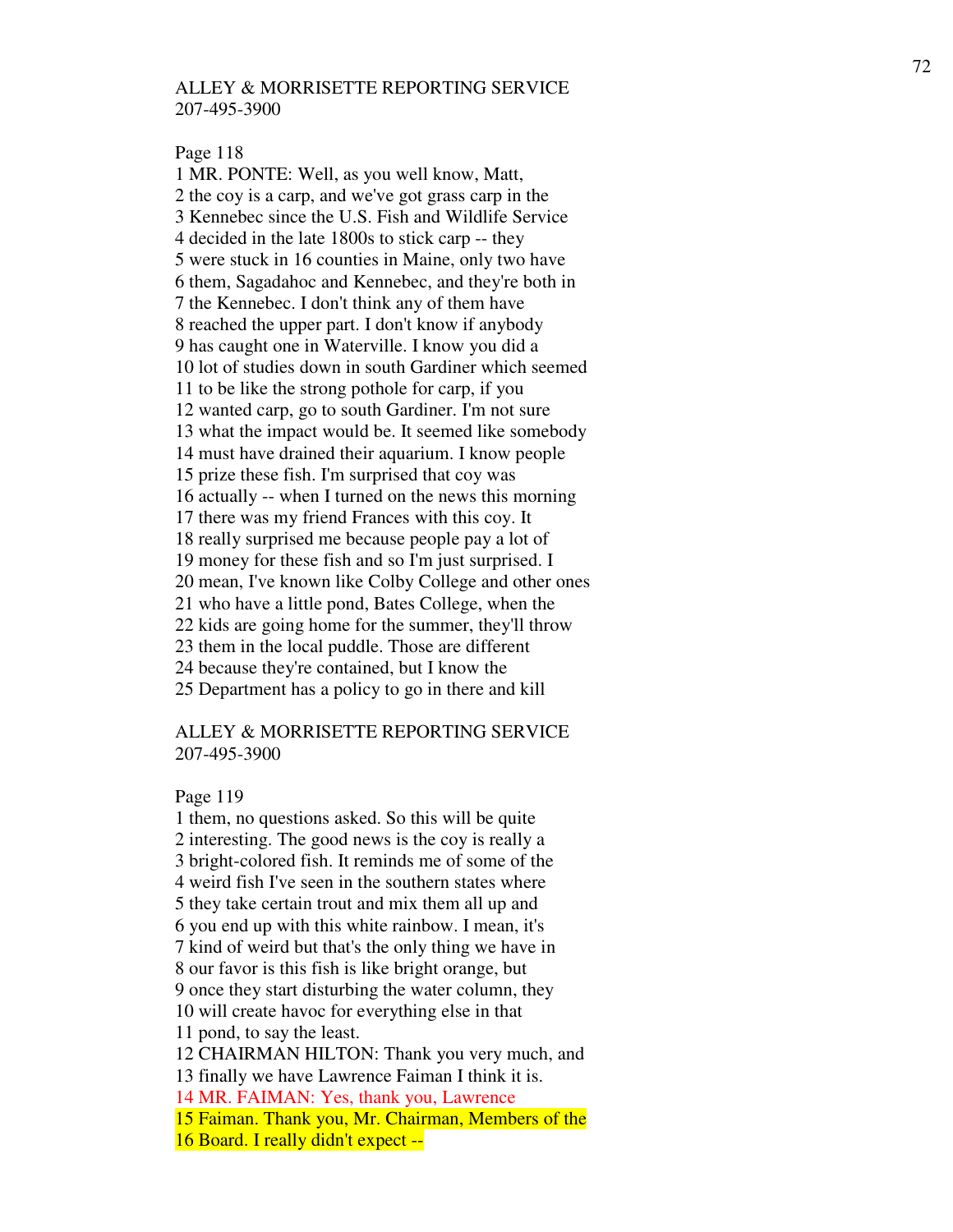17 CHAIRMAN HILTON: You might want to just 18 spell your last name for the record. 19 MR. FAIMAN: My name is Lawrence Faiman, 20 F-A-I-M-A-N, and I'm the president of the 21 Androscoggin River Alliance. I didn't intend to 22 speak today, but just being here and witnessing 23 the enthusiasm shown by so many people, I felt the 24 need just to say a couple of words, especially in 25 light of the words that the gentleman said about

# ALLEY & MORRISETTE REPORTING SERVICE 207-495-3900

#### Page 120

1 it being a citizens board and you accept citizen 2 comments. I'm not a technical person, but I am 3 extremely interested in seeing the upgrade of the 4 Androscoggin as proposed. I'm not a native of the 5 area. I've been associated with the area for many 6 years. My wife is a native, and she had a school 7 reunion this summer and the people at the reunion 8 -- the reunion was right on the Androscoggin 9 River, and the people were talking about the river 10 back when and the change between then and now. 11 It's remarkable what the people were saying, and 12 the improvement in the river is also remarkable. 13 As you probably know, there has been literally 14 millions of dollars spent on the improvement of 15 the river. The Lewiston/Auburn Wastewater 16 Treatment Facility has spent upwards of 13 million 17 dollars thus far improving their sewer overflows 18 into the river. They are on line to complete that 19 project within the next two or three years. Our 20 organization in anticipation of this hearing has 21 met with representatives of cities all along the 22 river from within the area that's being proposed 23 for the upgrade. Each of those cities was 24 extremely enthusiastic about accomplishing the 25 upgrade. As Mr. Ward indicated a few minutes ago,

# ALLEY & MORRISETTE REPORTING SERVICE 207-495-3900

#### Page 121

1 I think he submitted a letter from the town of

2 Durham, we expect to have letters from Topsham,

3 Brunswick, Lisbon, which will be submitted to

4 you. Each of these from the heads of -- the

5 chairman of the boards of those cities indicating

6 their enthusiastic support for your recommendation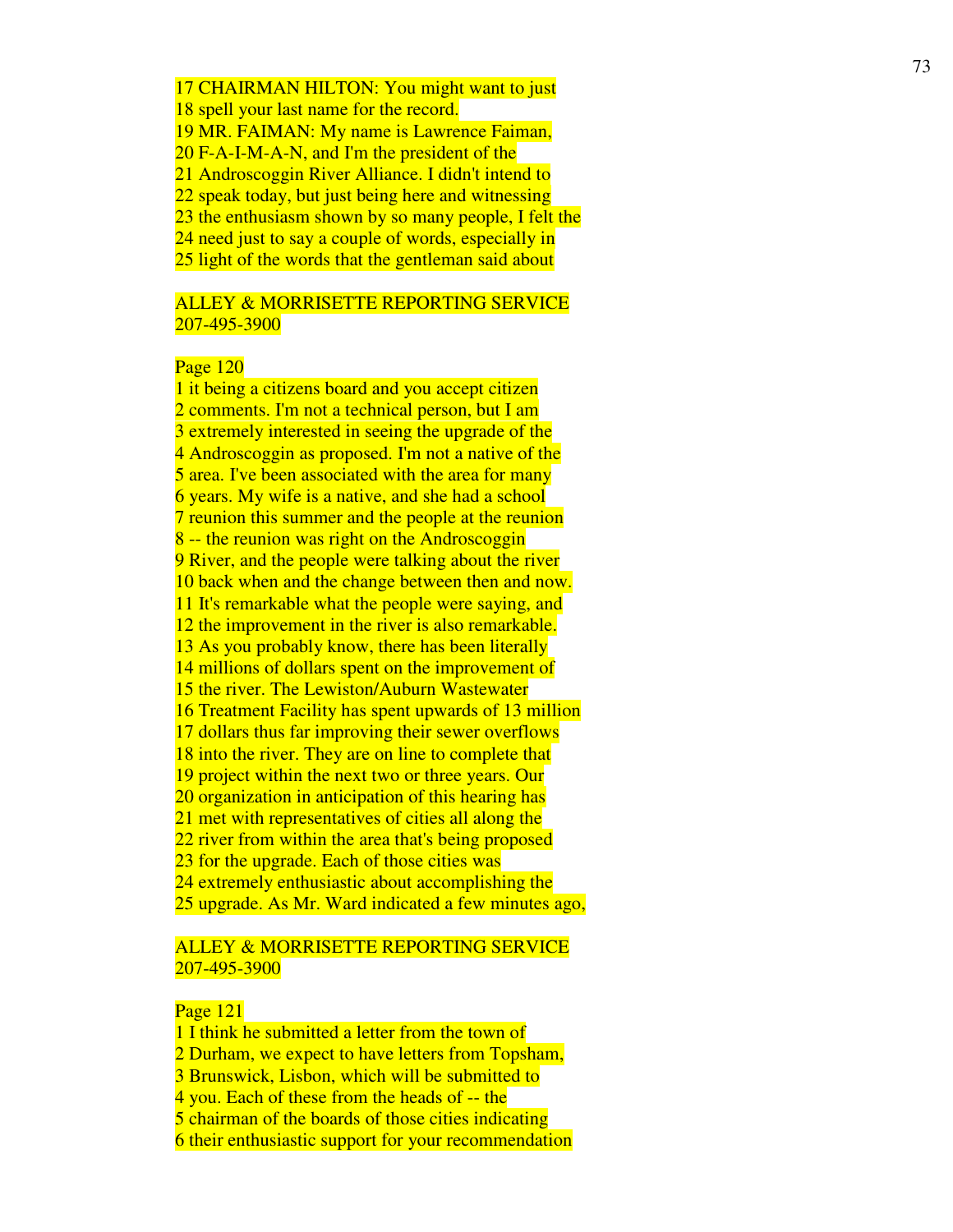7 for upgrade. From my viewpoint, again, being 8 fairly new to the area, it's readily apparent that 9 people see the Androscoggin as the lifeblood of 10 their communities, and they are just anxious to 11 have this river improved. I think that the 12 upgrade of the river will provide a stimulus to 13 them which will give them the impetus and momentum 14 to work toward improving what they see as the -- 15 the lifeblood passing through their cities and 16 will give them the ability to market their areas 17 as an environment which will provide their 18 citizens with an improved economic lifestyle and 19 the ability to generate economic benefits from 20 this river which for so long has literally been 21 shunned by the communities. I think that they 22 foresee right now that the time is at hand to 23 allow this river to become, as was mentioned 24 earlier, what Edmund Muskie had foreseen that it 25 could be, and I'm just speaking from the heart.

## ALLEY & MORRISETTE REPORTING SERVICE 207-495-3900

## Page 122

1 Again, I'm not a technical person but I do 2 sincerely appreciate your time and hope that you 3 will take into consideration what the previous 4 speakers have said concerning the Androscoggin and 5 recommend the upgrade. 6 CHAIRMAN HILTON: Thank you, Mr. Faiman. 7 MR. FAIMAN: Thank you. 8 CHAIRMAN HILTON: Questions? Seeing none, 9 thank you very much. There being no one else who 10 wishes to speak, I think we've come to the end of 11 our speakers' list and I would declare the hearing 12 closed. 13 (Whereupon, the above-named hearing was concluded 14 at 3:45 p.m.) 15 16 17 18 19

- 
- 
- 
- 
- 
- 20
- 21
- 22
- 23
- 24
- 25